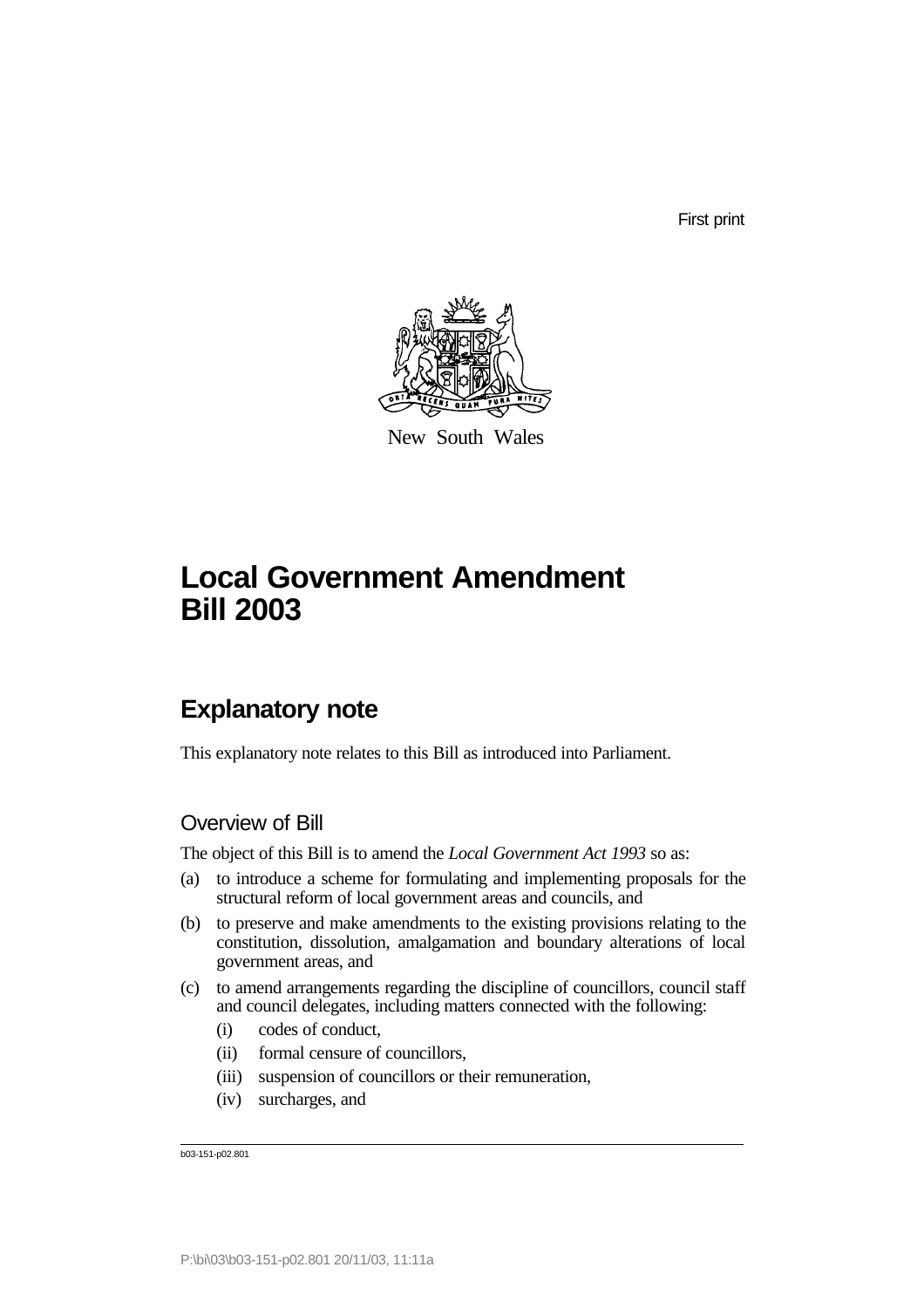Explanatory note

- (d) to make a number of other amendments about the following matters:
	- (i) postponement of local government elections,
	- (ii) altering the number of councillors on a council or the number of wards in an area,
	- (iii) the independence of council staff from direction in certain circumstances,
	- (iv) preliminary enquiries preceding a decision to institute an investigation,
	- (v) proclamations under the *Local Government Act 1993*,
	- (vi) the constitution, procedure and operations of the Local Government Boundaries Commission,
	- (vii) changing the name of the Local Government Pecuniary Interest Tribunal to the Local Government Pecuniary Interest and Disciplinary Tribunal,
	- (viii) savings and transitional matters consequent on the enactment of the proposed Act, and
- (e) to make a number of consequential amendments.

The Bill also amends the *Independent Commission Against Corruption Act 1988* with regard to the jurisdiction of the Independent Commission Against Corruption to deal with conduct that could constitute or involve a substantial breach of a code of conduct applying to a council.

### Outline of provisions

**Clause 1** sets out the name (also called the short title) of the proposed Act.

**Clause 2** provides for the commencement of the proposed Act on a day or days to be appointed by proclamation.

**Clause 3** is a formal provision giving effect to the amendments to the *Local Government Act 1993* set out in Schedules 1–4.

**Clause 4** is a formal provision giving effect to the consequential amendment to the *Independent Commission Against Corruption Act 1988* set out in Schedule 5.

### **Schedule 1 Amendments relating to local government areas and structural reform**

The Schedule makes the amendments to the *Local Government Act 1993* referred to in paragraphs (a) and (b) of the Overview.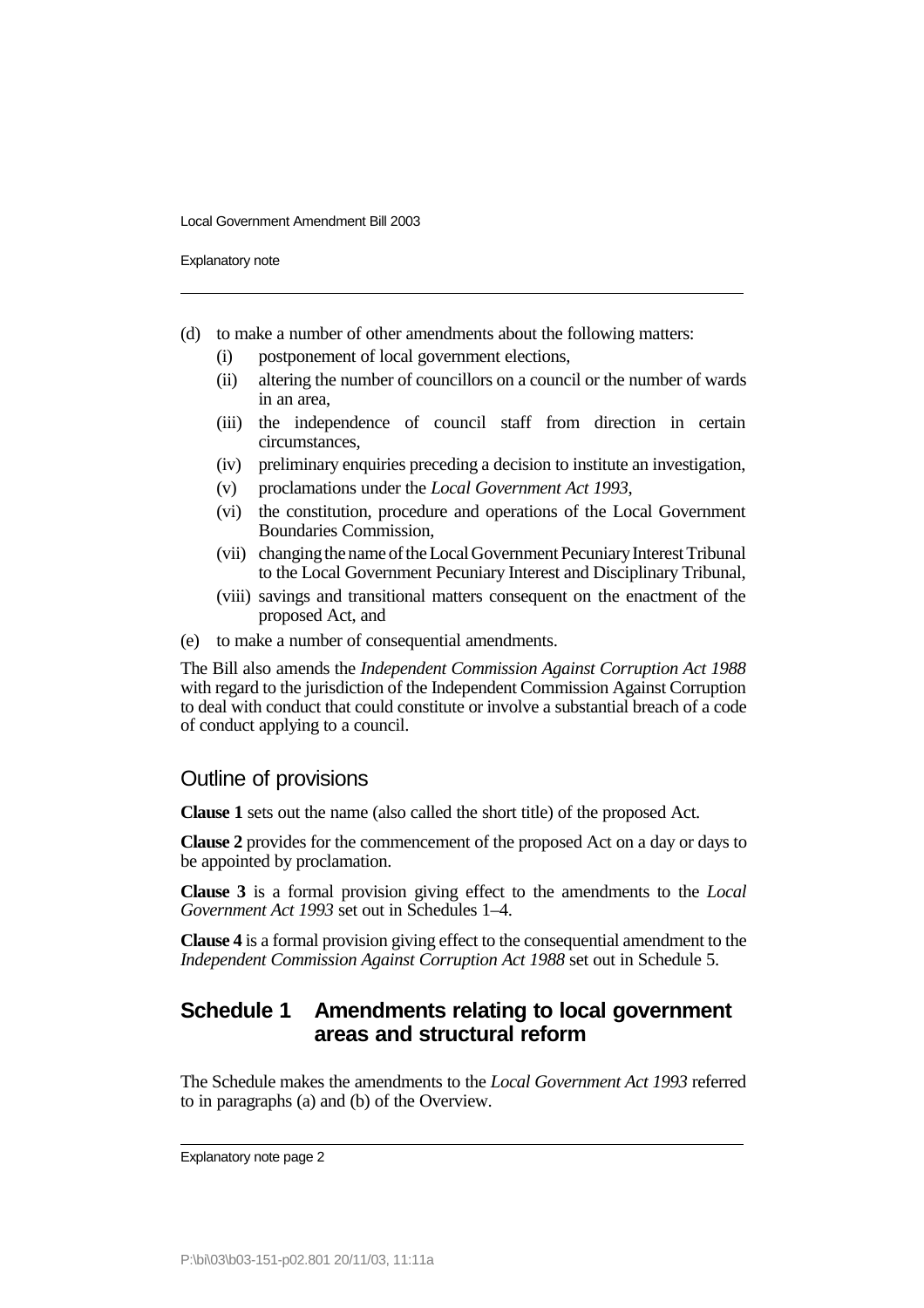Explanatory note

### **Modification of existing scheme for constitution, dissolution, amalgamation or boundary alteration of areas**

**Schedule 1 [1]** inserts section 209 to enable a proclamation constituting an area to include provisions making determinations about any of the following:

- (a) the division of the area into wards,
- (b) ward boundaries and ward names,
- (c) the number of councillors to be elected at the next ordinary election,
- (d) the popular election of the mayor,
- (e) the initial term of office of the mayor,
- (f) establishing a community consultative committee,
- (g) a scheme for limiting the council's general income for a period of up to 7 years,
- (h) directing the Remuneration Tribunal to make a remuneration determination for the councillors or mayor.

**Schedule 1 [2]** amends section 212 to enable the dissolution of an area without a public inquiry if the Boundaries Commission recommends the dissolution of the area.

**Schedule 1 [3]** amends section 213 to enable the inclusion in a proclamation constituting or dissolving an area of provisions authorising the Minister to make determinations about the transfer or apportionment of assets, rights and liabilities and the transfer of staff, rather than these matters being specified in detail in the proclamation.

**Schedule 1 [4]** amends section 215 to authorise the Director-General of the Department of Local Government to make proposals for the constitution of areas to the Minister. At present, these proposals can only be made by the Minister, a council or a minimum number of electors.

**Schedule 1 [5]** amends section 218 to provide an express power to make a proclamation to implement a proposal for the constitution of an area.

**Schedule 1 [6]** amends section 218C to provide that a proclamation implementing an amalgamation proposal or boundaries proposal may contain provisions of the kind referred to in section 209 (see Schedule 1 [1]), and in addition may include provisions for any of the following:

- (a) redetermining ward boundaries and ward names,
- (b) abolishing all wards.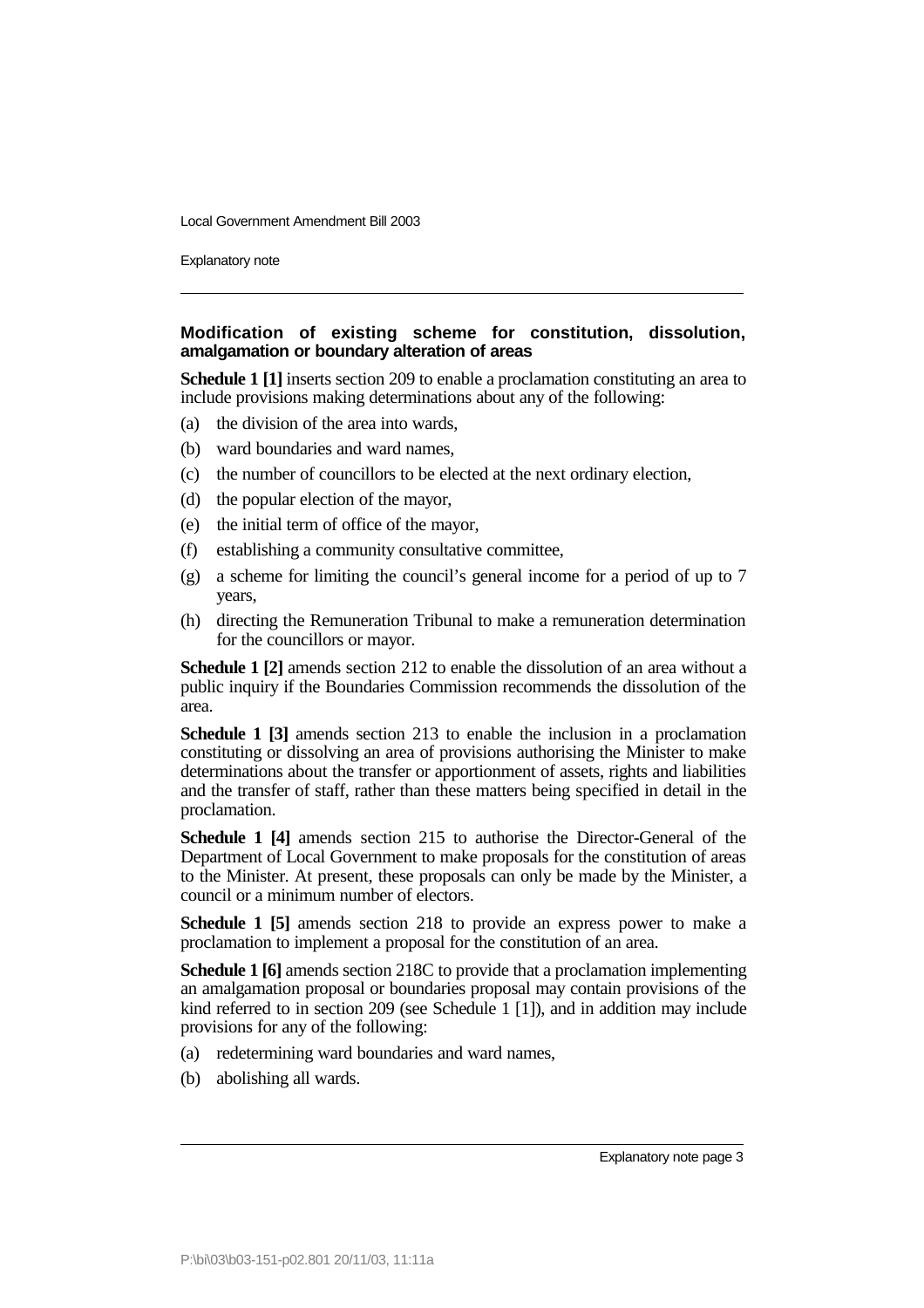Explanatory note

**Schedule 1 [7]** amends section 218D as a consequence of the proposed scheme relating to structural reform proposals.

**Schedule 1 [8]** amends section 218E to authorise the Director-General to make amalgamation proposals and boundaries proposals to the Minister. At present, these proposals can only be made by the Minister, a council or a minimum number of electors.

**Schedule 1 [9]** omits section 218F and substitutes sections 218EA–218F, in order to set out clearly and to revise the process of dealing with an amalgamation proposal or boundaries proposal that has been made by or to the Minister, as follows:

- Proposed section 218EA makes it a requirement that a proposal must address and address adequately the matters listed in section 263 (which are the matters the Boundaries Commission is required to address).
- Proposed section 218EB substantially re-enacts the current provisions of section 218F (1) and requires a proposal that is proceeding to be referred to the Boundaries Commission, or (except in the case of a proposal made by the Director-General himself or herself) to the Director-General, for examination and report.
- Proposed section 218EC deals with a proposal that is referred to the Boundaries Commission. Subsections (2) and (3) require the Commission to publish a notice advertising the proposal, calling for submissions and specifying a 28-day period in which submissions must be lodged. Subsection (4) requires the Commission to consider submissions received within the 28 day period. Subsection (5) requires the Commission to disregard a late submission, unless the Commission accepts it and is satisfied that consideration of the submission will not delay finalisation of the report. Subsection (6) requires the Commission to finalise the matter within 42 days after the 28-day period, but the Minister may approve an extension of 28 days if requested. Subsection (7) authorises the Commission to recommend modifications to the proposal, unless they would constitute a new proposal.
- Proposed section 218ED deals with a proposal that is referred to the Director-General. Subsection (2) substantially re-enacts section 218F (2) and applies to the Director-General provisions that apply in an amended form to the Boundaries Commission. Subsections (3) and (4) require the Director-General to publish a notice advertising the proposal, calling for submissions and specifying a period in which submissions must be lodged. Subsection (5) requires the Director-General to consider submissions received within the specified period. Subsection (6) requires the Director-General to disregard a late submission, unless he or she accepts it and is satisfied that consideration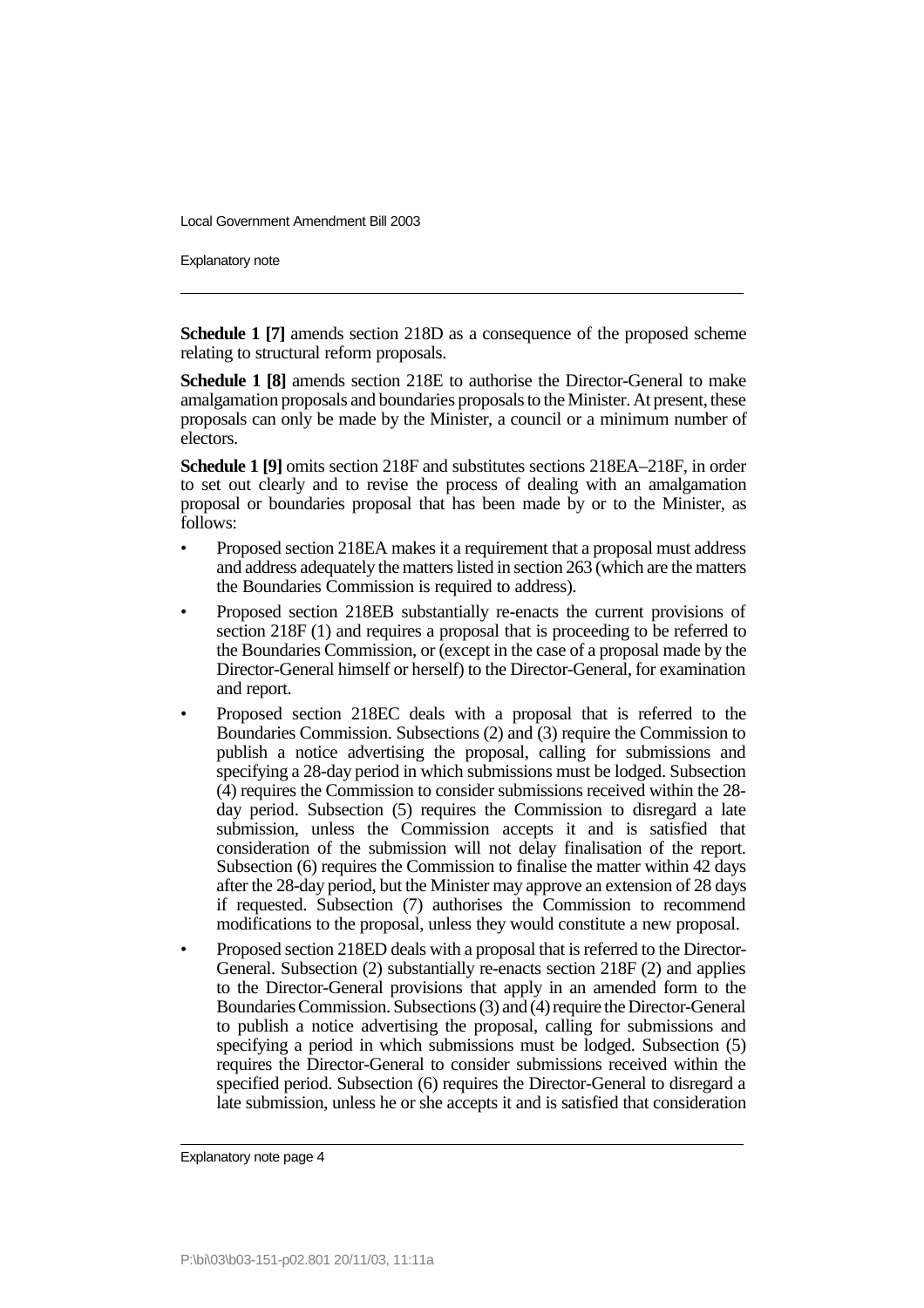Explanatory note

of the submission will not delay finalisation of the report. Subsection (7) authorises the Director-General to recommend modifications to the proposal, unless they would constitute a new proposal. Subsection (8) substantially reenacts current section 218F (7) and provides that the Director-General's report on a proposal referred to the Director-General must be furnished to the Boundaries Commission for comment, except in the case of a boundaries proposal that is supported by the affected councils.

- The process contained in proposed sections 218EC and 218ED does not authorise the Boundaries Commission or Director-General to hold public meetings or to conduct postal surveys, opinion polls or formal polls.
- New section 218F deals with the process to be followed after the Minister receives the report on a proposal from the Boundaries Commission or Director-General. Subsections (2) and (4) substantially re-enact the current section 218F (7) and (8) and permit the Minister to recommend implementation of the proposal, with such modifications (if any) as do not constitute a new proposal. Subsection (3) provides an express power to make a proclamation to implement the proposal.

**Schedule 1 [10]** repeals Division 2C of Part 1 of Chapter 9 (sections 218G–218K). This Division deals with the postponement of elections where amalgamation proposals are being formulated or have been made to the Minister. This matter is covered by proposed Part 6A of Chapter 10 (see Schedule 3).

### **Role of Boundaries Commission regarding amalgamation proposals and boundaries proposals**

As mentioned above, Schedule 1 [9] omits section 218F and does not re-enact the provisions of section 218F (3) and (4) that currently require the Boundaries Commission (or the Director-General) to hold public meetings or to conduct postal surveys, opinion polls or formal polls.

**Schedule 1 [11]** amends section 263 so that the Boundaries Commission may hold a public meeting if the Minister so approves, must hold a public meeting if the Minister so directs, and may not otherwise hold a public meeting. The same arrangement continues to apply with regard to inquiries.

**Schedule 1 [12]** omits section 263 (2A), which currently requires the Boundaries Commission to hold an inquiry in relation to an amalgamation proposal.

**Schedule 1 [13]** amends section 263 to empower the Boundaries Commission to recommend the dissolution of the whole or part of an area when making a report or furnishing comments. In these circumstances, a proclamation may be made under section 212 without the need for a public inquiry (see Schedule 1 [2]).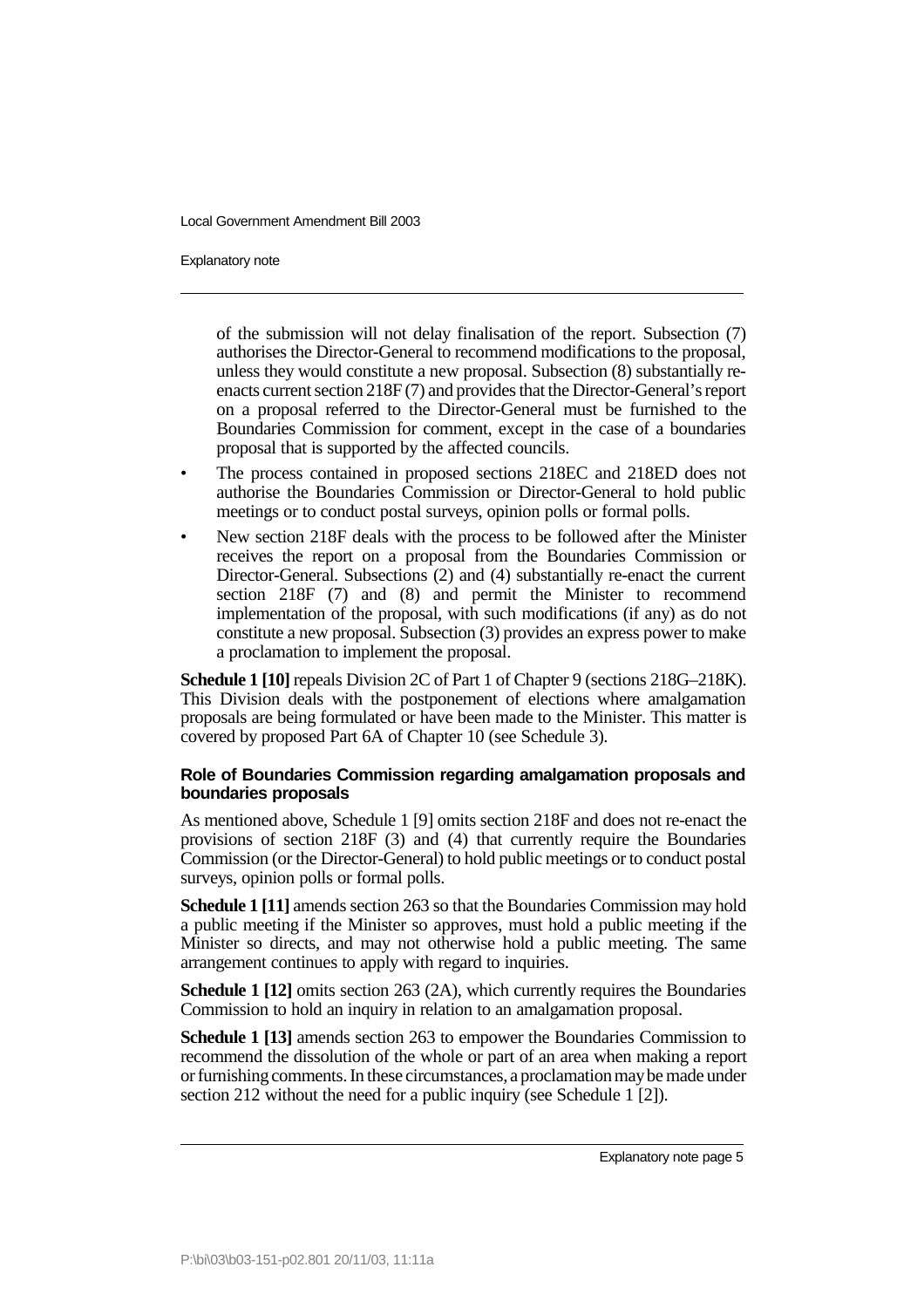Explanatory note

**Schedule 1 [14]** amends section 265 to provide that the power of the Boundaries Commission to conduct opinion surveys or polls under that section does not apply in the case of an amalgamation proposal or boundaries proposal supported by the affected councils.

### **New scheme for structural reform**

**Schedule 1 [15]** inserts a new Part 4 into Chapter 9 containing sections 265A–265G, and sets out a new scheme for local government structural reform, as follows:

- Proposed section 265A authorises the Director-General to formulate a structural reform proposal, which may include any of the following, namely, an amalgamation proposal, a boundaries proposal, a proposal that may be included in an amalgamation proposal or boundaries proposal, or a proposal about the exercise of council functions about management or organisational matters.
- Proposed section 265B permits the Minister to call for structural reform submissions for the purpose of assisting in the formulation of a structural reform proposal. Submissions will not be considered unless they are lodged within a 28-day period specified in the call for submissions.
- Proposed section 265C empowers the Director-General to appoint an independent facilitator to conduct a regional review for the purpose of making recommendations that may form the basis for the making of a structural reform proposal. The facilitator is required to have regard to the factors that the Boundaries Commission is required to take into account when it is considering an amalgamation proposal or boundaries proposal, and may consult widely with a view to ensuring that any recommended reforms will assist in providing adequate, equitable and appropriate services to residents, ratepayers and other persons.
- Proposed section 265D authorises the Director-General to present a structural reform proposal to the Minister. So far as the proposal includes an amalgamation proposal or boundaries proposal, the proposal is to be dealt with under the other provisions of Chapter 9 (that is, the Boundaries Commission becomes involved), unless the Director-General certifies that the structural reform proposal was formulated in that respect on the basis of recommendations made by a facilitator following a regional review.
- Proposed section 265E authorises the Minister to recommend the implementation of a structural reform proposal.
- Proposed section 265F states how implementation of a structural reform proposal may be effected.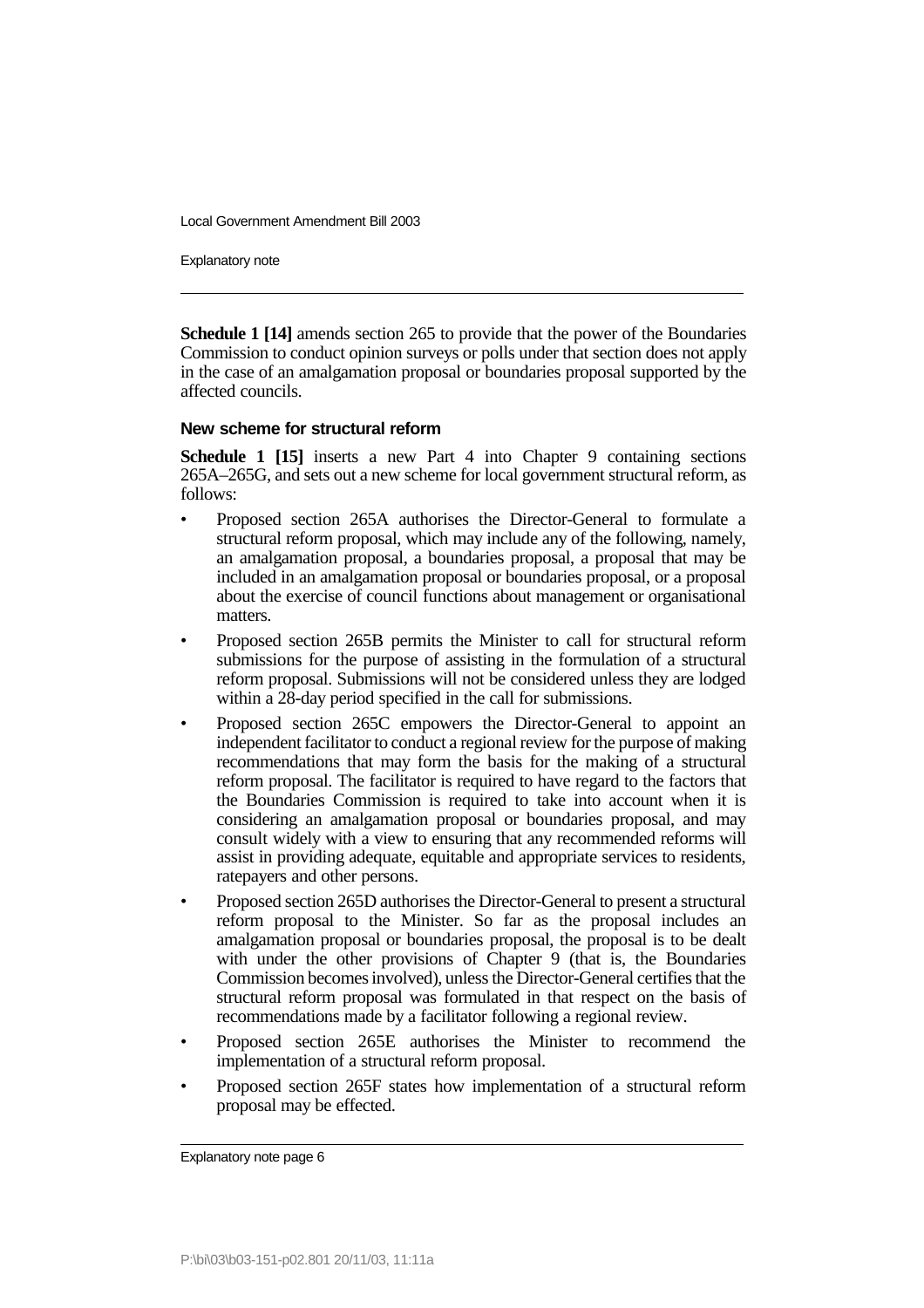Explanatory note

• Proposed section 265G authorises inclusion of ancillary provisions in a proclamation implementing a structural reform proposal.

**Schedule 1 [16]** inserts sections 738A and 738B:

- Proposed section 738A provides that a proclamation constituting or dissolving an area or implementing an amalgamation proposal, boundaries proposal or structural reform proposal is not invalid because of any non-compliance with Chapter 9 or the rules of natural justice.
- Proposed section 738B provides protection from legal challenge for functions exercised in connection with those matters.

# **Schedule 2 Amendments relating to discipline**

The Schedule makes the amendments to the *Local Government Act 1993* referred to in paragraph (c) of the Overview.

**Schedule 2 [1]** substitutes section 248A. The proposed section provides the express prohibition on payment of remuneration to a councillor who is suspended from civic office or whose right to receive remuneration is suspended.

**Schedule 2 [2]** amends section 435 to remove the requirement that the negligence for which a councillor or a member of council staff can be surcharged has to be "culpable" negligence.

**Schedule 2 [3]** substitutes section 440. The proposed section empowers the regulations to prescribe a model code of conduct (which may done be by reference to a code identified in the regulations), and indicates what may be included in it. A council is required to adopt the model code, and the adopted code may include supplementary provisions. The adopted code has no effect to the extent that it is inconsistent with the model code as in force for the time being. Councillors, council staff and council delegates are bound by the council's adopted code, and by the model code to the extent the adopted code is inconsistent with the model code or the model code contains provisions not included in the adopted code.

**Schedule 2 [4]** inserts a new Division 3 of Part 1 of Chapter 14 containing sections 440F–440Q, as follows:

• Proposed section 440F defines "misbehaviour" of a councillor as a contravention of the *Local Government Act 1993* or the regulations under that Act, a failure to comply with the council's code of conduct, or an act of disorder at a council or committee meeting, but not including a contravention of disclosure requirements (which are dealt with differently under existing provisions).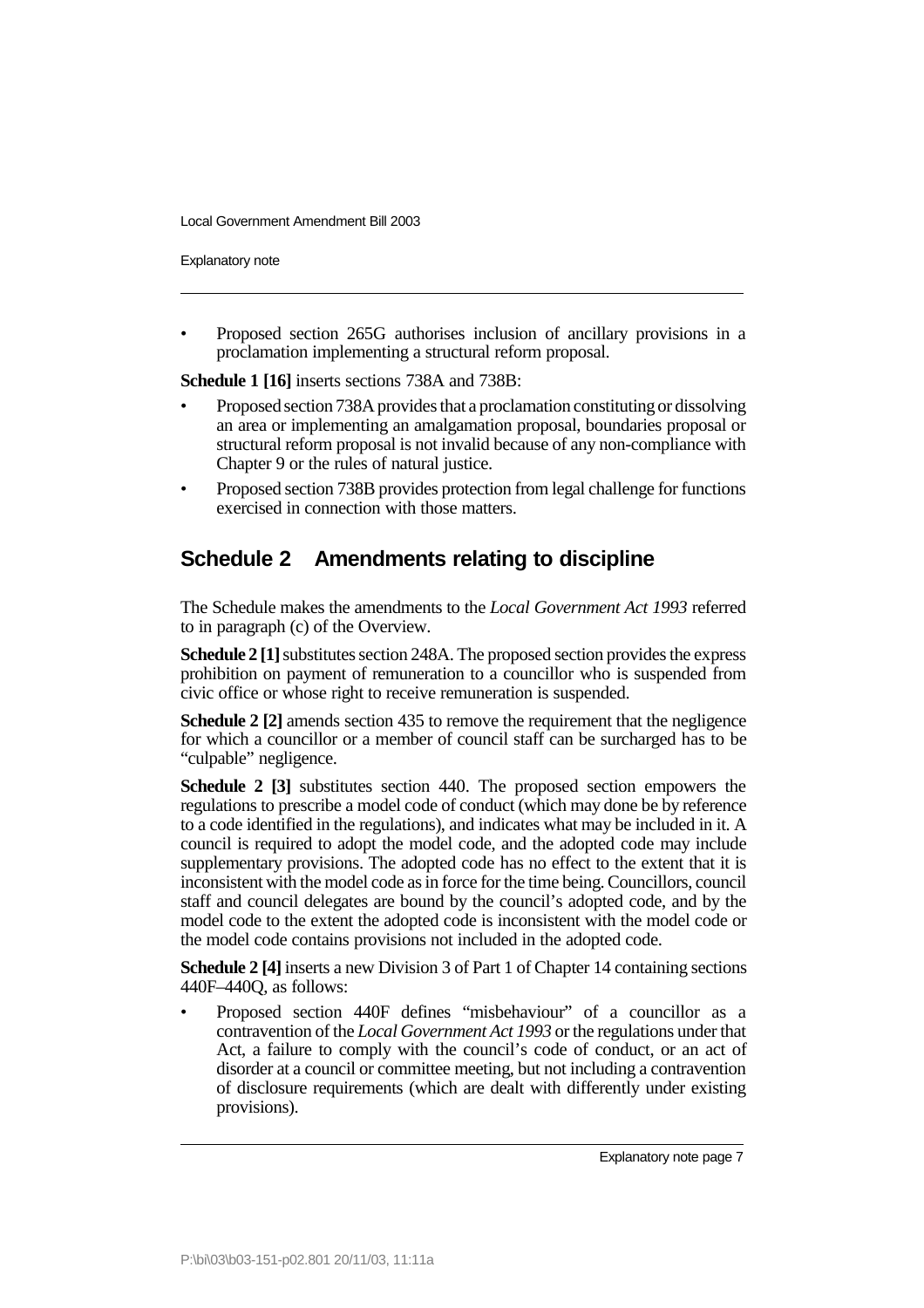Explanatory note

- Proposed section 440G allows a council to pass a resolution formally censuring a councillor for misbehaviour.
- Proposed sections 440H–440Q provide a system for the suspension of a councillor from civic office for misbehaviour. Provision is made for suspension to be ordered by the Director-General for a period of up to one month or for the referral of a matter to the Pecuniary Interest and Disciplinary Tribunal for it to consider and impose suspension on a councillor for a period of up to 6 months.
- Proposed section 440H provides that the process of suspension can be initiated by the council concerned, by a request by the Director-General for a report or by a report of the Independent Commission Against Corruption or the Ombudsman.
- Proposed section 440I specifies the grounds on which a councillor can be suspended.
- Proposed section 440J provides for departmental investigations and reports when the process of suspension has been initiated.
- Proposed section 440K authorises the Director-General to suspend a councillor for a period of up to one month after consideration of a departmental report or following a report of the Independent Commission Against Corruption or the Ombudsman.
- Proposed section 440L deals with the start of a period of suspension.
- Proposed section 440M enables a councillor to appeal to the Pecuniary Interest and Disciplinary Tribunal against suspension ordered by the Director-General.
- Proposed section 440N enables the Director-General to refer matters to the Pecuniary Interest and Disciplinary Tribunal for possible imposition of suspension of a councillor.
- Proposed section 440O allows the Director-General in appropriate cases to take no action regarding suspension, or to refer a case back to the council concerned with appropriate recommendations.
- Proposed section 440P provides for the council concerned to bear the costs of the suspension process if initiated by the council.
- Proposed section 440Q requires the Director-General to give reasons for suspending a councillor or taking other action.

**Schedule 2 [5]** amends the heading to Division 2 of Part 3 of Chapter 14 in consequence of the amendment made by Schedule 2 [6].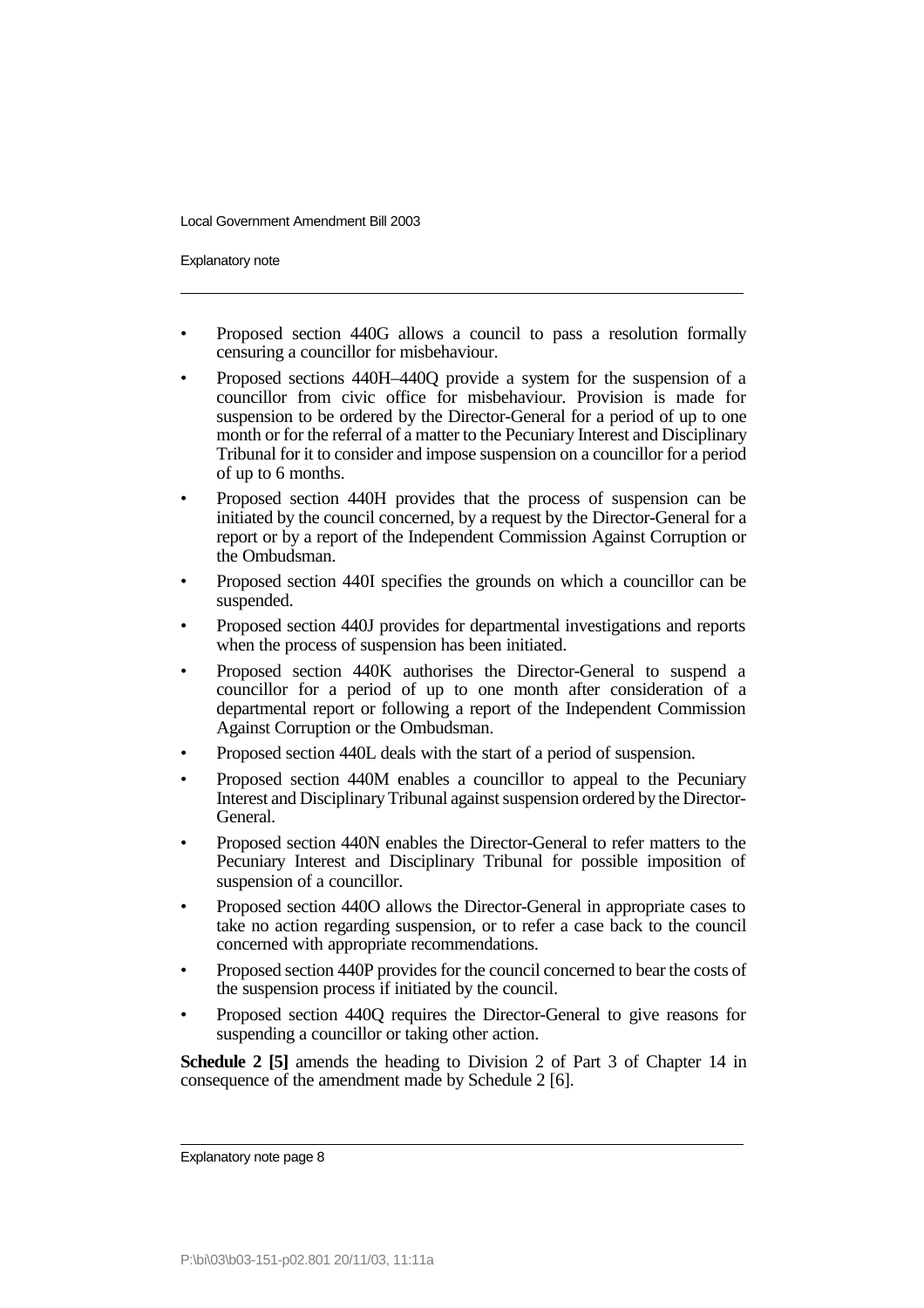Explanatory note

**Schedule 2 [6]** inserts a new Division containing sections 470A and 470B, as follows:

- Proposed section 470A empowers the Pecuniary Interest and Disciplinary Tribunal to decide whether to conduct proceedings into a misbehaviour matter referred to it by the Director-General.
- Proposed section 470B provides that the Tribunal may determine any such proceedings without a hearing in certain cases.

**Schedule 2 [7]–[11]** make consequential amendments.

**Schedule 2 [12]** amends section 482 to enable the Pecuniary Interest and Disciplinary Tribunal to impose suspension of a councillor's right to remuneration for up to 6 months for pecuniary interest matters, as an alternative to suspension from civic office.

**Schedule 2 [13]** inserts a new section 482A, which empowers the Pecuniary Interest and Disciplinary Tribunal, when dealing with a misbehaviour matter, to counsel or reprimand the councillor, or suspend the councillor from civic office for up to 6 months, or suspend the councillor's right to remuneration for up to 6 months.

**Schedule 2 [14]** makes a consequential amendment.

**Schedule 2 [15]** provides that an appeal does not lie to the Supreme Court from a decision of the Pecuniary Interest and Disciplinary Tribunal in an appeal to the Tribunal concerning a suspension imposed by the Director-General.

**Schedule 2 [16]** inserts a new section 485A, which requires the costs of the Pecuniary Interest and Disciplinary Tribunal and Department of Local Government to be reimbursed by the council concerned when a councillor is dealt with by the Tribunal and the process was initiated by the council.

**Schedule 2 [17]** inserts a new Part 5 of Chapter 14 containing sections 490A and 490B, as follows:

- Proposed section 490A defines "act of disorder" for the purposes of Chapter 14 and Schedule 6A as anything done by a councillor at a council or committee meeting that is prescribed as an act of disorder by the regulations.
- Proposed section 490B makes it clear that nothing in Chapter 14 affects any regulations made under other provisions regarding the keeping of order at council or committee meetings.

**Schedule 2 [18]** amends section 674 to provide that the power of the Land and Environment Court to make orders to remedy or restrain breaches of the *Local Government Act 1993* does not extend to matters relating to the formal censure or suspension of councillors.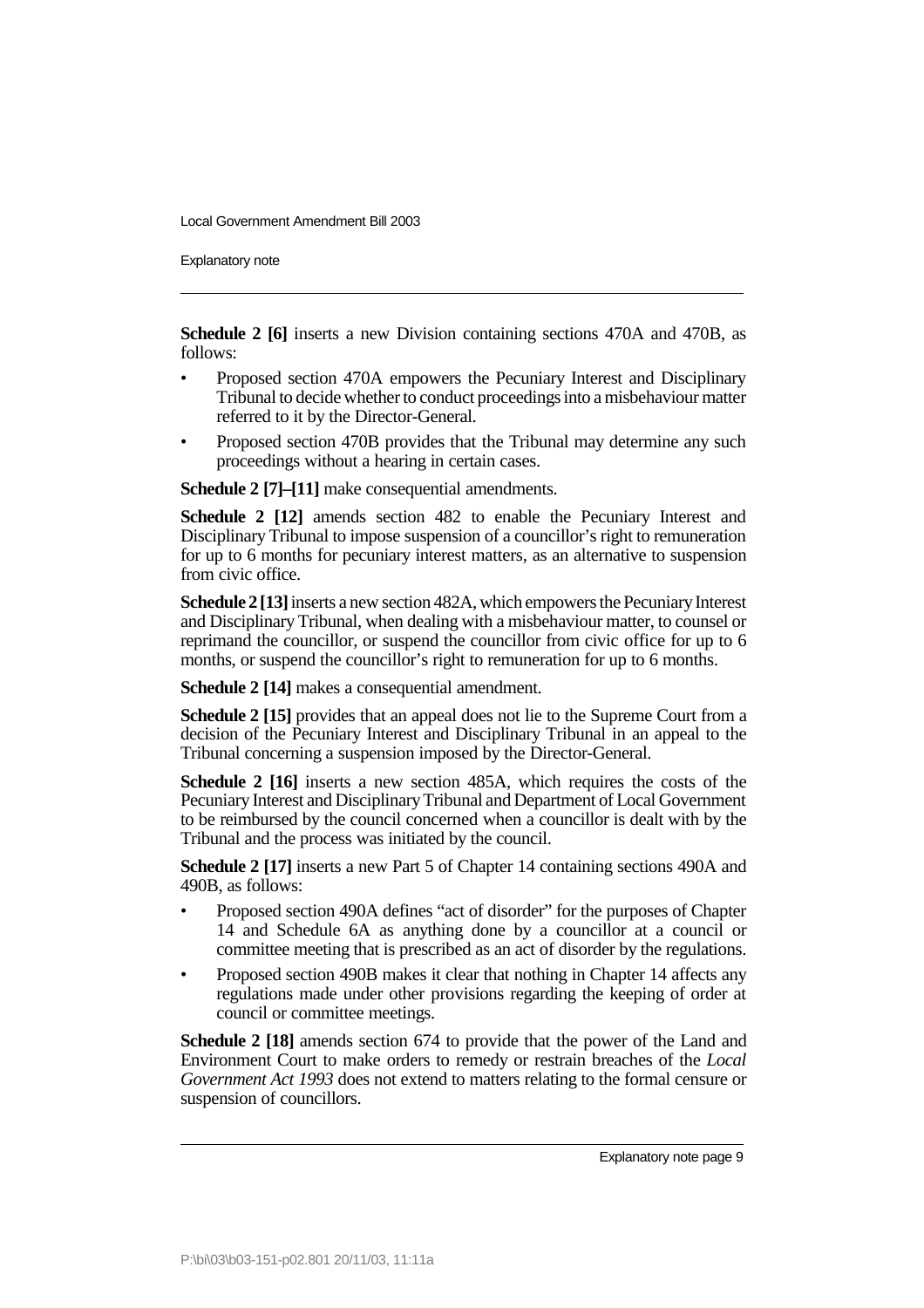Explanatory note

**Schedule 2 [19]** inserts a new Schedule 6A, which lists matters that may be dealt with in a code of conduct.

# **Schedule 3 Other amendments**

The Schedule makes the amendments to the *Local Government Act 1993* referred to in paragraph (d) of the Overview.

**Schedule 3 [1]** inserts a new section 262A, which allows the Director-General to provide people to assist the Boundaries Commission in the exercise of its functions.

**Schedule 3 [2]** inserts a new Part 5 of Chapter 9 containing sections 265H–265J:

- Proposed section 265H enables the Minister to approve a reduction in the number of councillors of a council if the council applies for a reduction. Public notice must be given of the application and submissions may be made to the Minister concerning it by interested members of the public.
- Proposed section 265I enables the Minister, on the recommendation of the Boundaries Commission, to change the number of councillors of a council or the number of wards in an area or both.
- Proposed section 265J provides machinery provisions regarding determinations made under Parts 1and 4 of Chapter 9 in connection with the constitution, amalgamation or boundary alterations of areas or structural reform or made under proposed section 265I in connection with ward boundaries or ward names. The section provides that certain determinations cannot be altered by councils within a period of 12 months, or a longer period specified in the relevant proclamation or order, except as provided in the determination or with the concurrence of the Minister.

**Schedule 3 [3]** inserts a new Part 6A of Chapter 10 containing sections 318A–318C, as follows:

- Proposed section 318A defines "election requirements of this Act" as the requirements of Parts 4 and 5 of Chapter 10 with respect to the holding of an ordinary election or a by-election. These are described in the explanatory note as "election requirements".
- Proposed section 318B allows the Minister to order the postponement of election requirements in relation to a council in connection with:
	- (a) an amalgamation proposal, boundaries proposal or structural reform proposal affecting the council, or
	- (b) an investigation or public inquiry being held into the council, or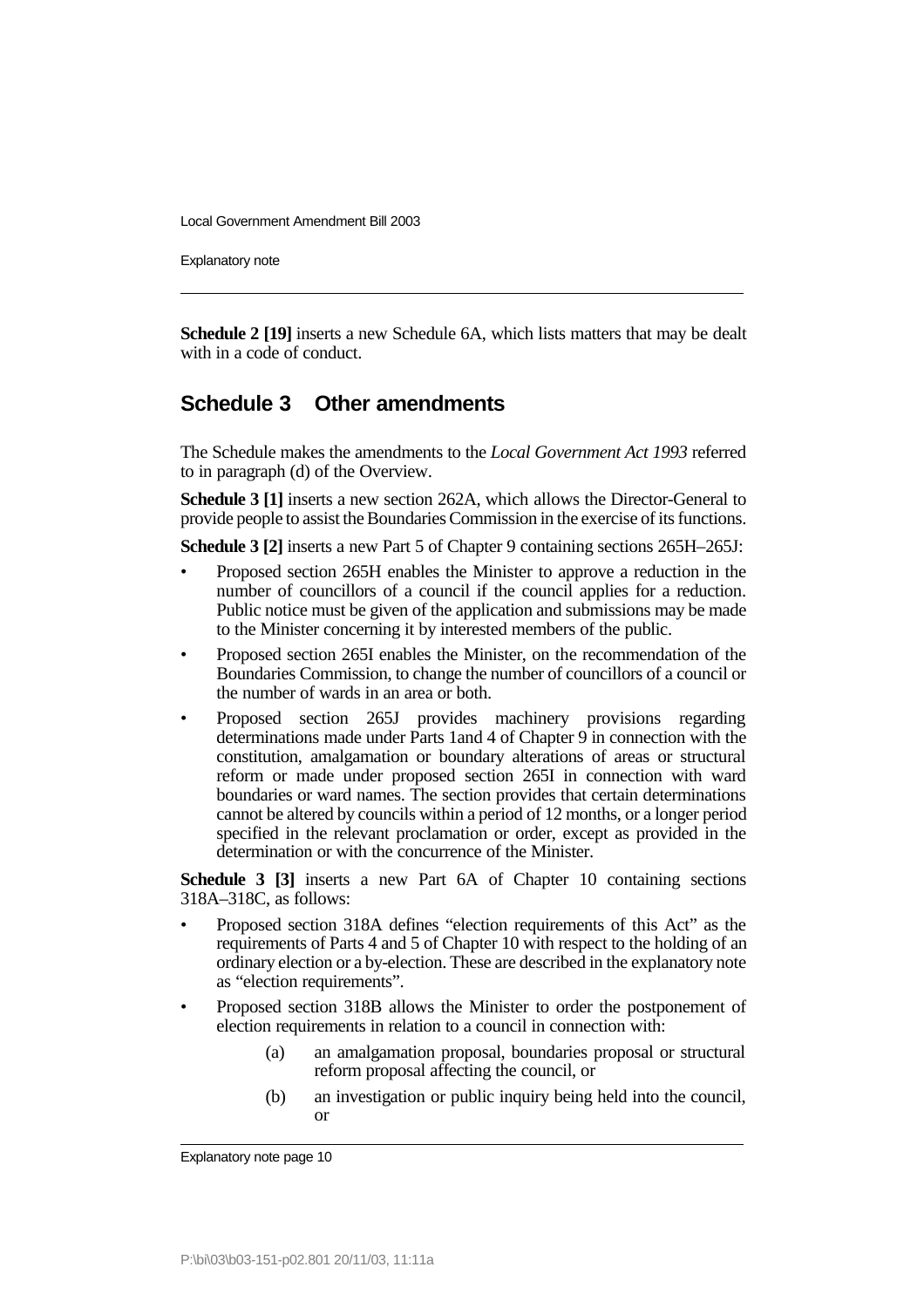Explanatory note

- (c) a matter affecting the boundaries of the council's areas that is under consideration by the Boundaries Commission.
- Proposed section 318C allows the Minister to revoke an order postponing election requirements.

**Schedule 3 [4]** substitutes section 352. The section provides that council staff are not subject to direction by a councillor (as well as a council) as to the content of any advice or recommendation, but this does not prevent the mayor (as well as the council) from directing staff to provide advice or a recommendation.

**Schedule 3 [5]** inserts a new section 734A, which enables the Director-General to make preliminary enquiries for the purpose of deciding whether to conduct or authorise an investigation under the *Local Government Act 1993*.

**Schedule 3 [6]** amends section 736 to make it clear that a power exercisable by proclamation may be exercised by one or more proclamations.

**Schedule 3 [7]–[10]** amend Schedule 2 in relation to the Boundaries Commission, and authorise the appointment of a temporary commissioner for the purposes of a particular examination or inquiry.

**Schedule 3 [11] and [12]** amend Schedule 4 in relation to the Pecuniary Interest and Disciplinary Tribunal, and authorise the member's deputy to act as the member so that the Tribunal proceedings can be conducted concurrently.

**Schedule 3 [13] and [14]** amend Schedule 8 in relation to savings and transitional provisions consequent on the enactment of the proposed Act, including the following:

- A provision enables the new arrangements for amalgamation proposals and boundaries proposals to be applied to pending proposals in respect of which no public steps had been taken under the old arrangements.
- A provision empowers the postponement of election requirements for a council that has been the subject of an inquiry or Boundaries Commission consideration at any time since 1 August 2003.
- A provision states that Local Government Pecuniary Interest Tribunal is to be known as the Local Government Pecuniary Interest and Disciplinary Tribunal.

# **Schedule 4 Consequential amendments**

The Schedule makes the amendments to the *Local Government Act 1993* referred to in paragraph (e) of the Overview.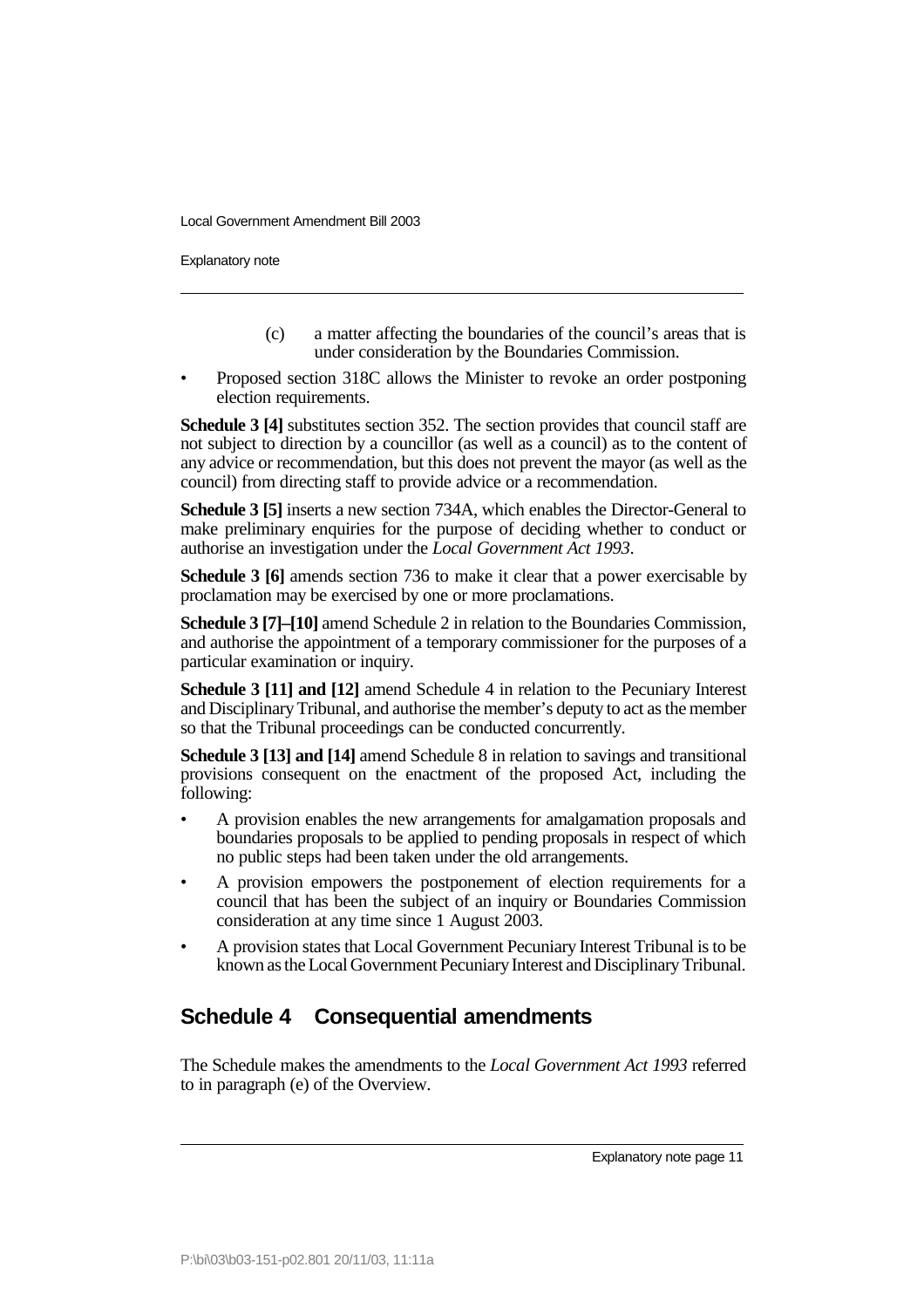Explanatory note

The amendments are mainly consequential on:

- (a) amendments made by Schedule 1 in connection with determinations made in proclamations implementing amalgamation proposals, boundaries proposals and structural reform proposals, and
- (b) amendments made by Schedule 3 in connection with codes of conduct applying to councils, and
- (c) amendments made by Schedule 3 that change the name of the Pecuniary Interest Tribunal.

## **Schedule 5 Consequential amendment of Independent Commission Against Corruption Act 1988**

The Schedule makes the amendment to the *Independent Commission Against Corruption Act 1988* referred to in the Overview.

The amendment is made to section 9 of that Act and provides that a reference to a disciplinary offence in that Act extends to a substantial breach of an applicable requirement of a code of conduct applying to a council. The result is that the Independent Commission Against Corruption will be able to deal with conduct that is corrupt conduct (as defined in section 8 of that Act) and that could constitute or involve a substantial breach of a code of conduct.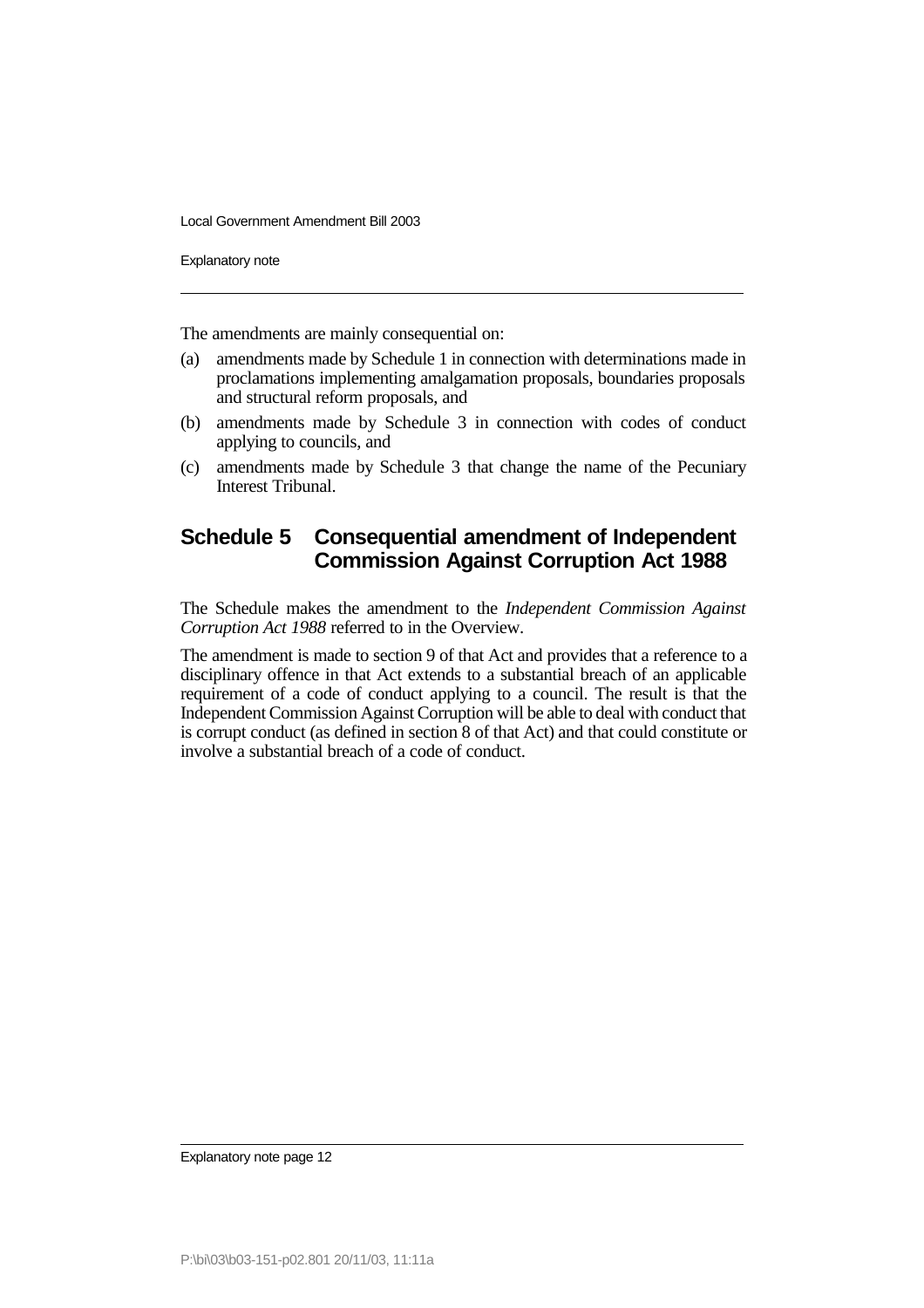First print



New South Wales

# **Local Government Amendment Bill 2003**

# **Contents**

|                  |        |                                                                                                                                                                                                                        | Page                |
|------------------|--------|------------------------------------------------------------------------------------------------------------------------------------------------------------------------------------------------------------------------|---------------------|
|                  |        | Name of Act<br>Commencement                                                                                                                                                                                            | 2                   |
|                  | 3<br>4 | Amendment of Local Government Act 1993 No 30<br>Amendment of Independent Commission Against                                                                                                                            | 2                   |
|                  |        | Corruption Act 1988 No 35                                                                                                                                                                                              | 2                   |
| <b>Schedules</b> |        |                                                                                                                                                                                                                        |                     |
|                  | 1<br>4 | Amendments relating to local government areas and<br>structural reform<br>2 Amendments relating to discipline<br>3 Other amendments<br>Consequential amendments<br>5 Consequential amendment of Independent Commission | 3<br>17<br>32<br>45 |
|                  |        | <b>Against Corruption Act 1988</b>                                                                                                                                                                                     | 49                  |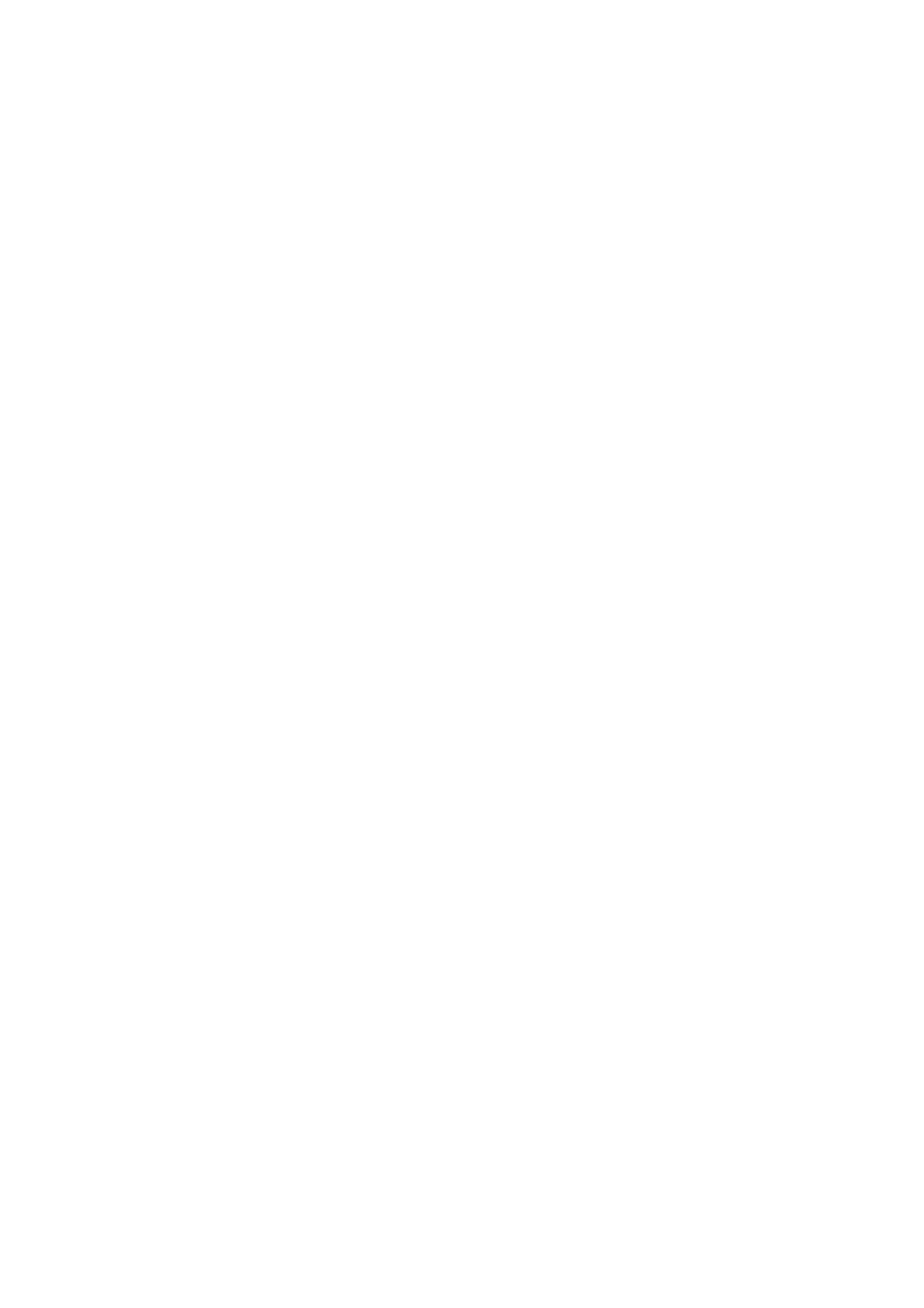

New South Wales

# **Local Government Amendment Bill 2003**

No , 2003

### **A Bill for**

An Act to amend the *Local Government Act 1993* in relation to the structural reform of local government areas and councils and the discipline of councillors, council staff and other persons, and in relation to other matters; to make consequential amendments; and for other purposes.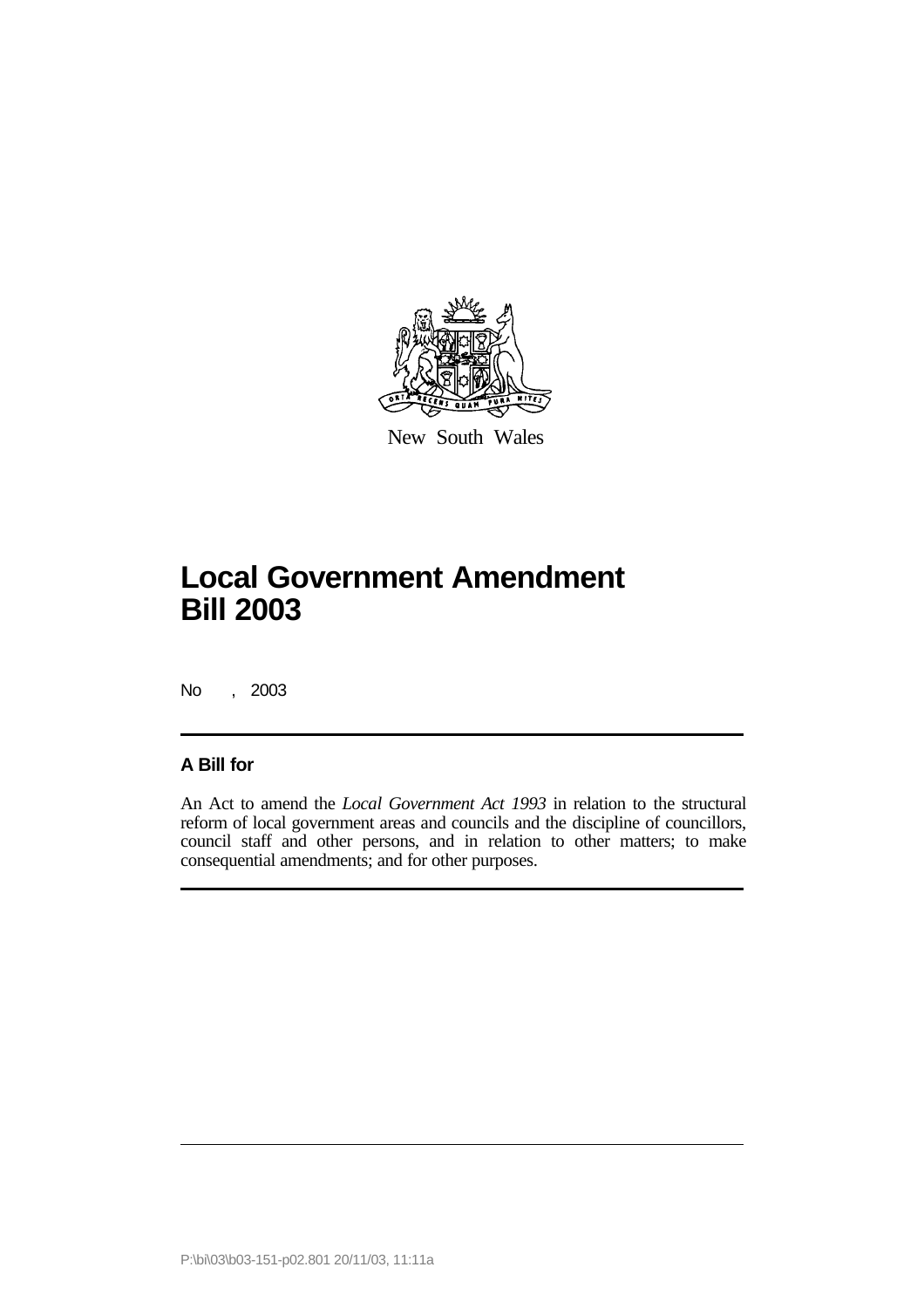|              | The Legislature of New South Wales enacts:                                                     | 1              |
|--------------|------------------------------------------------------------------------------------------------|----------------|
| 1            | Name of Act                                                                                    | $\overline{2}$ |
|              | This Act is the <i>Local Government Amendment Act 2003</i> .                                   | 3              |
| $\mathbf{2}$ | Commencement                                                                                   | $\overline{4}$ |
|              | This Act commences on a day or days to be appointed by<br>proclamation.                        | 5<br>6         |
| 3            | Amendment of Local Government Act 1993 No 30                                                   | 7              |
|              | The <i>Local Government Act 1993</i> is amended as set out in Schedules<br>$1 - 4$ .           | 8<br>9         |
| 4            | Amendment of Independent Commission Against Corruption Act 1988<br>No 35                       | 10<br>11       |
|              | The Independent Commission Against Corruption Act 1988 is<br>amended as set out in Schedule 5. | 12<br>13       |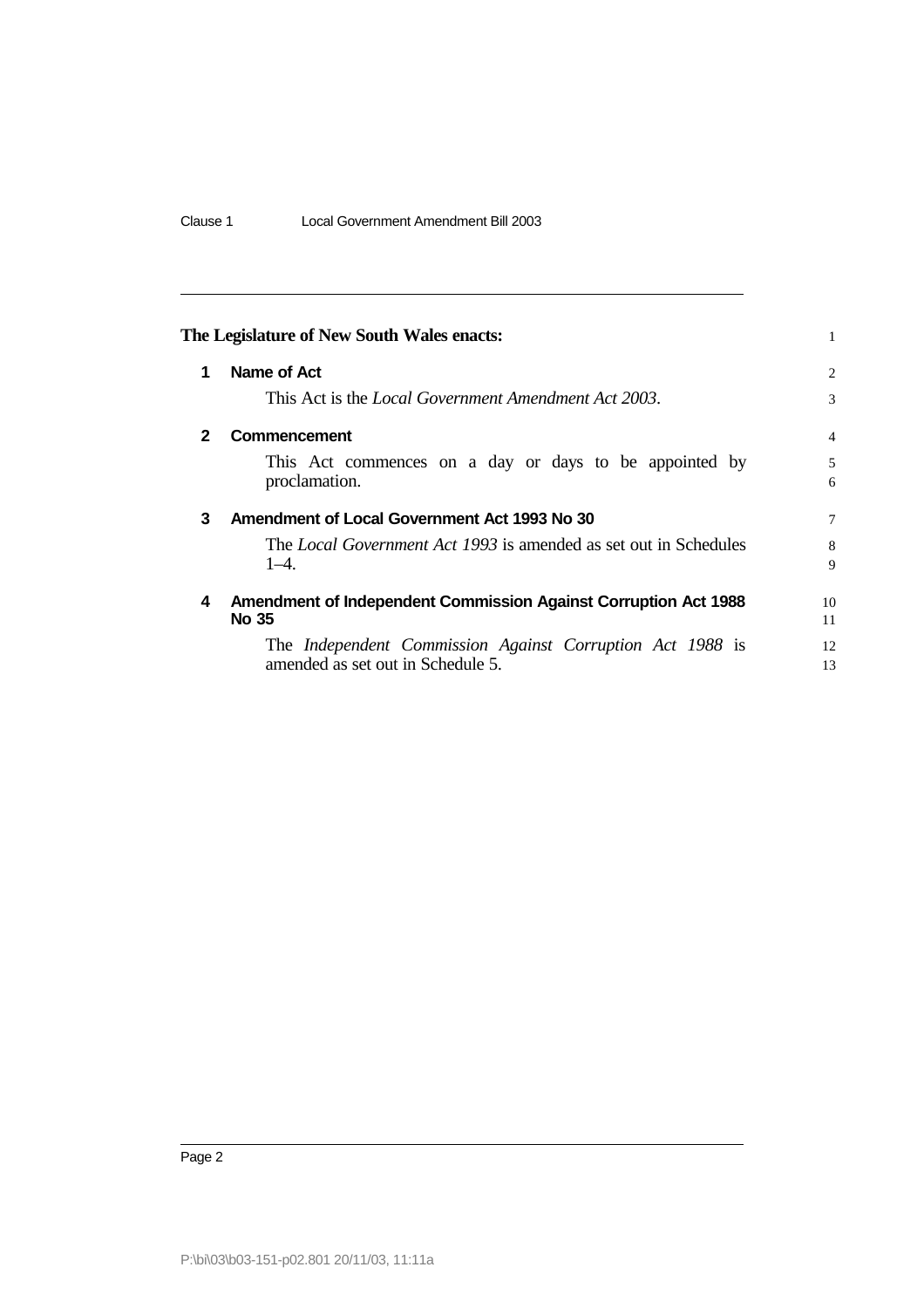|  |  |  | Amendments relating to local government areas and structural reform | Schedule 1 |  |
|--|--|--|---------------------------------------------------------------------|------------|--|
|--|--|--|---------------------------------------------------------------------|------------|--|

# **Schedule 1 Amendments relating to local government areas and structural reform** <sup>2</sup>

 $(Section 3)$  3

|     | <b>Section 209</b> |                                                                                                                                                                                                                                                                                                                                                                                                              |
|-----|--------------------|--------------------------------------------------------------------------------------------------------------------------------------------------------------------------------------------------------------------------------------------------------------------------------------------------------------------------------------------------------------------------------------------------------------|
|     |                    | Insert after section 208:                                                                                                                                                                                                                                                                                                                                                                                    |
| 209 |                    | Other provisions of proclamations                                                                                                                                                                                                                                                                                                                                                                            |
|     |                    | (1) This section applies to a proclamation constituting an area.                                                                                                                                                                                                                                                                                                                                             |
|     |                    | <b>Note.</b> Other provisions of this Chapter provide that proclamations<br>implementing amalgamation proposals, boundaries proposals or structural<br>reform proposals may include provisions of the same kind as those<br>referred to in this section.                                                                                                                                                     |
|     | (2)                | The proclamation may do all or any of the following:                                                                                                                                                                                                                                                                                                                                                         |
|     |                    | determine that the area be divided into wards,<br>(a)                                                                                                                                                                                                                                                                                                                                                        |
|     |                    | determine ward boundaries or determine the manner of<br>(b)<br>fixing ward boundaries,                                                                                                                                                                                                                                                                                                                       |
|     |                    | determine the names of the wards or determine the<br>(c)<br>manner of assigning the names of wards.                                                                                                                                                                                                                                                                                                          |
|     | (3)                | The proclamation may determine the number of councillors to<br>be elected at the next ordinary election of the council in<br>accordance with the limits under section 224 (1).                                                                                                                                                                                                                               |
|     | (4)                | The proclamation may determine that the mayor of the area be.<br>elected by the electors. The determination takes effect in<br>relation to the next ordinary election after the proclamation is<br>published.                                                                                                                                                                                                |
|     | (5)                | The proclamation may determine that the first term of office of<br>the mayor of the area first elected (whether by the councillors<br>or by the electors) after the proclamation is published be a term<br>of 2 years. The mayor holds office for that term subject to this<br>Act, and subsequent mayoral terms are to be for terms provided<br>in accordance with other applicable provisions of this Act. |
|     | (6)                | The proclamation may:                                                                                                                                                                                                                                                                                                                                                                                        |
|     |                    | determine that a community consultative committee is<br>(a)<br>established as a committee of the council, and                                                                                                                                                                                                                                                                                                |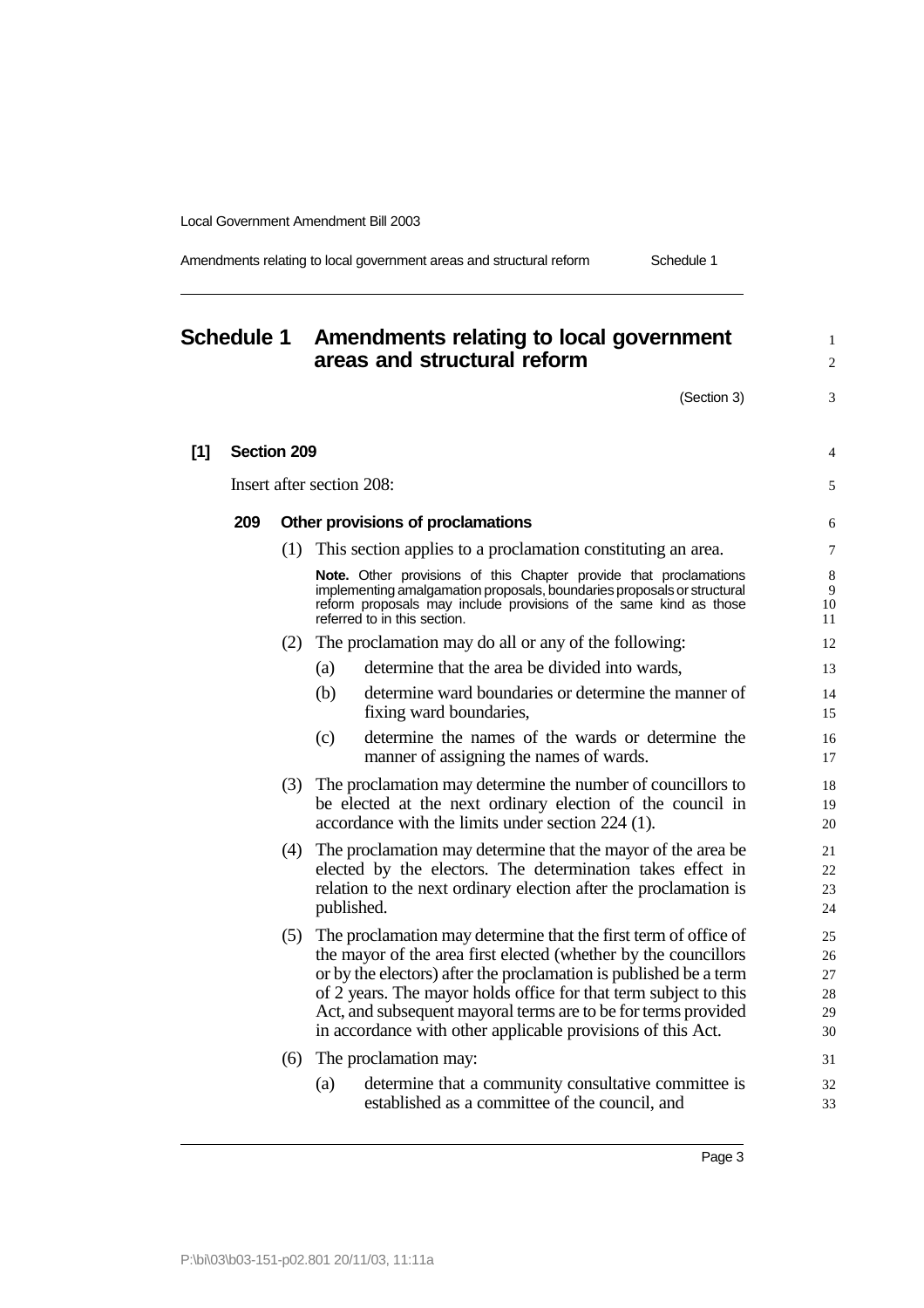| Schedule 1 | Amendments relating to local government areas and structural reform |
|------------|---------------------------------------------------------------------|
|------------|---------------------------------------------------------------------|

|     |      | (b)<br>determine the constitution and functions of the<br>committee, including the persons or classes of persons<br>who are eligible to be members, the manner of their<br>appointment and termination of their appointment, and<br>the period or periods for which they are appointed.                                                                 | $\mathbf{1}$<br>$\overline{c}$<br>3<br>$\overline{4}$<br>5 |
|-----|------|---------------------------------------------------------------------------------------------------------------------------------------------------------------------------------------------------------------------------------------------------------------------------------------------------------------------------------------------------------|------------------------------------------------------------|
|     |      | (7) The proclamation may determine a scheme for fixing the<br>council's maximum general income during a specified period<br>not exceeding 7 years. Such a scheme may provide for the<br>maximum general income to vary from time to time during that<br>period, and may modify the operation of Part 2 of Chapter 15<br>in its application to the area. | 6<br>$\overline{7}$<br>8<br>9<br>10<br>11                  |
|     | (8)  | The proclamation may include a direction that<br>the<br>Remuneration Tribunal make a determination under section<br>242 in relation to the councillors or mayor of the area.                                                                                                                                                                            | 12<br>13<br>14                                             |
|     | (9)  | A proclamation referred to in this section may contain such<br>ancillary provisions as are necessary or convenient for the<br>purpose of giving effect to its terms.                                                                                                                                                                                    | 15<br>16<br>17                                             |
|     |      | Note. Section 265J contains provisions about determinations under this<br>section.                                                                                                                                                                                                                                                                      | 18<br>19                                                   |
| [2] |      | Section 212 Dissolution of areas                                                                                                                                                                                                                                                                                                                        | 20                                                         |
|     |      | Insert after section $212(2)$ :                                                                                                                                                                                                                                                                                                                         | 21                                                         |
|     |      | (3) Subsection (2) does not apply in relation to a proclamation, if<br>the Boundaries Commission has recommended the dissolution<br>of the area or part concerned under section 263 (3A) and the<br>Commission's recommendation was made within the two years<br>preceding publication of the proclamation.                                             | 22<br>23<br>24<br>25<br>26                                 |
| [3] |      | Section 213 Facilitating provisions of proclamations                                                                                                                                                                                                                                                                                                    | 27                                                         |
|     |      | Insert after section 213 $(2)$ :                                                                                                                                                                                                                                                                                                                        | 28                                                         |
|     | (2A) | Without affecting the generality of subsection (2) (c), such a<br>proclamation may authorise the Minister to make<br>determinations containing provisions for or with respect to the<br>transfer or apportionment of assets, rights and liabilities and the<br>transfer of staff.                                                                       | 29<br>30<br>31<br>32<br>33                                 |
|     |      |                                                                                                                                                                                                                                                                                                                                                         |                                                            |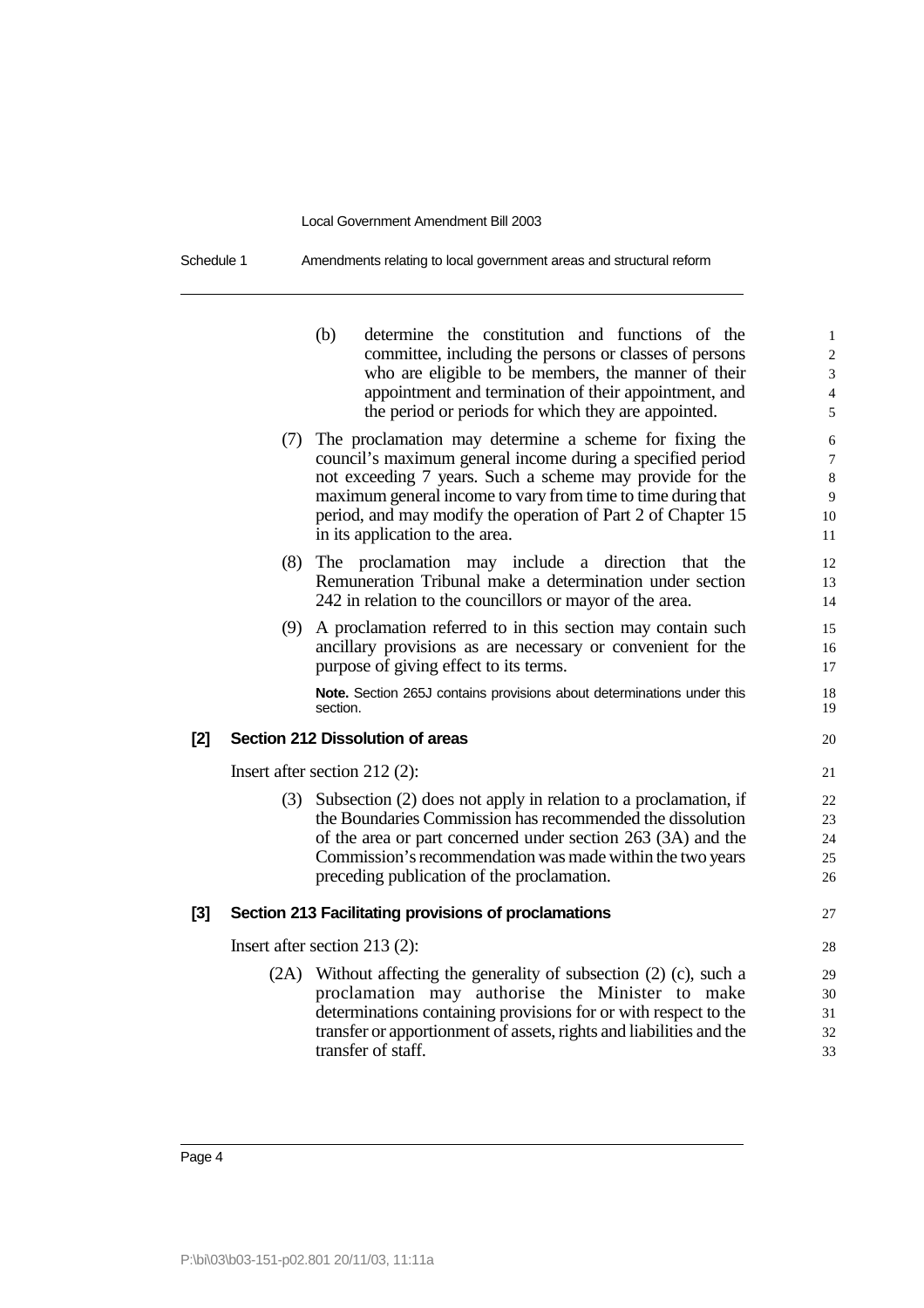| Amendments relating to local government areas and structural reform | Schedule 1 |
|---------------------------------------------------------------------|------------|
|---------------------------------------------------------------------|------------|

| [4]   |       | Section 215 Who may initiate a proposal?                                                                                                                              | $\mathbf{1}$   |
|-------|-------|-----------------------------------------------------------------------------------------------------------------------------------------------------------------------|----------------|
|       |       | Insert "by the Director-General," after "to the Minister" in section 215 (1).                                                                                         | $\overline{c}$ |
| $[5]$ |       | Section 218 Referral of proposal for examination and report                                                                                                           | 3              |
|       |       | Insert after section 218 (2):                                                                                                                                         | 4              |
|       | (2A)  | The proposal is implemented by the making of a proclamation<br>under section 204, with the modifications (if any) referred to in<br>this section.                     | 5<br>6<br>7    |
| [6]   |       | Section 218C Facilitating provisions of proclamations                                                                                                                 | 8              |
|       |       | Insert after section 218C (3):                                                                                                                                        | 9              |
|       |       | (4) Such a proclamation may also include provisions of the same<br>kind as are referred to in section 209.                                                            | 10<br>11       |
|       |       | (5) Such a proclamation made in relation to a council may also do<br>any of the following:                                                                            | 12<br>13       |
|       |       | redetermine ward boundaries,<br>(a)                                                                                                                                   | 14             |
|       |       | redetermine the name of wards,<br>(b)                                                                                                                                 | 15             |
|       |       | determine that all wards are abolished.<br>(c)                                                                                                                        | 16             |
| $[7]$ |       | Section 218D Exercise of functions under secs 218A and 218B                                                                                                           | 17             |
|       |       | Omit "A function". Insert instead "Subject to Part 4, a function".                                                                                                    | 18             |
| [8]   |       | Section 218E Who may initiate a proposal?                                                                                                                             | 19             |
|       |       | Insert "by the Director-General," after "to the Minister" in section 218E (1).                                                                                        | 20             |
| [9]   |       | Sections 218EA-218F                                                                                                                                                   | 21             |
|       |       | Omit section 218F. Insert instead:                                                                                                                                    | 22             |
|       | 218EA | Initial assessment of proposals                                                                                                                                       | 23             |
|       |       | (1) The Minister may reject a proposal made by a council or by<br>electors if satisfied that it does not address a relevant factor at<br>all or does so inadequately. | 24<br>25<br>26 |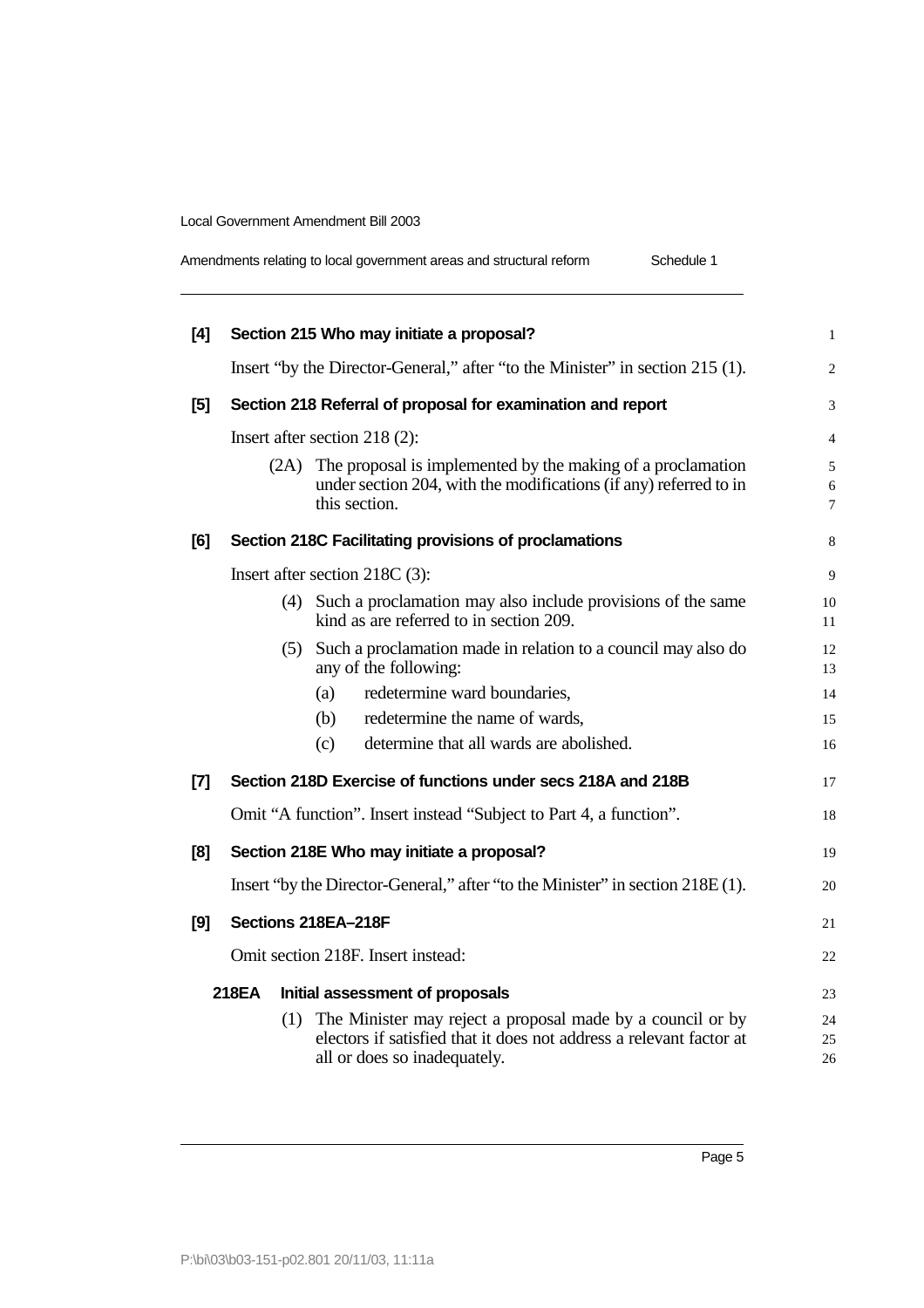Schedule 1 Amendments relating to local government areas and structural reform

|       |     | (2) However, the Minister may accept a proposal that does not<br>address relevant factors or does so inadequately if satisfied that<br>it is appropriate to do so in the circumstances and that the<br>factors can be addressed when the proposal is being dealt with.                 | $\mathbf{1}$<br>$\overline{c}$<br>3<br>$\overline{4}$ |
|-------|-----|----------------------------------------------------------------------------------------------------------------------------------------------------------------------------------------------------------------------------------------------------------------------------------------|-------------------------------------------------------|
|       | (3) | A rejected proposal is, for the purposes of this Chapter, taken<br>not to have been received by the Minister.                                                                                                                                                                          | 5<br>6                                                |
|       | (4) | For the purposes of this section, <i>relevant factor</i> includes a<br>factor specified in section 263 (3) (a)–(e5).                                                                                                                                                                   | $\overline{7}$<br>8                                   |
| 218EB |     | Referral of proposal for examination and report                                                                                                                                                                                                                                        | 9                                                     |
|       |     | If the Minister decides to continue with a proposal, the Minister<br>must refer it for examination and report to:                                                                                                                                                                      | 10<br>11                                              |
|       |     | the Boundaries Commission, or<br>(a)                                                                                                                                                                                                                                                   | 12                                                    |
|       |     | (b)<br>the Director-General (except in the case of a proposal<br>made by the Director-General).                                                                                                                                                                                        | 13<br>14                                              |
| 218EC |     | <b>Proposal referred to Boundaries Commission</b>                                                                                                                                                                                                                                      | 15                                                    |
|       |     | (1) This section applies where the Minister refers (under section<br>218EB) a proposal for examination and report to the<br>Boundaries Commission.                                                                                                                                     | 16<br>17<br>18                                        |
|       |     | (2) As soon as practicable after the proposal is referred to the<br>Boundaries Commission for examination and report, the<br>Commission is required to publish a notice advertising the<br>proposal and calling for written submissions.                                               | 19<br>20<br>21<br>22                                  |
|       | (3) | The notice is to be published in a newspaper circulating in the<br>affected areas, and is to specify a period of 28 days in which<br>submissions must be lodged with the Boundaries Commission.                                                                                        | 23<br>24<br>25                                        |
|       | (4) | The Boundaries Commission is required to consider<br>submissions received within the 28-day period.                                                                                                                                                                                    | 26<br>27                                              |
|       | (5) | A submission received after that period is to be disregarded by<br>the Boundaries Commission, unless the Commission at its<br>discretion accepts the submission and is satisfied that<br>consideration of the submission will not delay finalisation of<br>the examination and report. | 28<br>29<br>30<br>31<br>32                            |
|       | (6) | The Boundaries Commission must finalise its examination and<br>submit its report to the Minister within:                                                                                                                                                                               | 33<br>34                                              |
|       |     | the period of 42 days after the 28-day period, or<br>(a)                                                                                                                                                                                                                               | 35                                                    |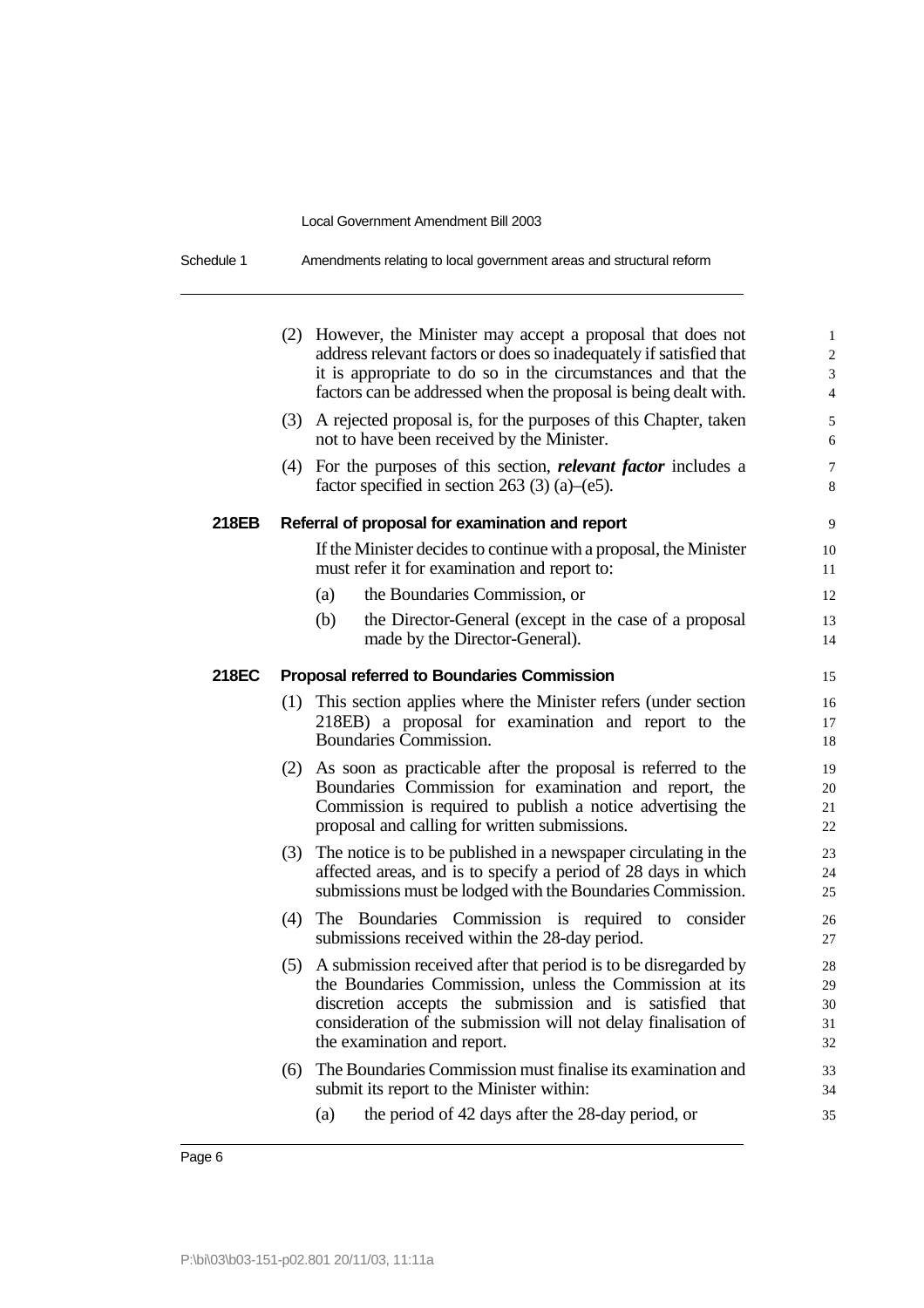| Amendments relating to local government areas and structural reform | Schedule 1 |
|---------------------------------------------------------------------|------------|
|                                                                     |            |

|       |     | (b)<br>a further period of 28 days after the 42-day period if<br>approved by the Minister at the request of the<br>Commission.                                                                                                                                                                 | $\mathbf{1}$<br>$\boldsymbol{2}$<br>3 |
|-------|-----|------------------------------------------------------------------------------------------------------------------------------------------------------------------------------------------------------------------------------------------------------------------------------------------------|---------------------------------------|
|       |     | (7) The Boundaries Commission may in its report recommend<br>modifications to the proposal, but may do so only if the report<br>states that the Commission is of the opinion that the<br>modifications do not constitute a new proposal.                                                       | 4<br>$\sqrt{5}$<br>6<br>7             |
| 218ED |     | <b>Proposal referred to Director-General</b>                                                                                                                                                                                                                                                   | 8                                     |
|       | (1) | This section applies where the Minister refers (under section<br>218EB) a proposal for examination and report to the Director-<br>General.                                                                                                                                                     | 9<br>10<br>11                         |
|       | (2) | The provisions of:                                                                                                                                                                                                                                                                             | 12                                    |
|       |     | section 263, other than subsections (3A) and (6), and<br>(a)                                                                                                                                                                                                                                   | 13                                    |
|       |     | (b)<br>sections 264 and 265,                                                                                                                                                                                                                                                                   | 14                                    |
|       |     | apply to the examination of a proposal by the Director-General<br>in the same way as they apply to the examination of a proposal<br>by the Boundaries Commission.                                                                                                                              | 15<br>16<br>17                        |
|       | (3) | As soon as practicable after the proposal is referred to the<br>Director-General for examination and report, the Director-<br>General is required to publish a notice advertising the proposal<br>and calling for written submissions.                                                         | 18<br>19<br>20<br>21                  |
|       | (4) | The notice is to be published in a newspaper circulating in the<br>affected areas, and is to specify a period in which submissions<br>must be lodged with the Director-General.                                                                                                                | 22<br>23<br>24                        |
|       |     | (5) The Director-General is required to consider submissions<br>received within that period.                                                                                                                                                                                                   | 25<br>26                              |
|       | (6) | A submission received after that period is to be disregarded by<br>the Director-General, unless the Director-General at his or her<br>discretion accepts the submission and is satisfied that<br>consideration of the submission will not delay finalisation of<br>the examination and report. | 27<br>28<br>29<br>30<br>31            |
|       | (7) | The Director-General may in his or her report recommend<br>modifications to the proposal, but may do so only if the report<br>states that he or she is of the opinion that the modifications do<br>not constitute a new proposal.                                                              | 32<br>33<br>34<br>35                  |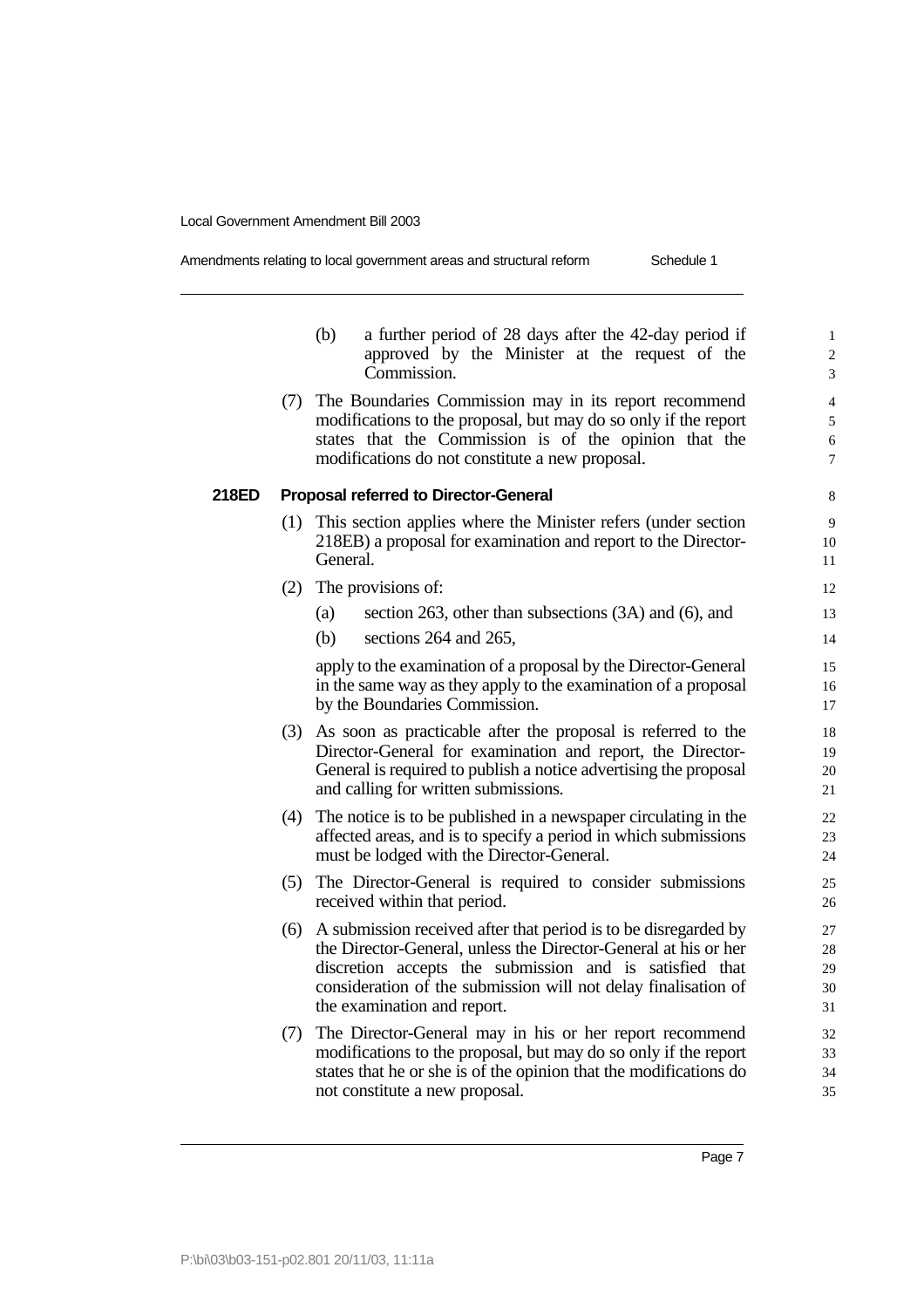| Schedule 1 | Amendments relating to local government areas and structural reform |
|------------|---------------------------------------------------------------------|
|------------|---------------------------------------------------------------------|

|      | (8) |        | If the proposal is an amalgamation proposal, or is a boundaries<br>proposal that is not supported by one or more of the councils<br>affected by it:                                                                                           | $\mathbf{1}$<br>$\overline{2}$<br>3 |
|------|-----|--------|-----------------------------------------------------------------------------------------------------------------------------------------------------------------------------------------------------------------------------------------------|-------------------------------------|
|      |     | (a)    | the Director-General must furnish his or her report to:<br>the Minister, and<br>(i)<br>the Boundaries Commission for review and<br>(ii)<br>comment, and                                                                                       | $\overline{4}$<br>5<br>6<br>$\tau$  |
|      |     | (b)    | the Boundaries Commission must review the report and<br>send its comments to the Minister.                                                                                                                                                    | $\,8\,$<br>9                        |
| 218F |     |        | What happens after the Minister receives the report?                                                                                                                                                                                          | 10                                  |
|      | (1) |        | This section applies where the Minister has in connection with<br>a proposal received:                                                                                                                                                        | 11<br>12                            |
|      |     | (a)    | a report of the Boundaries Commission under section<br>$218EC$ , or                                                                                                                                                                           | 13<br>14                            |
|      |     | (b)    | a report of the Director-General under section 218ED<br>and (if applicable) the comments of the Boundaries<br>Commission on that report.                                                                                                      | 15<br>16<br>17                      |
|      | (2) |        | The Minister may recommend to the Governor that the<br>proposal be implemented:                                                                                                                                                               | 18<br>19                            |
|      |     | (a)    | with such modifications (if any) as arise out of:<br>the report of the Boundaries Commission, or<br>(i)<br>(ii)<br>the report of the Director-General and (if<br>applicable) the comments of the Boundaries<br>Commission on that report, and | 20<br>21<br>22<br>23<br>24          |
|      |     | (b)    | with such other modifications (if any) as the Minister<br>determines,                                                                                                                                                                         | 25<br>26                            |
|      |     |        | but may not do so if of the opinion that the modifications<br>constitute a new proposal.                                                                                                                                                      | 27<br>28                            |
|      | (3) | under: | The proposal is implemented by the making of a proclamation                                                                                                                                                                                   | 29<br>30                            |
|      |     | (a)    | section 218A in the case of an amalgamation proposal,<br><sub>or</sub>                                                                                                                                                                        | 31<br>32                            |
|      |     | (b)    | section 218B in the case of a boundaries proposal,                                                                                                                                                                                            | 33                                  |
|      |     |        | with the modifications (if any) referred to in this section.                                                                                                                                                                                  | 34                                  |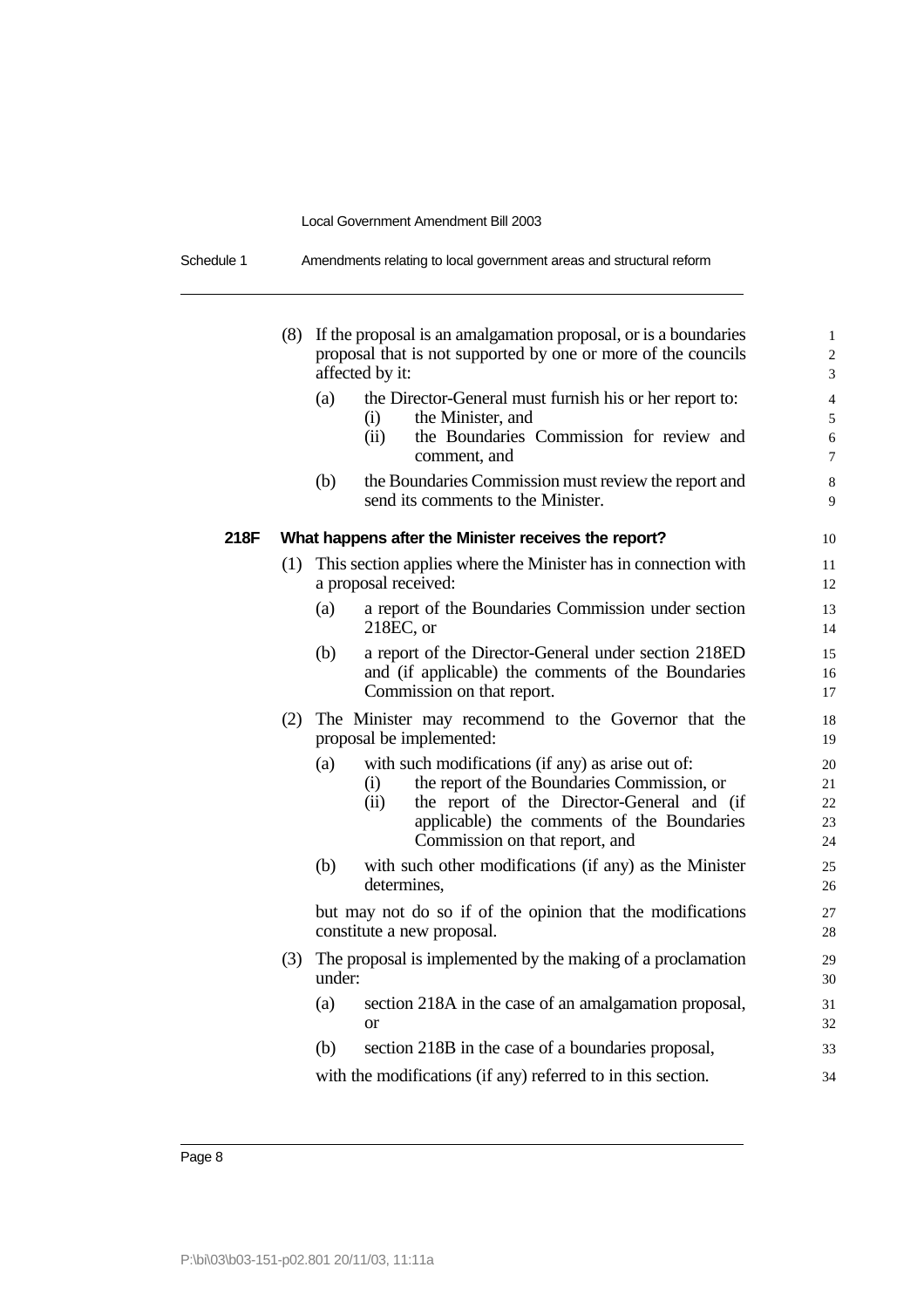| Amendments relating to local government areas and structural reform | Schedule 1 |
|---------------------------------------------------------------------|------------|
|---------------------------------------------------------------------|------------|

|        | (4) The Minister may decline to recommend to the Governor that<br>the proposal be implemented.                                                                                                                                                         | $\mathbf{1}$<br>$\overline{2}$ |
|--------|--------------------------------------------------------------------------------------------------------------------------------------------------------------------------------------------------------------------------------------------------------|--------------------------------|
| $[10]$ | Chapter 9, Part 1, Division 2C (sections 218G-218K)                                                                                                                                                                                                    | 3                              |
|        | Omit the Division.                                                                                                                                                                                                                                     | $\overline{4}$                 |
| $[11]$ | Section 263 Functions of the Boundaries Commission                                                                                                                                                                                                     | 5                              |
|        | Insert "or public meeting" after "inquiry" wherever occurring in section 263<br>(2).                                                                                                                                                                   | 6<br>$\overline{7}$            |
| $[12]$ | <b>Section 263 (2A)</b>                                                                                                                                                                                                                                | 8                              |
|        | Omit the subsection.                                                                                                                                                                                                                                   | 9                              |
| $[13]$ | <b>Section 263 (3A)</b>                                                                                                                                                                                                                                | 10                             |
|        | Insert after section $263$ (3):                                                                                                                                                                                                                        | 11                             |
|        | The Boundaries Commission may in a report or comments<br>(3A)<br>furnished under this Act, recommend that the whole or part of<br>an affected area be dissolved, whether or not it makes any other<br>recommendations or comments.                     | 12<br>13<br>14<br>15           |
|        | Note. Section 212 (3) provides that the Minister may recommend the<br>making of a proclamation to dissolve the whole or part of an area without<br>a public inquiry if the Boundaries Commission recommends the<br>dissolution under section 263 (3A). | 16<br>17<br>18<br>19           |
| $[14]$ | Section 265 Boundaries Commission may conduct survey or poll                                                                                                                                                                                           | 20                             |
|        | Insert after section $265$ (3):                                                                                                                                                                                                                        | 21                             |
|        | (4) Subsections $(1)$ – $(3)$ do not apply in the case of a proposal that<br>is an amalgamation proposal or boundaries proposal and that is                                                                                                            | 22                             |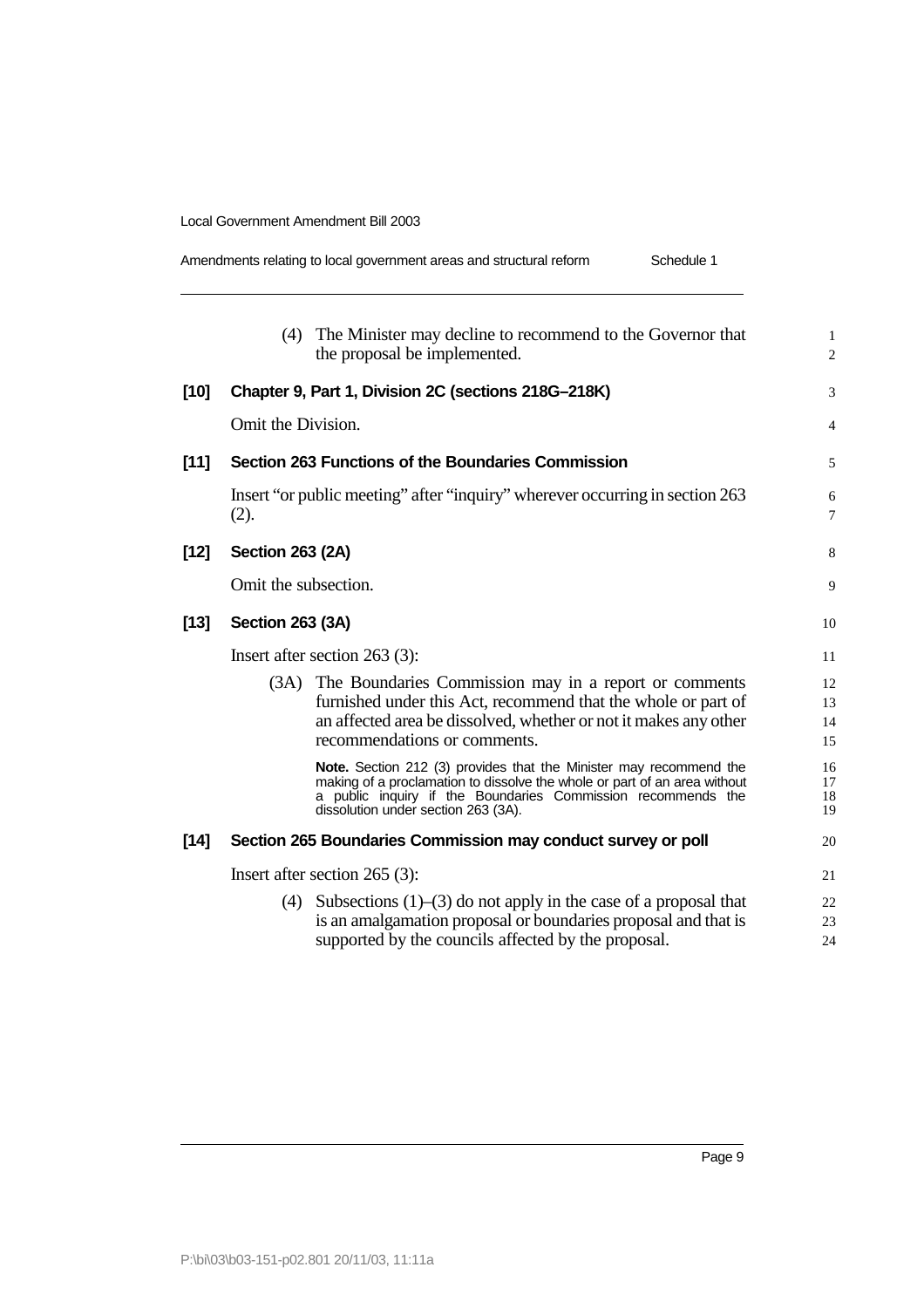Schedule 1 Amendments relating to local government areas and structural reform

| [15] |                           |     | Chapter 9, Part 4                                                                                                                                                                                                                                                 | $\mathbf{1}$               |
|------|---------------------------|-----|-------------------------------------------------------------------------------------------------------------------------------------------------------------------------------------------------------------------------------------------------------------------|----------------------------|
|      | Insert after section 265: |     |                                                                                                                                                                                                                                                                   | 2                          |
|      |                           |     | <b>Part 4 Structural reform</b>                                                                                                                                                                                                                                   | 3                          |
|      | 265A                      |     | Formulation of structural reform proposals                                                                                                                                                                                                                        | 4                          |
|      |                           | (1) | The Director-General may formulate proposals (structural<br><i>reform proposals</i> ) for the structural reform of one or more<br>areas.                                                                                                                          | 5<br>6<br>7                |
|      |                           |     | (2) A structural reform proposal may include any one or more of<br>the following:                                                                                                                                                                                 | 8<br>9                     |
|      |                           |     | an amalgamation proposal,<br>(a)                                                                                                                                                                                                                                  | 10                         |
|      |                           |     | (b)<br>a boundaries proposal,                                                                                                                                                                                                                                     | 11                         |
|      |                           |     | a proposal regarding any of the matters that may be<br>(c)<br>included under Part 1 in a proclamation implementing<br>an amalgamation proposal or a boundaries proposal,                                                                                          | 12<br>13<br>14             |
|      |                           |     | (d)<br>a proposal for determinations regarding any functions of<br>a council concerning management or organisational<br>matters (being determinations in the nature of decisions<br>that would apart from this Part be decisions that the<br>council could make). | 15<br>16<br>17<br>18<br>19 |
|      |                           |     | $(3)$ A proposal referred to in subsection $(2)$ $(c)$ or $(d)$ may be<br>included whether or not there is a proposal of the kind referred<br>to in subsection $(2)$ (a) or (b).                                                                                  | 20<br>21<br>22             |
|      |                           | (4) | A structural reform proposal may include any matters that are<br>incidental to any of the proposals contained in it, including any<br>matters that are authorised by this Chapter to be included in a<br>proclamation implementing a structural reform proposal.  | 23<br>24<br>25<br>26       |
|      |                           | (5) | Nothing in this Part affects the power of the Director-General<br>to make a proposal under section 218E.                                                                                                                                                          | 27<br>28                   |
|      | 265B                      |     | <b>Submissions</b>                                                                                                                                                                                                                                                | 29                         |
|      |                           | (1) | The Minister may call for submissions (structural reform<br>submissions) for the purpose of assisting in the formulation of<br>a structural reform proposal.                                                                                                      | 30<br>31<br>32             |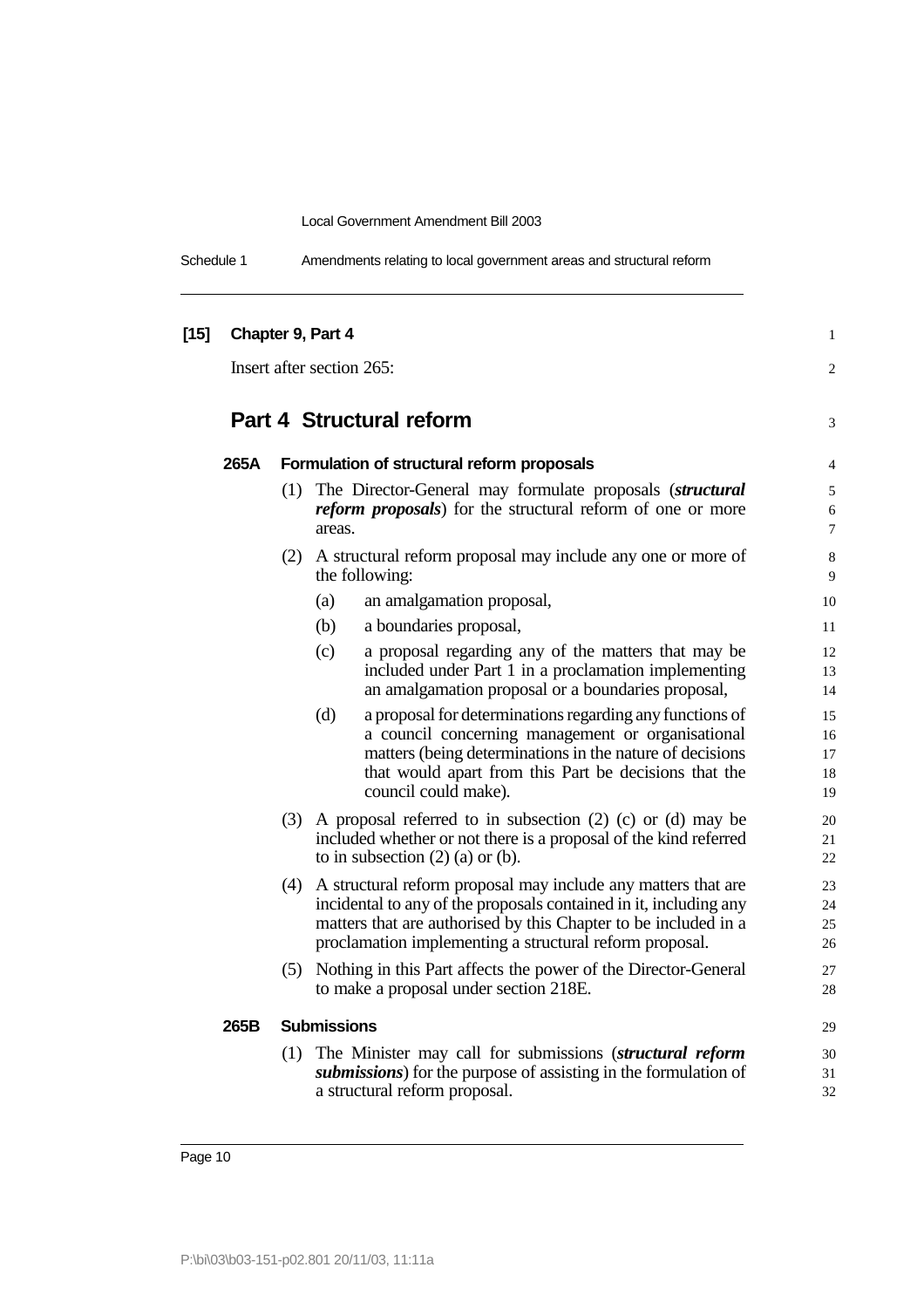| Amendments relating to local government areas and structural reform | Schedule 1 |
|---------------------------------------------------------------------|------------|
|---------------------------------------------------------------------|------------|

|      |     | (2) A call for structural reform submissions may relate to a<br>specified part of the State (by reference, for example, to the<br>whole or part of one or more areas) or may be made without<br>reference to geographical limits. | $\mathbf{1}$<br>$\overline{c}$<br>3<br>$\overline{\mathcal{L}}$ |
|------|-----|-----------------------------------------------------------------------------------------------------------------------------------------------------------------------------------------------------------------------------------|-----------------------------------------------------------------|
|      | (3) | A call for structural reform submissions may be made in any<br>manner the Minister considers appropriate.                                                                                                                         | 5<br>6                                                          |
|      | (4) | The Minister must specify in a call for structural reform<br>submissions a period of 28 days within which submissions<br>must be lodged with the Minister in response to the call for<br>submissions.                             | $\overline{7}$<br>8<br>9<br>10                                  |
|      | (5) | Any person may make a written submission in response to a<br>call for structural reform submissions and lodge it with the<br>Minister.                                                                                            | 11<br>12<br>13                                                  |
|      | (6) | The Minister may refer to the Director-General<br>for<br>consideration any submissions lodged under this section.                                                                                                                 | 14<br>15                                                        |
|      |     | (7) The Minister may disregard submissions lodged after the 28-<br>day period.                                                                                                                                                    | 16<br>17                                                        |
| 265C |     | <b>Regional reviews</b>                                                                                                                                                                                                           | 18                                                              |
|      |     | (1) The Director-General may appoint a person as a facilitator to<br>conduct a regional review for the purpose of making<br>recommendations that may form the basis for the making of a<br>structural reform proposal.            | 19<br>20<br>21<br>22                                            |
|      | (2) | The facilitator cannot currently be a member of the staff of the<br>Department, but may be assisted by members of the staff of,<br>and other resources provided by, the Department.                                               | 23<br>24<br>25                                                  |
|      | (3) | The facilitator may conduct the review in such manner as he or<br>she thinks appropriate, subject to any guidelines established by<br>the Director-General under subsection (4).                                                  | 26<br>27<br>28                                                  |
|      | (4) | The Director-General may establish guidelines for the conduct<br>of regional reviews generally or for any particular review or<br>class of reviews, and may vary, revoke or replace any such<br>guidelines.                       | 29<br>30<br>31<br>32                                            |
|      |     | (5) For the purposes of, or in connection with conducting, the<br>review, the facilitator:                                                                                                                                        | 33<br>34                                                        |
|      |     | must have regard to such of the factors specified in<br>(a)<br>section 263 (3), and such other factors, as the facilitator                                                                                                        | 35<br>36                                                        |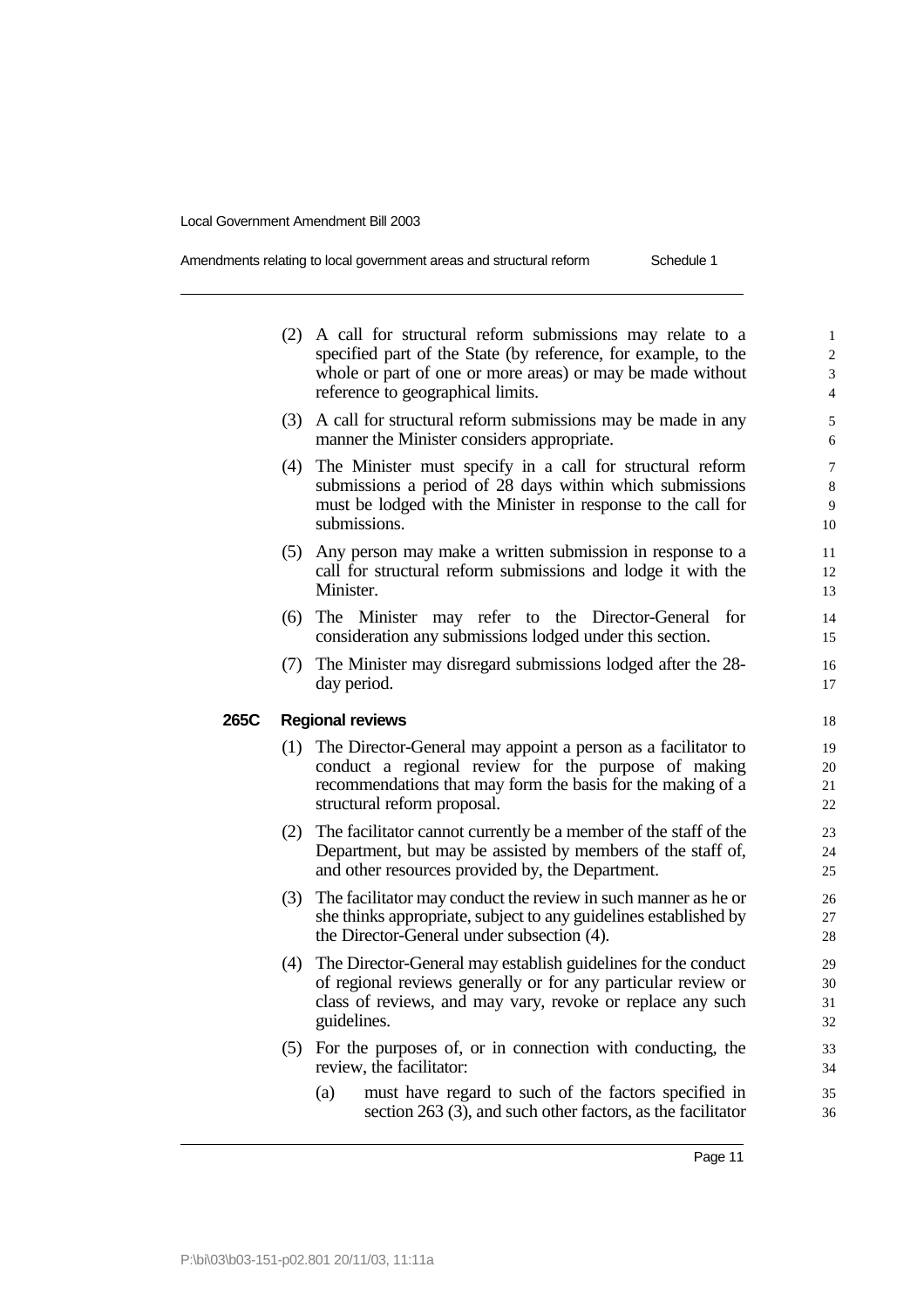| Schedule 1 | Amendments relating to local government areas and structural reform |
|------------|---------------------------------------------------------------------|
|------------|---------------------------------------------------------------------|

considers relevant to the provision of efficient and 1 effective local government in the region concerned, and 2

- (b) may consult councils, the community, government 3 agencies, businesses and other organisations and 4 interested persons with a view to ensuring that any 5 recommended reforms will assist in providing adequate, 6 equitable and appropriate services to residents,  $\frac{7}{7}$ ratepayers and other persons in the region concerned, 8 and 9
- (c) without limiting paragraph (b) but subject to the 10 guidelines, may invite public submissions or arrange 11 public meetings or both. 12
- (6) The facilitator may make recommendations to the Director- 13 General that may form the basis for the formulation of one or 14 more structural reform proposals. 15
- (7) One or more regional reviews may be conducted at the same 16 time. 17
- (8) Chapter 2 of the *Public Sector Employment and Management* 18 *Act 2002* does not apply to or in respect of a facilitator. 19
- (9) A facilitator is entitled to receive such remuneration as is 20 approved by the Director-General. 21

#### **265D Presentation to Minister of structural reform proposal** 22

- (1) The Director-General may present to the Minister a structural 23 reform proposal that has been formulated by the Director- 24 General. 25
- (2) To the extent that a structural reform proposal presented to the 26 Minister consists of or includes an amalgamation proposal or 27 boundaries proposal, the amalgamation proposal or boundaries 28 proposal: 29
	- (a) is taken to have been made by the Director-General 30 under section 218E, and 31
	- (b) cannot be implemented under this Part until the proposal 32 has been the subject of examination and report by the 33 Boundaries Commission as referred to in section 34 218EB. 35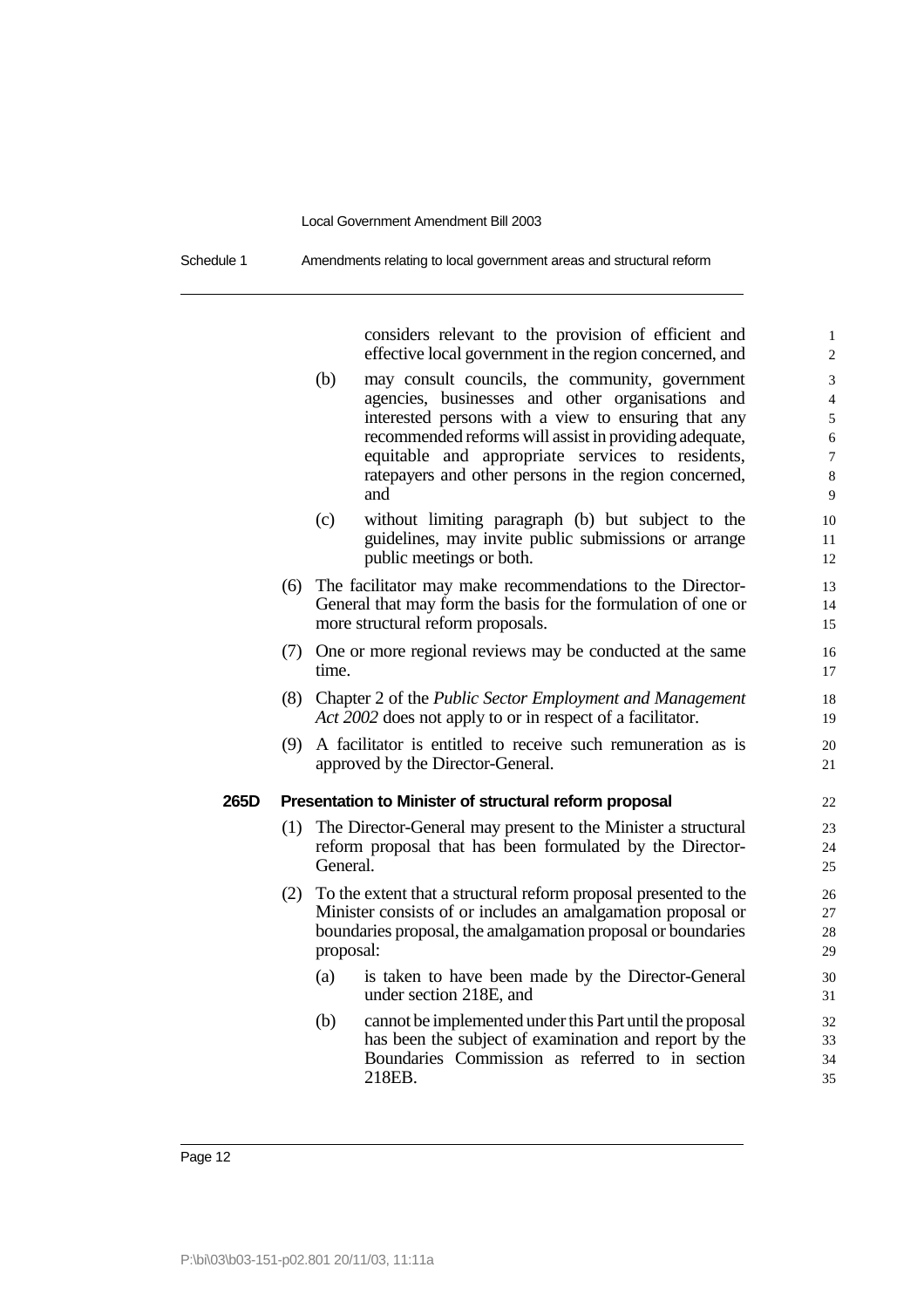| Amendments relating to local government areas and structural reform | Schedule 1 |
|---------------------------------------------------------------------|------------|
|                                                                     |            |

(3) However, subsection (2) does not apply to an amalgamation 1 proposal or boundaries proposal, if the Director-General 2 certifies to the Minister, in the proposal or in another document,  $\frac{3}{2}$ that the structural reform proposal was substantially formulated 4 in that respect on the basis of and in accordance with 5 recommendations made by a facilitator following a regional 6 review. The contract of the contract of the contract of the contract of the contract of the contract of the contract of the contract of the contract of the contract of the contract of the contract of the contract of the co

#### **265E Recommendation for implementation of structural reform** 8 proposal

- (1) The Minister may recommend to the Governor that a structural 10 reform proposal be implemented with the modifications (if any) 11 referred to in this section. 12
- (2) If the structural reform proposal consists of or includes an 13 amalgamation proposal or boundaries proposal, and the 14 amalgamation proposal or boundaries proposal was referred to 15 the Boundaries Commission, the Minister may recommend to 16 the Governor that the structural reform proposal be 17 implemented: 18
	- (a) with such modifications (if any) as arise out of the 19 report of the Boundaries Commission, and 20
	- (b) with such other modifications (if any) as the Minister 21 determines, 22

but may not do so if of the opinion that the modifications 23 constitute a new amalgamation proposal or boundaries 24 proposal. 25

- (3) In any other case, the Minister may recommend to the 26 Governor that the structural reform proposal be implemented 27 with such other modifications (if any) as the Minister 28 determines. 29
- (4) The Minister may decline to recommend to the Governor that 30 the structural reform proposal be implemented. 31

#### **265F Manner of implementation** 32

(1) The Governor may make proclamations under this section to 33 implement structural reform proposals. 34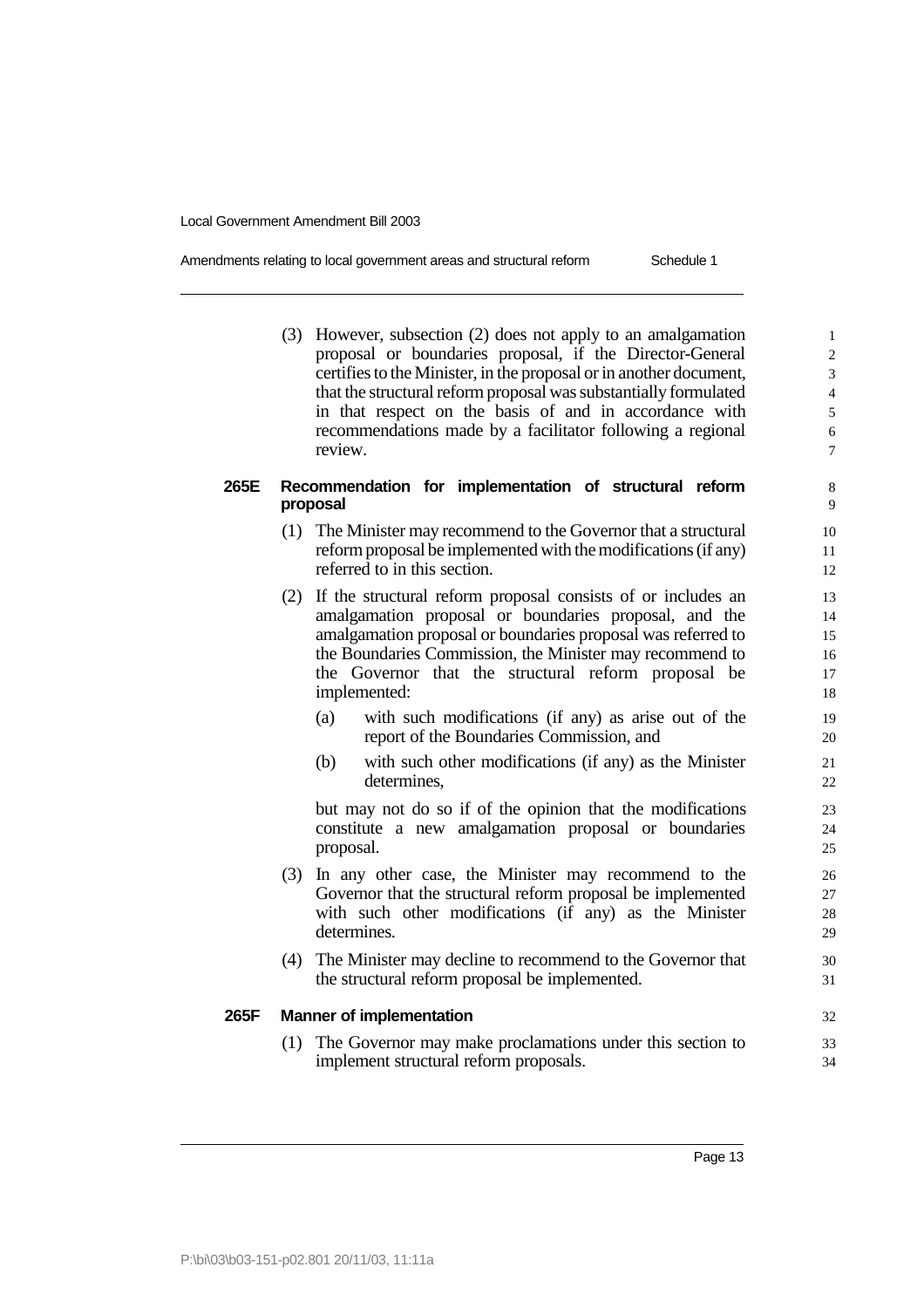Schedule 1 Amendments relating to local government areas and structural reform

|      |     |     | (2) A structural reform proposal may be implemented:                                                                                                                                                                     | $\mathbf{1}$                   |
|------|-----|-----|--------------------------------------------------------------------------------------------------------------------------------------------------------------------------------------------------------------------------|--------------------------------|
|      |     | (a) | wholly by the making of a proclamation under this<br>section, or                                                                                                                                                         | $\overline{\mathbf{c}}$<br>3   |
|      |     | (b) | partly by the making of a proclamation under this<br>section and partly by the making of a proclamation<br>under section 218A or 218B, or                                                                                | $\overline{4}$<br>5<br>6       |
|      |     | (c) | wholly by the making of a proclamation under section<br>218A or 218B, in the case of a proposal that consists<br>only of an amalgamation proposal or boundaries<br>proposal.                                             | $\overline{7}$<br>8<br>9<br>10 |
|      |     |     | (3) A structural reform proposal may be wholly implemented by<br>the making of a proclamation under this section even though<br>the proposal consists of or includes an amalgamation proposal<br>or boundaries proposal. | 11<br>12<br>13<br>14           |
|      | (4) |     | If an amalgamation proposal is implemented by a proclamation<br>under this section, then, on the date specified in the<br>proclamation as the date on which the areas concerned are to be<br>amalgamated:                | 15<br>16<br>17<br>18           |
|      |     | (a) | the areas are dissolved, and                                                                                                                                                                                             | 19                             |
|      |     | (b) | the new area or new areas are constituted, and                                                                                                                                                                           | 20                             |
|      |     | (c) | subject to the provisions of the proclamation, the<br>councillors of the former areas cease to hold office.                                                                                                              | 21<br>22                       |
|      |     |     | Note. Section 265J contains provisions about determinations of the kind<br>referred to in section 265A (2) (d) in proclamations.                                                                                         | 23<br>24                       |
| 265G |     |     | <b>Facilitating provisions of proclamations</b>                                                                                                                                                                          | 25                             |
|      | (1) |     | A proclamation referred to in section 265F may contain such<br>provisions as are necessary or convenient to give effect to the<br>structural reform proposal with any modifications as referred to<br>in that section.   | 26<br>27<br>28<br>29           |
|      | (2) |     | Without limiting subsection (1), the proclamation may include<br>provisions of the same kind as may be included in a<br>proclamation made for the purposes of Division 2A of Part 1.                                     | 30<br>31<br>32                 |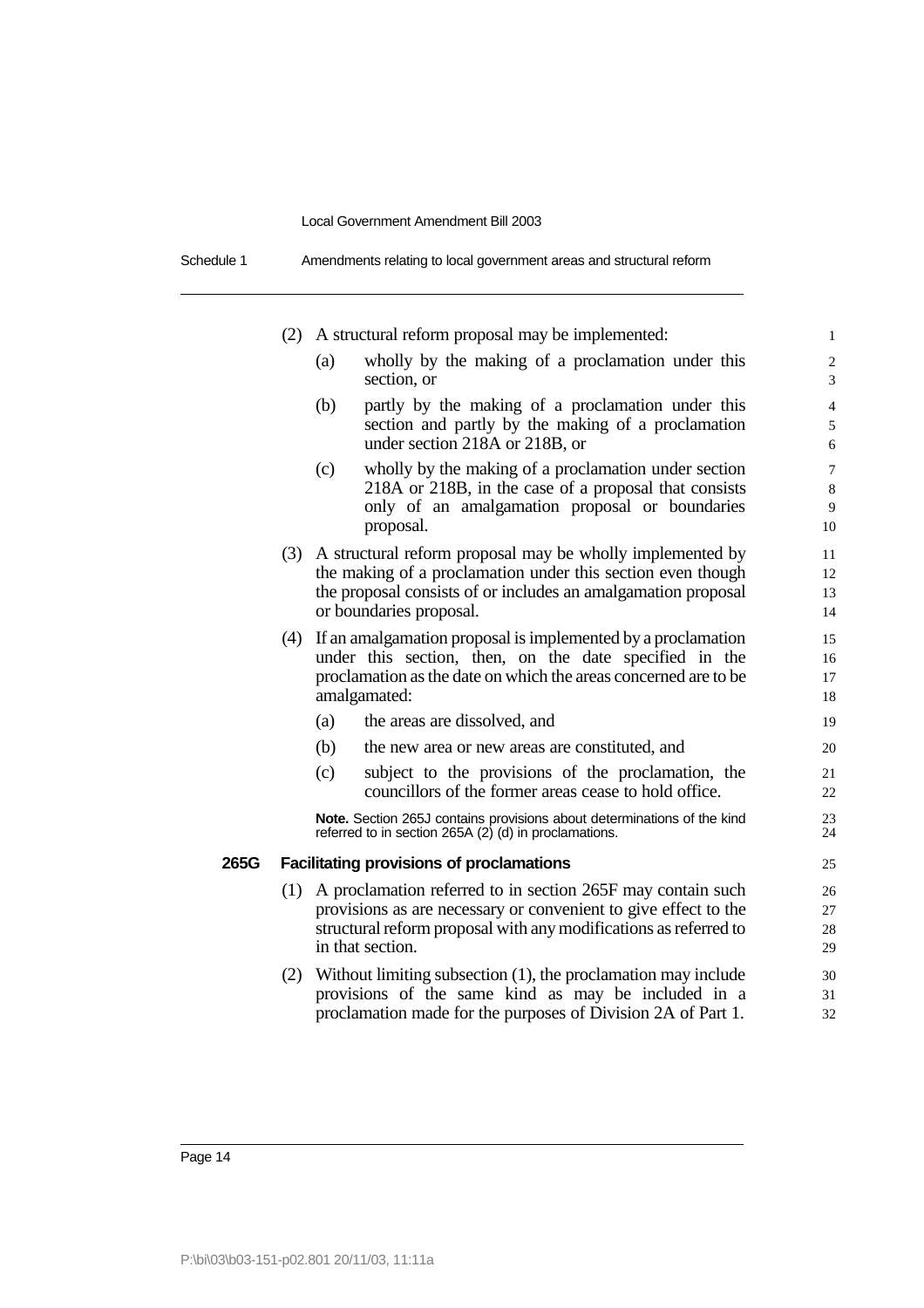|  | Amendments relating to local government areas and structural reform | Schedule 1 |
|--|---------------------------------------------------------------------|------------|
|--|---------------------------------------------------------------------|------------|

| $[16]$ |                           |                                                                                                                                                              |       | Sections 738A and 738B                                                                                                                                                                                                             | $\mathbf{1}$                  |  |
|--------|---------------------------|--------------------------------------------------------------------------------------------------------------------------------------------------------------|-------|------------------------------------------------------------------------------------------------------------------------------------------------------------------------------------------------------------------------------------|-------------------------------|--|
|        | Insert after section 738: |                                                                                                                                                              |       |                                                                                                                                                                                                                                    |                               |  |
|        | 738A                      | Validity of proclamations constituting or dissolving areas or<br>implementing amalgamation proposals, boundaries proposals or<br>structural reform proposals |       |                                                                                                                                                                                                                                    |                               |  |
|        |                           |                                                                                                                                                              |       | (1) This section applies to a proclamation of the Governor<br>purporting to be made under or for the purposes of a provision<br>of Part 1 or 4 of Chapter 9 and being in its terms within the<br>powers conferred on the Governor. | 6<br>$\overline{7}$<br>8<br>9 |  |
|        |                           | (2)                                                                                                                                                          | with: | The proclamation is not invalid because of any non-<br>compliance, by a designated person as defined in section 738B,                                                                                                              | 10<br>11<br>12                |  |
|        |                           |                                                                                                                                                              | (a)   | any requirement of or arising in connection with<br>Chapter 9, or                                                                                                                                                                  | 13<br>14                      |  |
|        |                           |                                                                                                                                                              | (b)   | the rules of natural justice (procedural fairness) so far as<br>they apply to the exercise of functions under that<br>Chapter.                                                                                                     | 15<br>16<br>17                |  |
|        |                           |                                                                                                                                                              |       | (3) This section does not affect the generality of section 738.                                                                                                                                                                    | 18                            |  |
|        | 738B                      |                                                                                                                                                              |       | Protection for functions<br>exercised<br>connection with<br>in<br>constitution, dissolution, amalgamation, boundary alteration or<br>structural reform of areas                                                                    | 19<br>20<br>21                |  |
|        |                           |                                                                                                                                                              |       | (1) This section applies to any function under the provisions of<br>Chapter 9 relating to:                                                                                                                                         | 22<br>23                      |  |
|        |                           |                                                                                                                                                              | (a)   | the constitution of an area, or                                                                                                                                                                                                    | 24                            |  |
|        |                           |                                                                                                                                                              | (b)   | the dissolution of the whole or part of an area, or                                                                                                                                                                                | 25                            |  |
|        |                           |                                                                                                                                                              | (c)   | the amalgamation of areas, or                                                                                                                                                                                                      | 26                            |  |
|        |                           |                                                                                                                                                              | (d)   | the alteration of the boundaries of an area, or                                                                                                                                                                                    | 27                            |  |
|        |                           |                                                                                                                                                              | (e)   | any matter to which a structural reform proposal relates<br>or to which a proclamation implementing a structural<br>reform proposal relates.                                                                                       | 28<br>29<br>30                |  |
|        |                           |                                                                                                                                                              |       | (2) The exercise by a designated person of any function to which<br>this section applies may not be:                                                                                                                               | 31<br>32                      |  |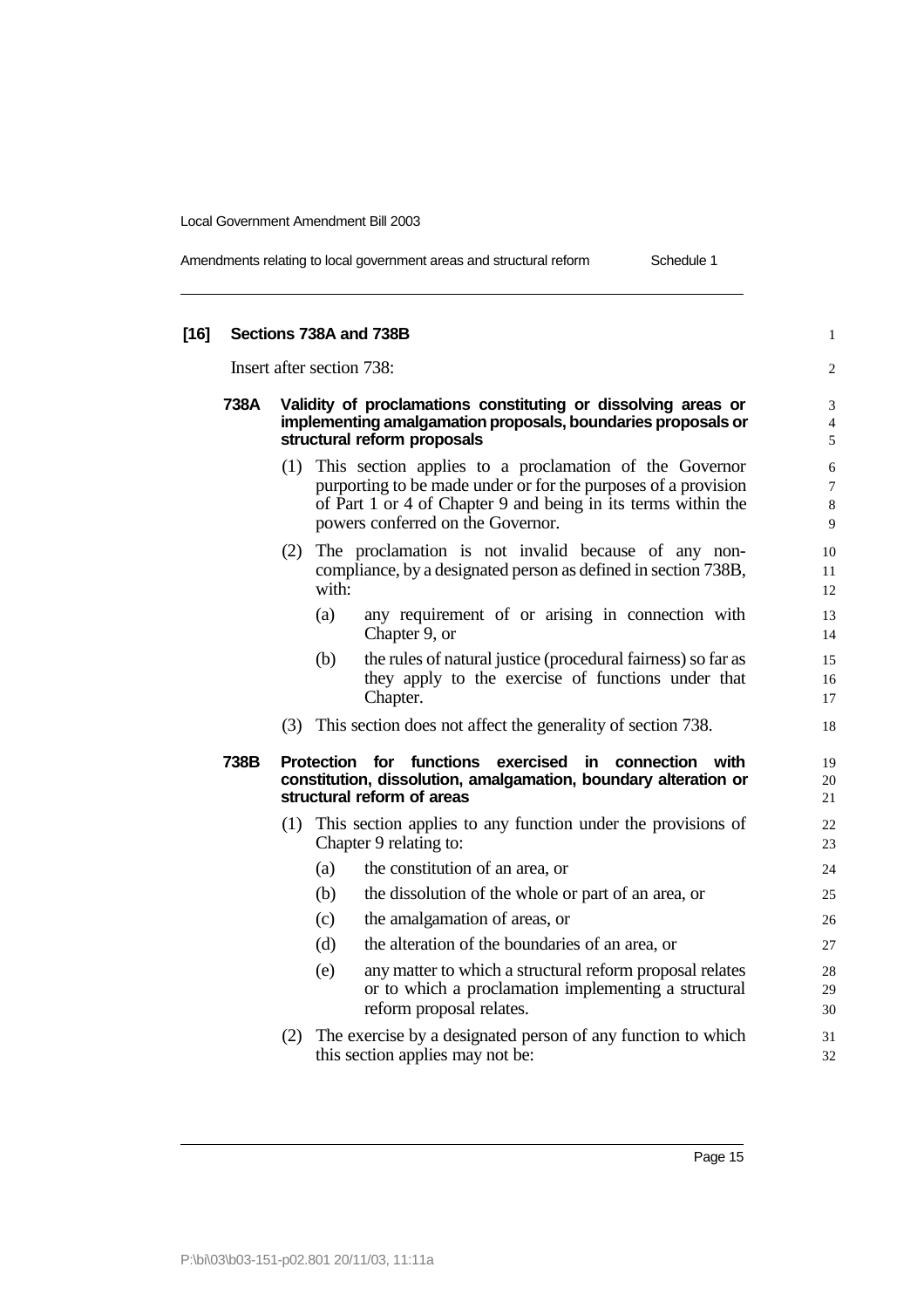| Schedule 1 | Amendments relating to local government areas and structural reform |
|------------|---------------------------------------------------------------------|
|------------|---------------------------------------------------------------------|

|     | (a)        | challenged, reviewed, quashed or called into question<br>before any court of law or administrative review body in<br>any proceedings, or                                                                                                                                                                                             | $\mathbf{1}$<br>$\overline{c}$<br>3 |
|-----|------------|--------------------------------------------------------------------------------------------------------------------------------------------------------------------------------------------------------------------------------------------------------------------------------------------------------------------------------------|-------------------------------------|
|     | (b)        | restrained, removed or otherwise affected by any<br>proceedings.                                                                                                                                                                                                                                                                     | $\overline{4}$<br>5                 |
| (3) |            | Without limiting subsection (2), the provisions of Chapter 9<br>and the rules of natural justice (procedural fairness), so far as<br>they apply to the exercise of any function to which this section<br>applies, do not place on a designated person any obligation<br>enforceable in a court of law or administrative review body. | 6<br>$\overline{7}$<br>8<br>9<br>10 |
| (4) |            | Accordingly, no court of law or administrative review body has<br>jurisdiction or power to consider any question involving<br>compliance or non-compliance, by a designated person, with<br>those provisions or with those rules so far as they apply to the<br>exercise of any function to which this section applies.              | 11<br>12<br>13<br>14<br>15          |
| (5) | 738A.      | This section does not affect the generality of section 738 or                                                                                                                                                                                                                                                                        | 16<br>17                            |
| (6) |            | In this section:                                                                                                                                                                                                                                                                                                                     | 18                                  |
|     |            | designated person means the Minister, the Director-General, a<br>facilitator or the Boundaries Commission or any person<br>assisting or otherwise associated with any of them.                                                                                                                                                       | 19<br>20<br>21                      |
|     | functions. | <i>exercise</i> of functions includes the purported exercise of<br>functions and the non-exercise or improper exercise of                                                                                                                                                                                                            | 22<br>23<br>24                      |
|     |            | <i>proceedings</i> includes proceedings for an order in the nature of<br>prohibition, certiorari or mandamus or for a declaration or<br>injunction or for any other relief.                                                                                                                                                          | 25<br>26<br>27                      |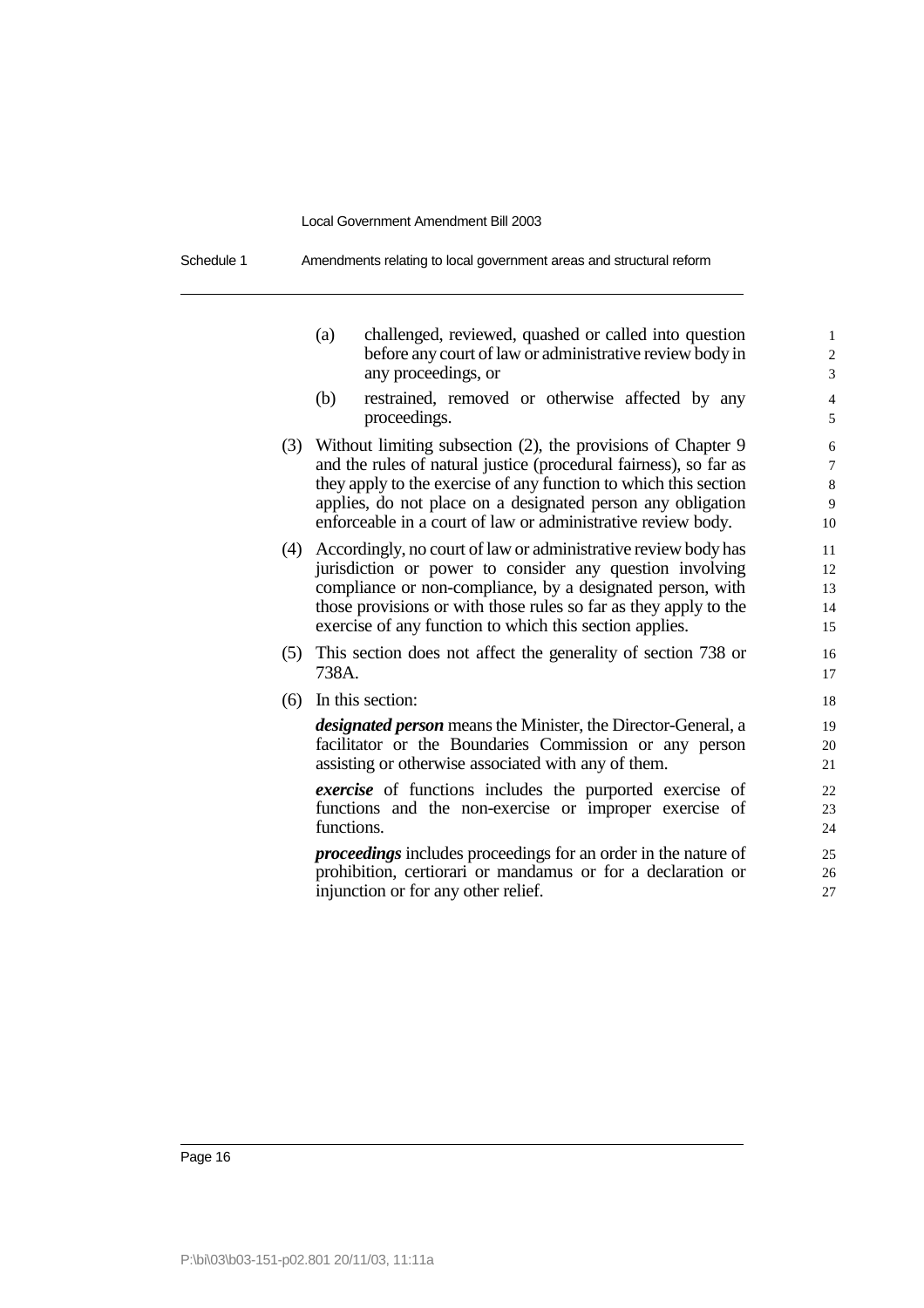Amendments relating to discipline Schedule 2

|       |                                                                                         |     |               | Schedule 2 Amendments relating to discipline                                                                                                                                                                                                                       | $\mathbf{1}$                 |  |
|-------|-----------------------------------------------------------------------------------------|-----|---------------|--------------------------------------------------------------------------------------------------------------------------------------------------------------------------------------------------------------------------------------------------------------------|------------------------------|--|
|       |                                                                                         |     |               | (Section 3)                                                                                                                                                                                                                                                        | 2                            |  |
| $[1]$ | <b>Section 248A</b>                                                                     |     |               |                                                                                                                                                                                                                                                                    | 3                            |  |
|       |                                                                                         |     |               |                                                                                                                                                                                                                                                                    |                              |  |
|       | Omit the section. Insert instead:                                                       |     |               |                                                                                                                                                                                                                                                                    |                              |  |
|       | 248A<br>Annual fees or other remuneration not to be paid during period<br>of suspension |     |               |                                                                                                                                                                                                                                                                    |                              |  |
|       |                                                                                         |     | which:<br>(a) | A council must not at any time pay to a council or any fee or<br>other remuneration, to which the council lor would otherwise be<br>entitled as the holder of a civic office, during any period during<br>the councillor is suspended from civic office under this | $\tau$<br>8<br>9<br>10<br>11 |  |
|       |                                                                                         |     |               | Act, or                                                                                                                                                                                                                                                            | 12                           |  |
|       |                                                                                         |     | (b)           | the councillor's right to be paid any fee or other<br>remuneration is suspended under this Act,                                                                                                                                                                    | 13<br>14                     |  |
|       |                                                                                         |     |               | unless another provision of this Act specifically authorises<br>payment to be made, or specifically permits a person to<br>authorise payment to be made, when the suspension is<br>terminated.                                                                     | 15<br>16<br>17<br>18         |  |
| [2]   |                                                                                         |     |               | Section 435 Surcharging by Departmental representative                                                                                                                                                                                                             | 19                           |  |
|       |                                                                                         |     |               | Omit "culpable" from section 435 (2) (a).                                                                                                                                                                                                                          | 20                           |  |
| $[3]$ | Section 440                                                                             |     |               |                                                                                                                                                                                                                                                                    | 21                           |  |
|       |                                                                                         |     |               | Omit the section. Insert instead:                                                                                                                                                                                                                                  | 22                           |  |
|       | 440                                                                                     |     |               | <b>Codes of conduct</b>                                                                                                                                                                                                                                            | 23                           |  |
|       |                                                                                         | (1) |               | The regulations may:                                                                                                                                                                                                                                               | 24                           |  |
|       |                                                                                         |     | (a)           | prescribe a model code of conduct (the <i>model code</i> )<br>applicable to councillors, members of staff of council<br>and delegates of councils, and                                                                                                             | 25<br>26<br>27               |  |
|       |                                                                                         |     | (b)           | without limiting section 42 of the <i>Interpretation Act</i><br>1987, adopt the provisions of a code of conduct<br>identified in the regulations.                                                                                                                  | 28<br>29<br>30               |  |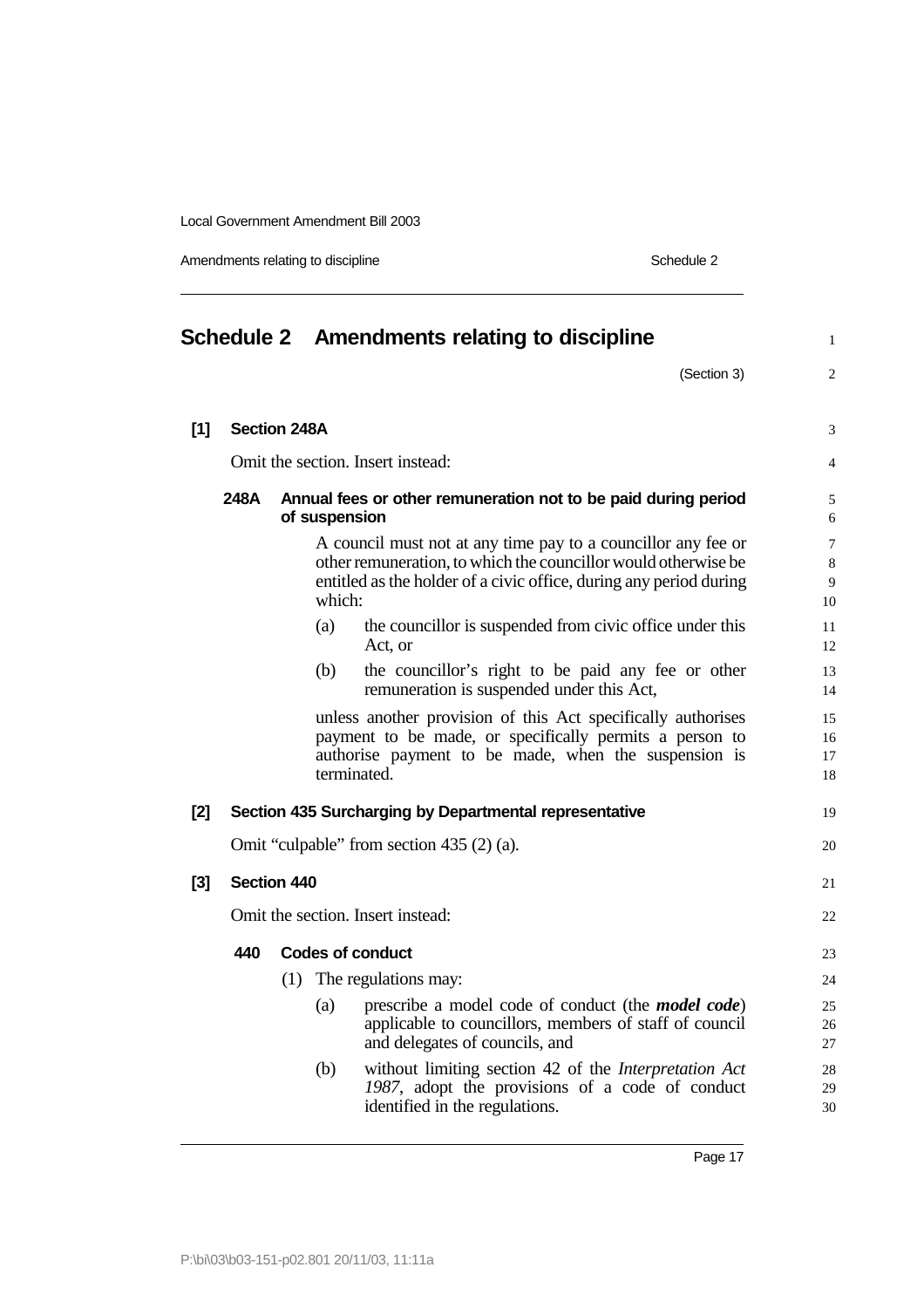| Schedule 2 | Amendments relating to discipline |
|------------|-----------------------------------|
|------------|-----------------------------------|

| (2) |          | Without limiting what may be included in the model code, the<br>model code may:                                                     | $\mathbf{1}$<br>$\overline{c}$ |
|-----|----------|-------------------------------------------------------------------------------------------------------------------------------------|--------------------------------|
|     | (a)      | relate to any conduct (whether by way of act or                                                                                     | 3                              |
|     |          | omission) of a councillor, member of staff or delegate in                                                                           | $\overline{4}$                 |
|     |          | carrying out his or her functions that is likely to bring<br>the council or holders of civic office into disrepute, and             | 5<br>6                         |
|     | (b)      | in particular, contain provisions for or with respect to<br>conduct specified in Schedule 6A.                                       | $\overline{7}$<br>8            |
| (3) |          | A council must adopt a code of conduct (the <i>adopted code</i> ) that                                                              | 9                              |
|     |          | incorporates the provisions of the model code. The adopted                                                                          | 10                             |
|     |          | code may include provisions that supplement the model code.                                                                         | 11                             |
| (4) |          | A council's adopted code has no effect to the extent that it is<br>inconsistent with the model code as in force for the time being. | 12<br>13                       |
| (5) |          | Councillors, members of staff and delegates of a council must<br>comply with the applicable provisions of:                          | 14<br>15                       |
|     | (a)      | the council's adopted code, except to the extent of any                                                                             | 16                             |
|     |          | inconsistency with the model code as in force for the                                                                               | 17                             |
|     |          | time being, and                                                                                                                     | 18                             |
|     | (b)      | the model code as in force for the time being, to the<br>extent that:                                                               | 19<br>20                       |
|     |          | the adopted code is inconsistent with the model<br>(i)                                                                              | 21                             |
|     |          | code, or                                                                                                                            | 22                             |
|     |          | (ii)<br>model<br>code<br>contains<br>the<br>provisions<br><sub>or</sub><br>requirements not included in the adopted code.           | 23<br>24                       |
| (6) |          | A provision of a council's adopted code is not inconsistent with                                                                    | 25                             |
|     |          | the model code merely because the provision makes a                                                                                 | 26                             |
|     |          | requirement of the model code more onerous for persons<br>required to observe the requirement.                                      | 27<br>28                       |
|     |          |                                                                                                                                     |                                |
| (7) |          | A council must, within 12 months after each ordinary election,<br>review its adopted code and make such adjustments as it           | 29<br>30                       |
|     |          | considers appropriate and as are consistent with this section.                                                                      | 31                             |
| (8) |          | Nothing in this section or such a code gives rise to, or can be                                                                     | 32                             |
|     |          | taken into account in, any civil cause of action, but nothing in                                                                    | 33                             |
|     | section. | this section affects rights or liabilities arising apart from this                                                                  | 34<br>35                       |
|     |          |                                                                                                                                     |                                |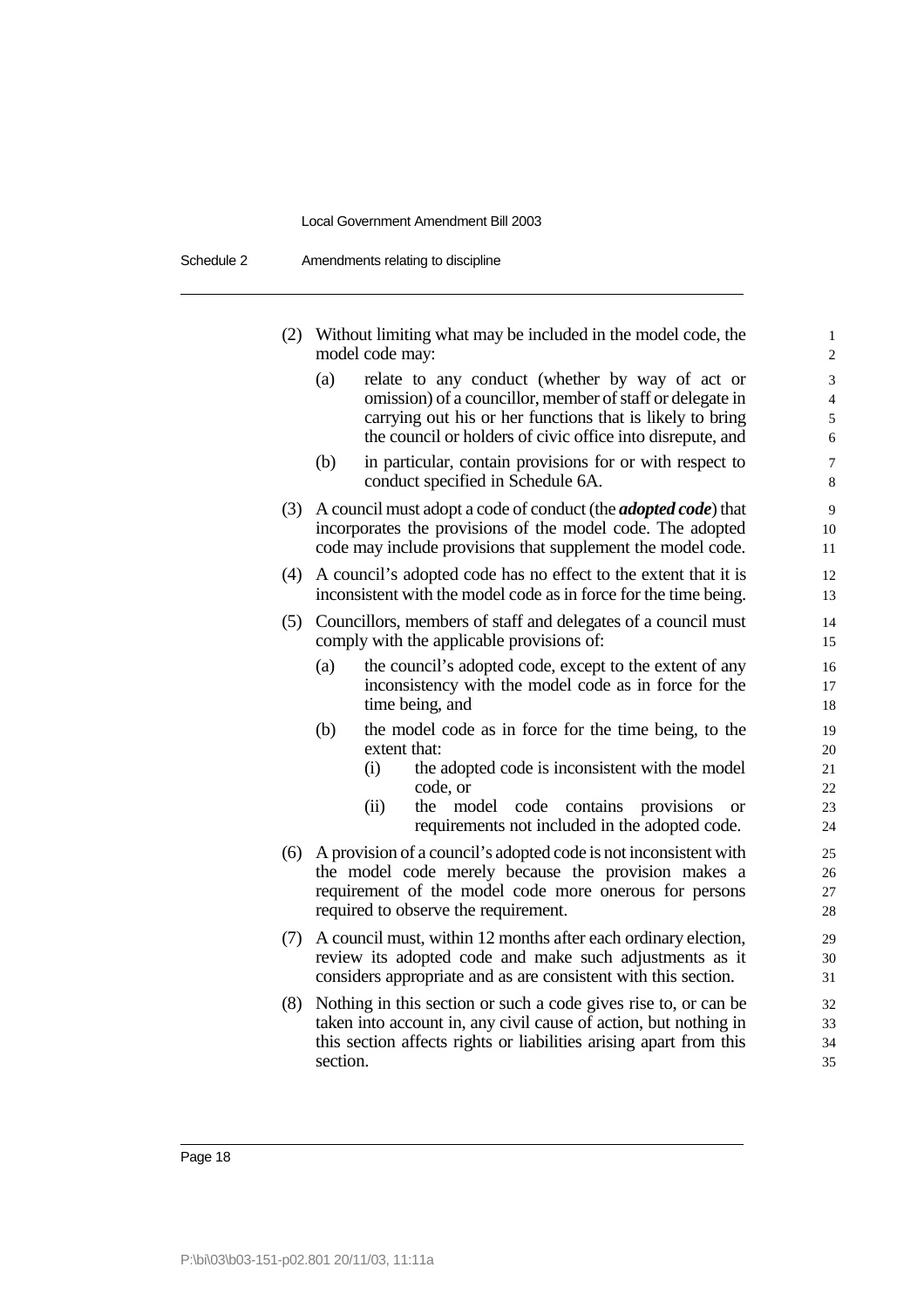Amendments relating to discipline Schedule 2

| [4] |      |     | Chapter 14, Part 1, Division 3                                                                                                                                                                       | $\mathbf{1}$   |
|-----|------|-----|------------------------------------------------------------------------------------------------------------------------------------------------------------------------------------------------------|----------------|
|     |      |     | Insert after section 440E:                                                                                                                                                                           | $\overline{2}$ |
|     |      |     | <b>Division 3 Misbehaviour</b>                                                                                                                                                                       | 3              |
|     | 440F |     | <b>Definitions</b>                                                                                                                                                                                   | 4              |
|     |      |     | (1) In this Division:                                                                                                                                                                                | 5              |
|     |      |     | <i>misbehaviour</i> of a councillor means any of the following:                                                                                                                                      | 6              |
|     |      |     | a contravention by the councillor of this Act or the<br>(a)<br>regulations,                                                                                                                          | 7<br>8         |
|     |      |     | a failure by the councillor to comply with an applicable<br>(b)<br>requirement of a code of conduct adopted under this<br>Act,                                                                       | 9<br>10<br>11  |
|     |      |     | (c)<br>an act of disorder committed by the councillor at a<br>meeting of the council or a committee of the council,                                                                                  | 12<br>13       |
|     |      |     | but does not include a contravention of the disclosure<br>requirements of Part 2.                                                                                                                    | 14<br>15       |
|     |      |     | Note. A contravention of the disclosure requirements of Part 2 is dealt with<br>under other provisions of this Chapter.                                                                              | 16<br>17       |
|     |      | (2) | A reference in this Division to <i>misbehaviour</i> or an <i>incident of</i><br><i>misbehaviour</i> includes a reference to misbehaviour that<br>consists of an omission or failure to do something. | 18<br>19<br>20 |
|     | 440G |     | Formal censure of councillor for misbehaviour                                                                                                                                                        | 21             |
|     |      | (1) | A council may by resolution at a meeting formally censure a<br>councillor for misbehaviour.                                                                                                          | 22<br>23       |
|     |      | (2) | A formal censure resolution may not be passed except by a<br>motion to that effect of which notice has been duly given in<br>accordance with the council's code of meeting practice.                 | 24<br>25<br>26 |
|     |      | (3) | A council may pass a formal censure resolution only if it is<br>satisfied that the councillor has misbehaved on one or more<br>occasions.                                                            | 27<br>28<br>29 |
|     |      | (4) | The council must specify in the formal censure resolution the<br>grounds on which it is satisfied that the council or should be<br>censured.                                                         | 30<br>31<br>32 |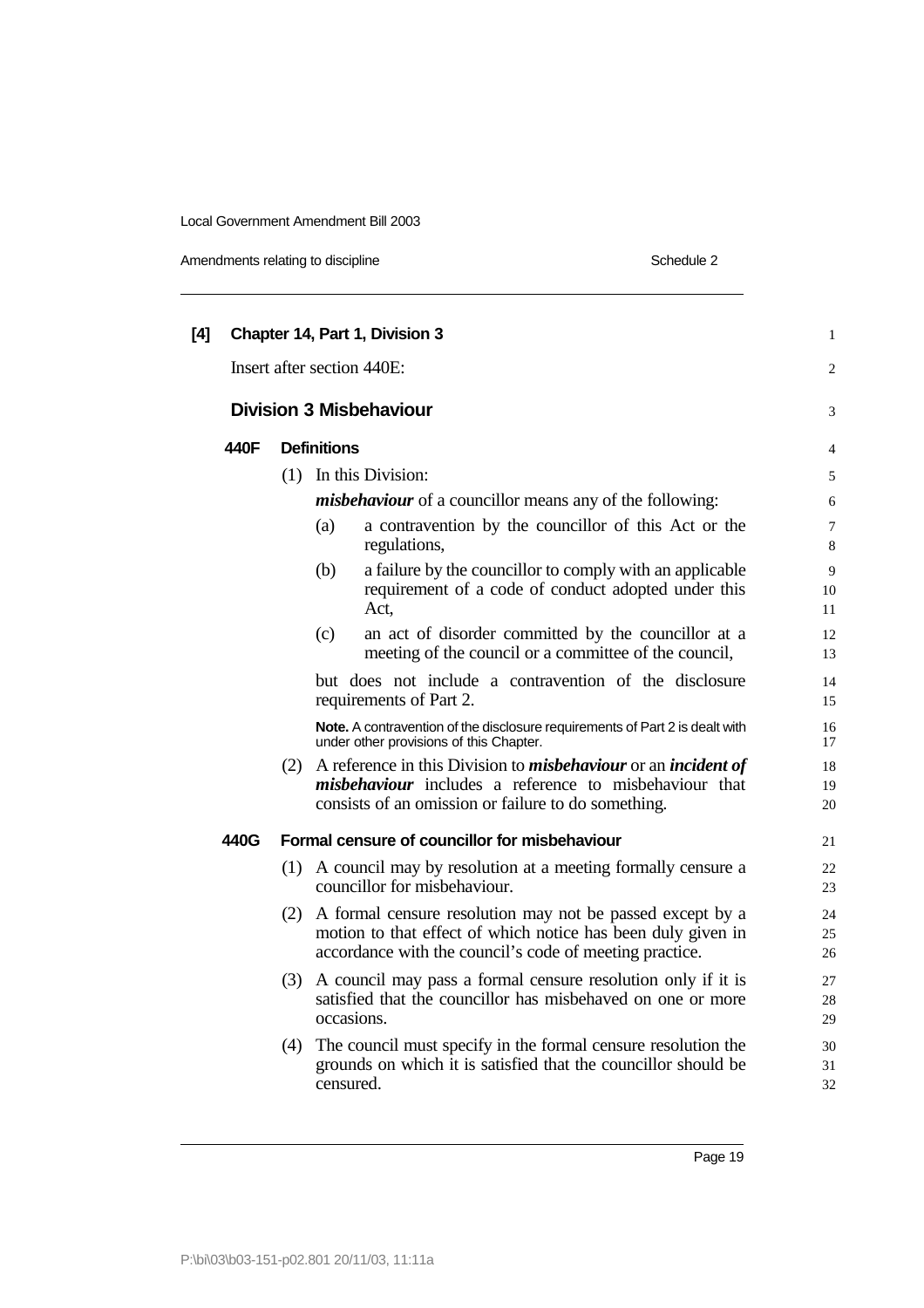Schedule 2 Amendments relating to discipline

(5) A motion for a formal censure resolution may, without 1 limitation, be moved on the report of a committee of the  $\frac{2}{3}$ council and any such report must be recorded in the minutes. 3

#### **440H How is the process for suspension of a councillor for** 4 **misbehaviour initiated?** 5

- (1) The process for the suspension of a councillor from civic office  $\sim$  6 is initiated by:  $\frac{7}{2}$ 
	- (a) a request made by the council by resolution 8 communicated to the Director-General, in which the 9 council states its belief that grounds may exist that 10 warrant the councillor's suspension, or 11
	- (b) a request made by the Director-General to the council 12 for a report from the council in relation to the 13 councillor's alleged misbehaviour, or 14
	- (c) a report made by the Independent Commission Against 15 Corruption or the Ombudsman, in which the 16 Commission or the Ombudsman states that the 17 Commission or Ombudsman is satisfied that grounds 18 exist that warrant the councillor's suspension. 19
- (2) The council must make a report to the Director-General within 20 the period specified by the Director-General in a request made 21 to the council or any further period allowed by the Director- 22 General. 23
- (3) This section authorises such requests and reports to be made, 24 and a reference in this section to a report made by the 25 Independent Commission Against Corruption or the 26 Ombudsman is a reference to a report made to the Director- 27 General under the authority of this subsection or under any 28 other provisions of this or any other Act. 29
- (4) Nothing in this section affects any function under any other 30 provisions of this or any other Act that authorise the making of 31 a report or recommendation concerning suspension of a 32 councillor from civic office.  $\frac{33}{33}$

#### **440I What are the grounds on which a councillor may be** 34 **suspended?** 35

(1) The grounds on which a councillor may be suspended from 36 civic office under this Division are that: 37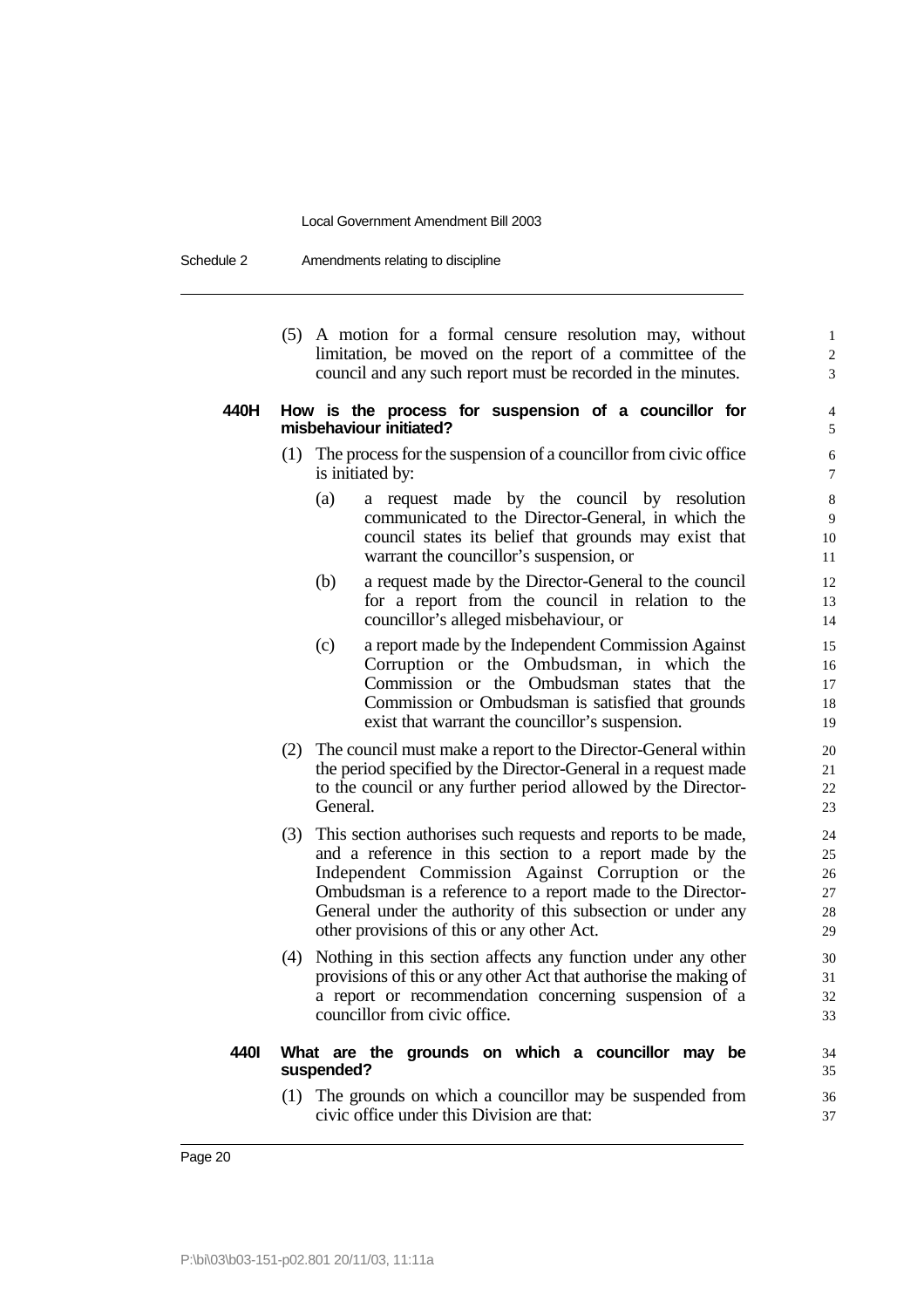| Amendments relating to discipline |  |  |
|-----------------------------------|--|--|
|                                   |  |  |

| Schedule 2 |
|------------|
|------------|

|      |     | (a)     | the councillor's behaviour has:<br>been disruptive over a period, and<br>(i)<br>(ii)<br>than<br>involved more<br>one<br>incident<br>οf<br>misbehaviour during that period,                                                                                                                                                                                                                | $\,1$<br>$\overline{c}$<br>3<br>$\overline{4}$ |
|------|-----|---------|-------------------------------------------------------------------------------------------------------------------------------------------------------------------------------------------------------------------------------------------------------------------------------------------------------------------------------------------------------------------------------------------|------------------------------------------------|
|      |     |         | and the pattern of behaviour during that period is of<br>such a sufficiently serious nature as to warrant the<br>councillor's suspension, or                                                                                                                                                                                                                                              | 5<br>6<br>$\overline{7}$                       |
|      |     | (b)     | the councillor's behaviour has involved one incident of<br>misbehaviour that is of such a sufficiently serious nature<br>as to warrant the councillor's suspension.                                                                                                                                                                                                                       | $\,8\,$<br>9<br>10                             |
|      | (2) |         | The process for the suspension of a councillor from civic office<br>cannot be initiated by a request made by the council unless:                                                                                                                                                                                                                                                          | 11<br>12                                       |
|      |     | (a)     | where subsection $(1)$ (a) applies—the councillor has:<br>on two or more occasions been formally<br>(i)<br>censured for incidents of misbehaviour that<br>occurred during the period concerned, or<br>on at least one occasion been expelled from a<br>(ii)<br>meeting of the council or a committee of the<br>council for an incident of misbehaviour during<br>the period concerned, or | 13<br>14<br>15<br>16<br>17<br>18<br>19<br>20   |
|      |     | (b)     | where subsection $(1)$ (b) applies—the councillor has:<br>been formally censured for the incident of<br>(i)<br>misbehaviour concerned, or<br>(ii)<br>been expelled from a meeting of the council or<br>a committee of the council for the incident of<br>misbehaviour concerned.                                                                                                          | 21<br>22<br>23<br>24<br>25<br>26               |
|      |     | office. | (3) Subsection (2) does not affect the Director-General's power to<br>initiate the process for the suspension of a councillor from civic                                                                                                                                                                                                                                                  | 27<br>28<br>29                                 |
|      | (4) |         | Furthermore, subsection (2) does not prevent the Director-<br>General from initiating the process for the suspension of a<br>councillor from civic office as a result of a request or report<br>referred to in section 440H.                                                                                                                                                              | 30<br>31<br>32<br>33                           |
| 440J |     |         | How are requests and reports dealt with?                                                                                                                                                                                                                                                                                                                                                  | 34                                             |
|      | (1) |         | The Director-General may arrange for a departmental report to<br>be prepared into the matters raised by or connected with a<br>request or report referred to in section 440H.                                                                                                                                                                                                             | 35<br>36<br>37                                 |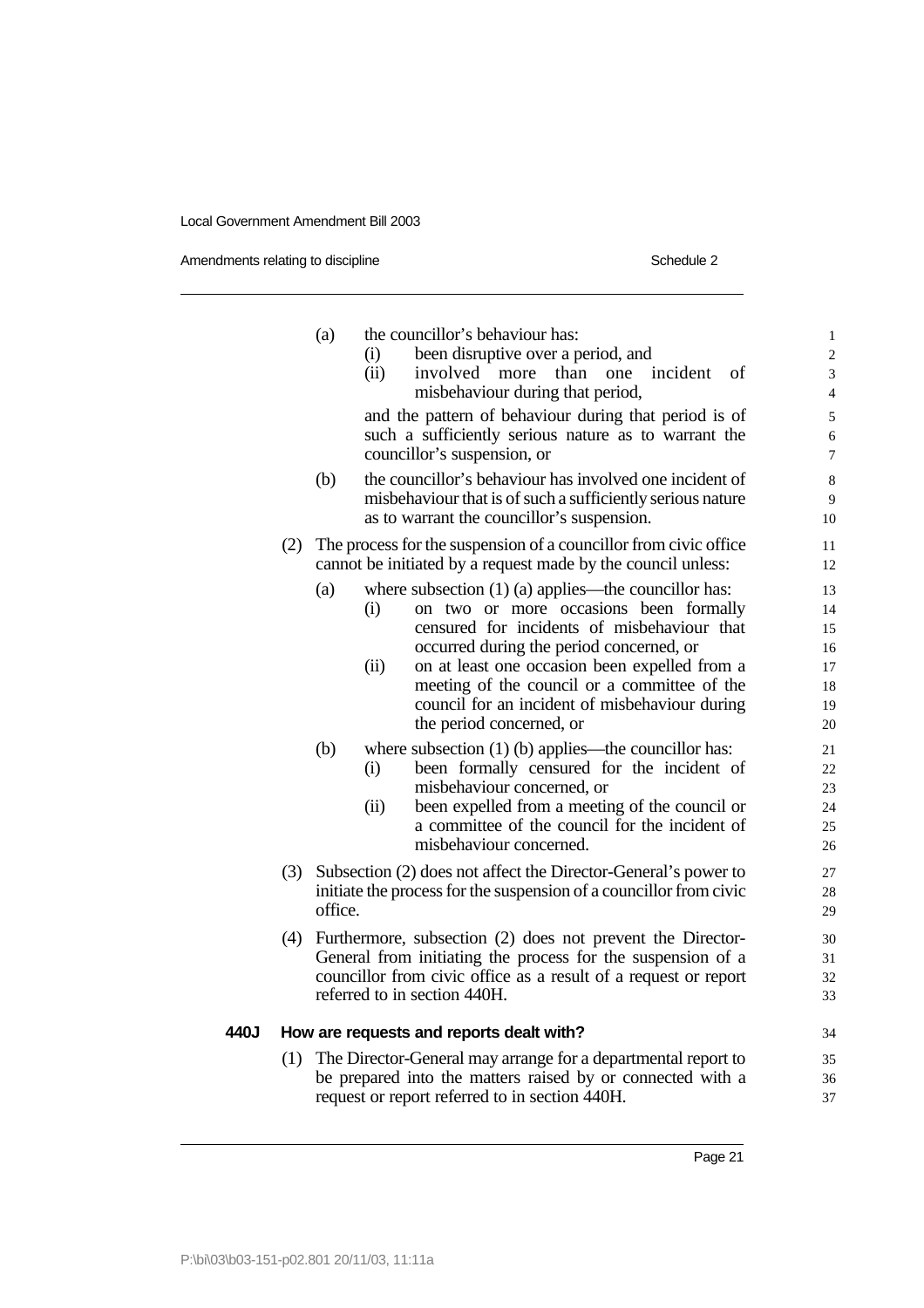Schedule 2 Amendments relating to discipline

| (2) The Director-General may authorise a member of the staff of<br>the Department to conduct an investigation into any or all of<br>those matters to assist in the preparation of the departmental<br>report.<br>(3)<br>The preparation of a departmental report is a prerequisite to a<br>decision by the Director-General to suspend the council lor from<br>office, but is not necessary if the Independent Commission<br>Against Corruption or the Ombudsman states in a report that<br>the Commission or Ombudsman is satisfied that grounds exist<br>that warrant the councillor's suspension.<br>In this Division, <i>departmental report</i> means a report prepared<br>(4)<br>by a person authorised by the Director-General to do so.<br>440K<br><b>Suspension by Director-General for misbehaviour</b><br>The Director-General may by order in writing suspend a<br>(1)<br>councillor from civic office for a period not exceeding one<br>month:<br>(a)<br>if the Director-General has considered a departmental<br>report into the matters concerned, or<br>if the Independent Commission Against Corruption or<br>(b)<br>the Ombudsman states in a report that the Commission<br>or Ombudsman is satisfied that grounds exist that<br>warrant the councillor's suspension.<br>(2) A copy of the order must be served on the council or.<br>(3)<br>A councillor, while suspended from civic office under this<br>section:<br>is not entitled to exercise any of the functions of the<br>(a)<br>civic office, and<br>is not entitled to any fee or other remuneration to which<br>(b)<br>he or she would otherwise be entitled as the holder of<br>the civic office.<br>440L<br>When does an order of suspension take effect?<br>The period of suspension under an order made by the Director-<br>General commences from a date specified in or determined in<br>accordance with the order, but that date must be after the period<br>of 14 days commencing with the date on which the order is |  |  |  |                                          |  |  |  |  |
|------------------------------------------------------------------------------------------------------------------------------------------------------------------------------------------------------------------------------------------------------------------------------------------------------------------------------------------------------------------------------------------------------------------------------------------------------------------------------------------------------------------------------------------------------------------------------------------------------------------------------------------------------------------------------------------------------------------------------------------------------------------------------------------------------------------------------------------------------------------------------------------------------------------------------------------------------------------------------------------------------------------------------------------------------------------------------------------------------------------------------------------------------------------------------------------------------------------------------------------------------------------------------------------------------------------------------------------------------------------------------------------------------------------------------------------------------------------------------------------------------------------------------------------------------------------------------------------------------------------------------------------------------------------------------------------------------------------------------------------------------------------------------------------------------------------------------------------------------------------------------------------------------------------------------------------------------------------------------------------------------------|--|--|--|------------------------------------------|--|--|--|--|
|                                                                                                                                                                                                                                                                                                                                                                                                                                                                                                                                                                                                                                                                                                                                                                                                                                                                                                                                                                                                                                                                                                                                                                                                                                                                                                                                                                                                                                                                                                                                                                                                                                                                                                                                                                                                                                                                                                                                                                                                            |  |  |  | $\mathbf{1}$<br>$\overline{c}$<br>3<br>4 |  |  |  |  |
|                                                                                                                                                                                                                                                                                                                                                                                                                                                                                                                                                                                                                                                                                                                                                                                                                                                                                                                                                                                                                                                                                                                                                                                                                                                                                                                                                                                                                                                                                                                                                                                                                                                                                                                                                                                                                                                                                                                                                                                                            |  |  |  | 5<br>6<br>7<br>8<br>9<br>10              |  |  |  |  |
|                                                                                                                                                                                                                                                                                                                                                                                                                                                                                                                                                                                                                                                                                                                                                                                                                                                                                                                                                                                                                                                                                                                                                                                                                                                                                                                                                                                                                                                                                                                                                                                                                                                                                                                                                                                                                                                                                                                                                                                                            |  |  |  | 11<br>12                                 |  |  |  |  |
|                                                                                                                                                                                                                                                                                                                                                                                                                                                                                                                                                                                                                                                                                                                                                                                                                                                                                                                                                                                                                                                                                                                                                                                                                                                                                                                                                                                                                                                                                                                                                                                                                                                                                                                                                                                                                                                                                                                                                                                                            |  |  |  | 13                                       |  |  |  |  |
|                                                                                                                                                                                                                                                                                                                                                                                                                                                                                                                                                                                                                                                                                                                                                                                                                                                                                                                                                                                                                                                                                                                                                                                                                                                                                                                                                                                                                                                                                                                                                                                                                                                                                                                                                                                                                                                                                                                                                                                                            |  |  |  | 14<br>15<br>16                           |  |  |  |  |
|                                                                                                                                                                                                                                                                                                                                                                                                                                                                                                                                                                                                                                                                                                                                                                                                                                                                                                                                                                                                                                                                                                                                                                                                                                                                                                                                                                                                                                                                                                                                                                                                                                                                                                                                                                                                                                                                                                                                                                                                            |  |  |  | 17<br>18                                 |  |  |  |  |
|                                                                                                                                                                                                                                                                                                                                                                                                                                                                                                                                                                                                                                                                                                                                                                                                                                                                                                                                                                                                                                                                                                                                                                                                                                                                                                                                                                                                                                                                                                                                                                                                                                                                                                                                                                                                                                                                                                                                                                                                            |  |  |  | 19<br>20<br>21<br>22                     |  |  |  |  |
|                                                                                                                                                                                                                                                                                                                                                                                                                                                                                                                                                                                                                                                                                                                                                                                                                                                                                                                                                                                                                                                                                                                                                                                                                                                                                                                                                                                                                                                                                                                                                                                                                                                                                                                                                                                                                                                                                                                                                                                                            |  |  |  | 23                                       |  |  |  |  |
|                                                                                                                                                                                                                                                                                                                                                                                                                                                                                                                                                                                                                                                                                                                                                                                                                                                                                                                                                                                                                                                                                                                                                                                                                                                                                                                                                                                                                                                                                                                                                                                                                                                                                                                                                                                                                                                                                                                                                                                                            |  |  |  | 24<br>25                                 |  |  |  |  |
|                                                                                                                                                                                                                                                                                                                                                                                                                                                                                                                                                                                                                                                                                                                                                                                                                                                                                                                                                                                                                                                                                                                                                                                                                                                                                                                                                                                                                                                                                                                                                                                                                                                                                                                                                                                                                                                                                                                                                                                                            |  |  |  | 26<br>27                                 |  |  |  |  |
|                                                                                                                                                                                                                                                                                                                                                                                                                                                                                                                                                                                                                                                                                                                                                                                                                                                                                                                                                                                                                                                                                                                                                                                                                                                                                                                                                                                                                                                                                                                                                                                                                                                                                                                                                                                                                                                                                                                                                                                                            |  |  |  | 28<br>29<br>30                           |  |  |  |  |
|                                                                                                                                                                                                                                                                                                                                                                                                                                                                                                                                                                                                                                                                                                                                                                                                                                                                                                                                                                                                                                                                                                                                                                                                                                                                                                                                                                                                                                                                                                                                                                                                                                                                                                                                                                                                                                                                                                                                                                                                            |  |  |  |                                          |  |  |  |  |
| made.                                                                                                                                                                                                                                                                                                                                                                                                                                                                                                                                                                                                                                                                                                                                                                                                                                                                                                                                                                                                                                                                                                                                                                                                                                                                                                                                                                                                                                                                                                                                                                                                                                                                                                                                                                                                                                                                                                                                                                                                      |  |  |  | 32<br>33<br>34<br>35<br>36               |  |  |  |  |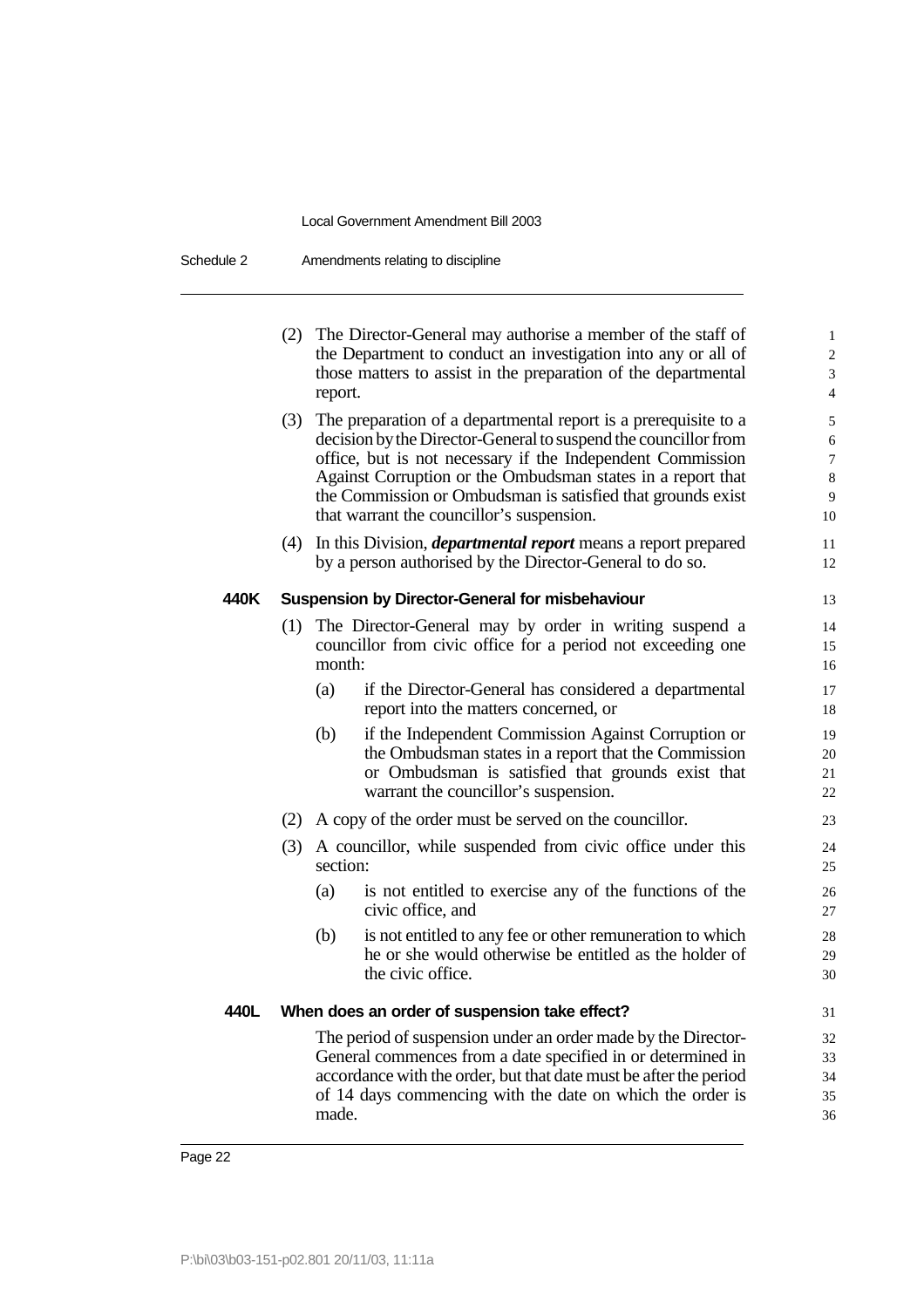Amendments relating to discipline

| Schedule 2 |  |
|------------|--|
|            |  |

| 440M |     | Appeals against suspension                                                                                                                                                                                                                                            | $\mathbf{1}$                        |
|------|-----|-----------------------------------------------------------------------------------------------------------------------------------------------------------------------------------------------------------------------------------------------------------------------|-------------------------------------|
|      | (1) | A councillor against whom an order of suspension is made by<br>the Director-General may appeal against the order to the<br>Pecuniary Interest and Disciplinary Tribunal.                                                                                              | $\mathbf{2}$<br>3<br>$\overline{4}$ |
|      | (2) | Such an appeal may not be made more than 28 days after the<br>date on which the councillor was notified of the making of the<br>order.                                                                                                                                | 5<br>6<br>$\overline{7}$            |
|      |     | (3) The Tribunal may stay the order of suspension until such time<br>as the Tribunal determines the appeal.                                                                                                                                                           | 8<br>9                              |
|      | (4) | The Tribunal may:                                                                                                                                                                                                                                                     | 10                                  |
|      |     | confirm the order, or<br>(a)                                                                                                                                                                                                                                          | 11                                  |
|      |     | (b)<br>quash the order, or                                                                                                                                                                                                                                            | 12                                  |
|      |     | (c)<br>amend the order consistently with the powers of the<br>Director-General.                                                                                                                                                                                       | 13<br>14                            |
|      |     | (5) If the order is quashed, any fee or other remuneration withheld<br>is payable to the councillor.                                                                                                                                                                  | 15<br>16                            |
|      |     | (6) If the order is amended, the order as amended has effect as if it<br>had been made in that form by the Director-General.                                                                                                                                          | 17<br>18                            |
|      | (7) | The regulations may make provision for or with respect to the<br>making, hearing and determination of appeals under this<br>section.                                                                                                                                  | 19<br>20<br>21                      |
| 440N |     | Referral of matters to Pecuniary Interest and Disciplinary<br><b>Tribunal</b>                                                                                                                                                                                         | 22<br>23                            |
|      |     | (1) The Director-General may refer a matter that is the subject of<br>a request or report referred to in section 440H for consideration<br>by the Pecuniary Interest and Disciplinary Tribunal instead of<br>suspending the councillor concerned under this Division. | 24<br>25<br>26<br>27                |
|      | (2) | However, a matter that is the subject of a request by a council<br>may not be referred to the Tribunal unless the councillor<br>concerned has previously been suspended under this Chapter<br>for misbehaviour.                                                       | 28<br>29<br>30<br>31                |
|      |     |                                                                                                                                                                                                                                                                       |                                     |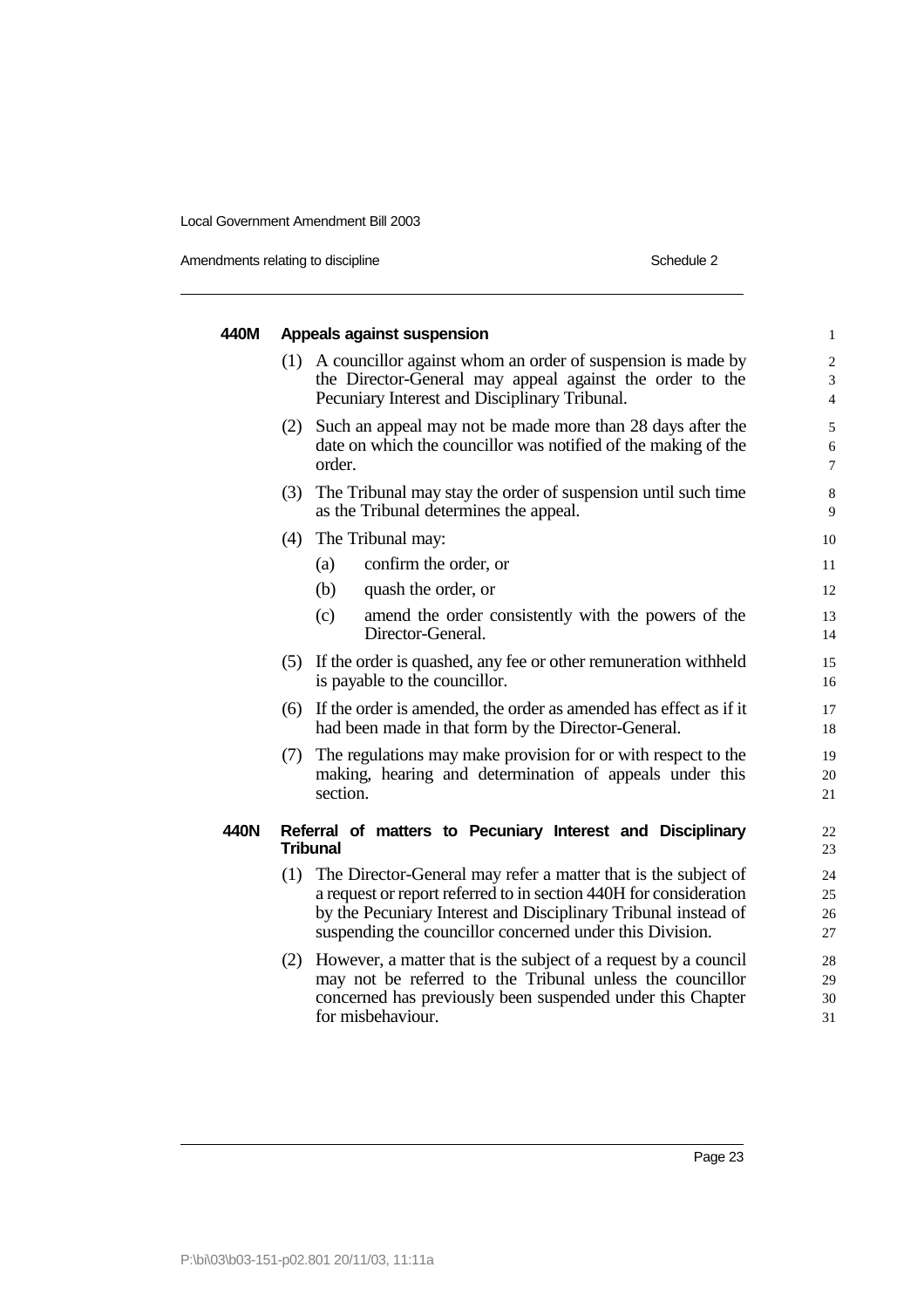Schedule 2 Amendments relating to discipline

|      |     | (3) The preparation and consideration of a departmental report is<br>not a prerequisite to a decision by the Director-General to refer<br>a matter to the Tribunal, but the Director-General may take into<br>consideration a departmental report into the matter if one is<br>prepared.                                                                                                                                                                                                                                                                                                                                                                                                                                                                  | $\mathbf{1}$<br>$\overline{c}$<br>3<br>$\overline{4}$<br>5           |
|------|-----|-----------------------------------------------------------------------------------------------------------------------------------------------------------------------------------------------------------------------------------------------------------------------------------------------------------------------------------------------------------------------------------------------------------------------------------------------------------------------------------------------------------------------------------------------------------------------------------------------------------------------------------------------------------------------------------------------------------------------------------------------------------|----------------------------------------------------------------------|
|      | (4) | A matter is referred to the Tribunal under this section by means<br>of a report presented to the Tribunal by the Director-General.<br>A report may contain or be accompanied by such material and<br>observations as the Director-General thinks fit.                                                                                                                                                                                                                                                                                                                                                                                                                                                                                                     | 6<br>$\overline{7}$<br>8<br>9                                        |
|      |     | (5) The regulations may make provision for or with respect to the<br>reference of matters to the Tribunal under this section.                                                                                                                                                                                                                                                                                                                                                                                                                                                                                                                                                                                                                             | 10<br>11                                                             |
| 440O |     | Are there alternatives to suspension or referral to Tribunal?                                                                                                                                                                                                                                                                                                                                                                                                                                                                                                                                                                                                                                                                                             | 12                                                                   |
|      |     | (1) The Director-General may, after considering a request or report<br>made under section 440H and any relevant departmental report<br>under section 440J, decide to take no further action on the<br>request or report, whether or not a departmental investigation<br>or departmental report has been authorised, started or<br>completed, if satisfied that no further action is warranted.<br>(2) The Director-General may, instead of suspending a councillor<br>from civic office under this Division or referring the matter to<br>the Pecuniary Interest and Disciplinary Tribunal, refer the<br>matter to the council with recommendations as to how the<br>council might resolve the matter, by alternative dispute<br>resolution or otherwise. | 13<br>14<br>15<br>16<br>17<br>18<br>19<br>20<br>21<br>22<br>23<br>24 |
| 440P |     | Costs to be borne by council                                                                                                                                                                                                                                                                                                                                                                                                                                                                                                                                                                                                                                                                                                                              | 25                                                                   |
|      |     | (1) The Director-General may assess the costs incurred by or in<br>respect of the Department in considering and dealing with a<br>request made by a council under section 440H, including the<br>costs of any departmental investigation and departmental report<br>into the matters raised by or connected with the request.                                                                                                                                                                                                                                                                                                                                                                                                                             | 26<br>27<br>28<br>29<br>30                                           |
|      |     | (2) An amount equal to the costs as so assessed is payable to the<br>Department as a debt by the council concerned, except as<br>determined by the Director-General.                                                                                                                                                                                                                                                                                                                                                                                                                                                                                                                                                                                      | 31<br>32<br>33                                                       |
|      |     | (3) A reference in this section to costs incurred includes a reference<br>to remuneration paid to departmental staff.                                                                                                                                                                                                                                                                                                                                                                                                                                                                                                                                                                                                                                     | 34<br>35                                                             |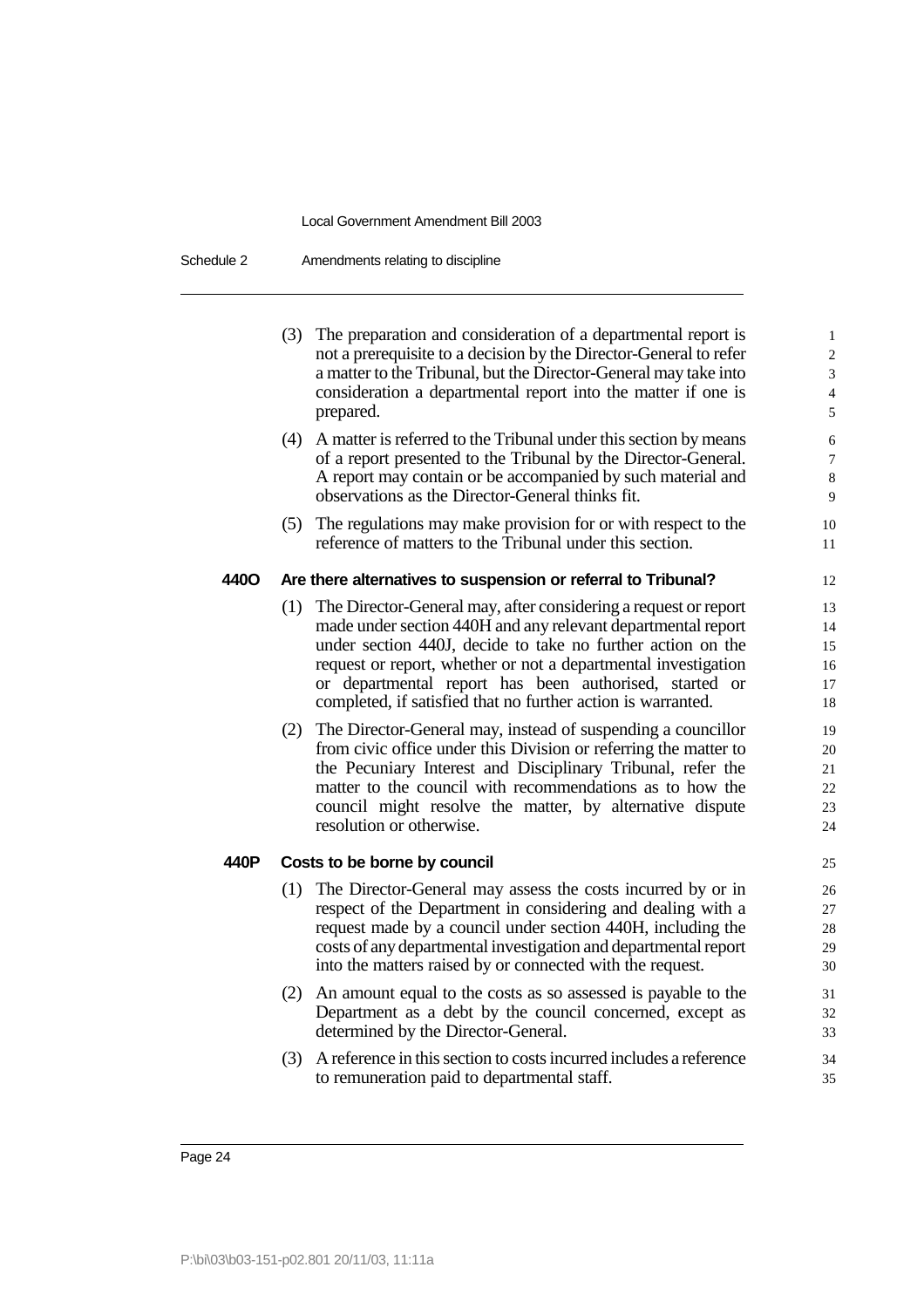Amendments relating to discipline Schedule 2

| 440Q |     | Reasons to be given                                                                                                                                                                                                | $\mathbf{1}$                                                                                                                                                                                                                                                                                   |
|------|-----|--------------------------------------------------------------------------------------------------------------------------------------------------------------------------------------------------------------------|------------------------------------------------------------------------------------------------------------------------------------------------------------------------------------------------------------------------------------------------------------------------------------------------|
|      | (1) | The Director-General is required to prepare a written statement<br>of reasons for:                                                                                                                                 | $\overline{c}$<br>3                                                                                                                                                                                                                                                                            |
|      |     | (a)<br>imposing or deciding not to impose a period of<br>suspension, or                                                                                                                                            | $\overline{4}$<br>5                                                                                                                                                                                                                                                                            |
|      |     | (b)<br>referring a matter to the Pecuniary Interest and<br>Disciplinary Tribunal.                                                                                                                                  | 6<br>$\boldsymbol{7}$                                                                                                                                                                                                                                                                          |
|      |     | councillor concerned.                                                                                                                                                                                              | 8<br>9                                                                                                                                                                                                                                                                                         |
|      |     |                                                                                                                                                                                                                    | 10                                                                                                                                                                                                                                                                                             |
|      |     |                                                                                                                                                                                                                    | 11                                                                                                                                                                                                                                                                                             |
|      |     |                                                                                                                                                                                                                    | 12                                                                                                                                                                                                                                                                                             |
|      |     |                                                                                                                                                                                                                    | 13                                                                                                                                                                                                                                                                                             |
|      |     |                                                                                                                                                                                                                    | 14                                                                                                                                                                                                                                                                                             |
|      |     | Proceedings before the Pecuniary Interest and<br><b>Disciplinary Tribunal-misbehaviour matters</b>                                                                                                                 | 15<br>16                                                                                                                                                                                                                                                                                       |
| 470A |     |                                                                                                                                                                                                                    |                                                                                                                                                                                                                                                                                                |
|      |     | Pecuniary Interest and Disciplinary Tribunal to decide whether or<br>not to conduct proceedings into a referred matter relating to<br>misbehaviour                                                                 | 17<br>18<br>19                                                                                                                                                                                                                                                                                 |
|      |     | (1) After considering a report presented to it under section 440N in<br>relation to a referred matter, the Pecuniary Interest and<br>Disciplinary Tribunal may decide to conduct proceedings into<br>the matter.   | 20<br>21<br>22<br>23                                                                                                                                                                                                                                                                           |
|      |     | (2) If the Pecuniary Interest and Disciplinary Tribunal decides not<br>to conduct proceedings into a referred matter, it must provide<br>a written statement of its decision, and the reasons for its<br>decision: | 24<br>25<br>26<br>27                                                                                                                                                                                                                                                                           |
|      |     | to the councillor to whom the report relates, and<br>(a)                                                                                                                                                           | 28                                                                                                                                                                                                                                                                                             |
|      |     | to the council concerned, and<br>(b)                                                                                                                                                                               | 29                                                                                                                                                                                                                                                                                             |
|      |     |                                                                                                                                                                                                                    | (2) The statement of reasons is to be provided to the council and<br>Chapter 14, Part 3, Division 2, heading<br>Omit "Tribunal".<br>Insert instead "and Disciplinary Tribunal—pecuniary interest matters".<br>Chapter 14, Part 3, Division 3<br>Insert after section 470:<br><b>Division 3</b> |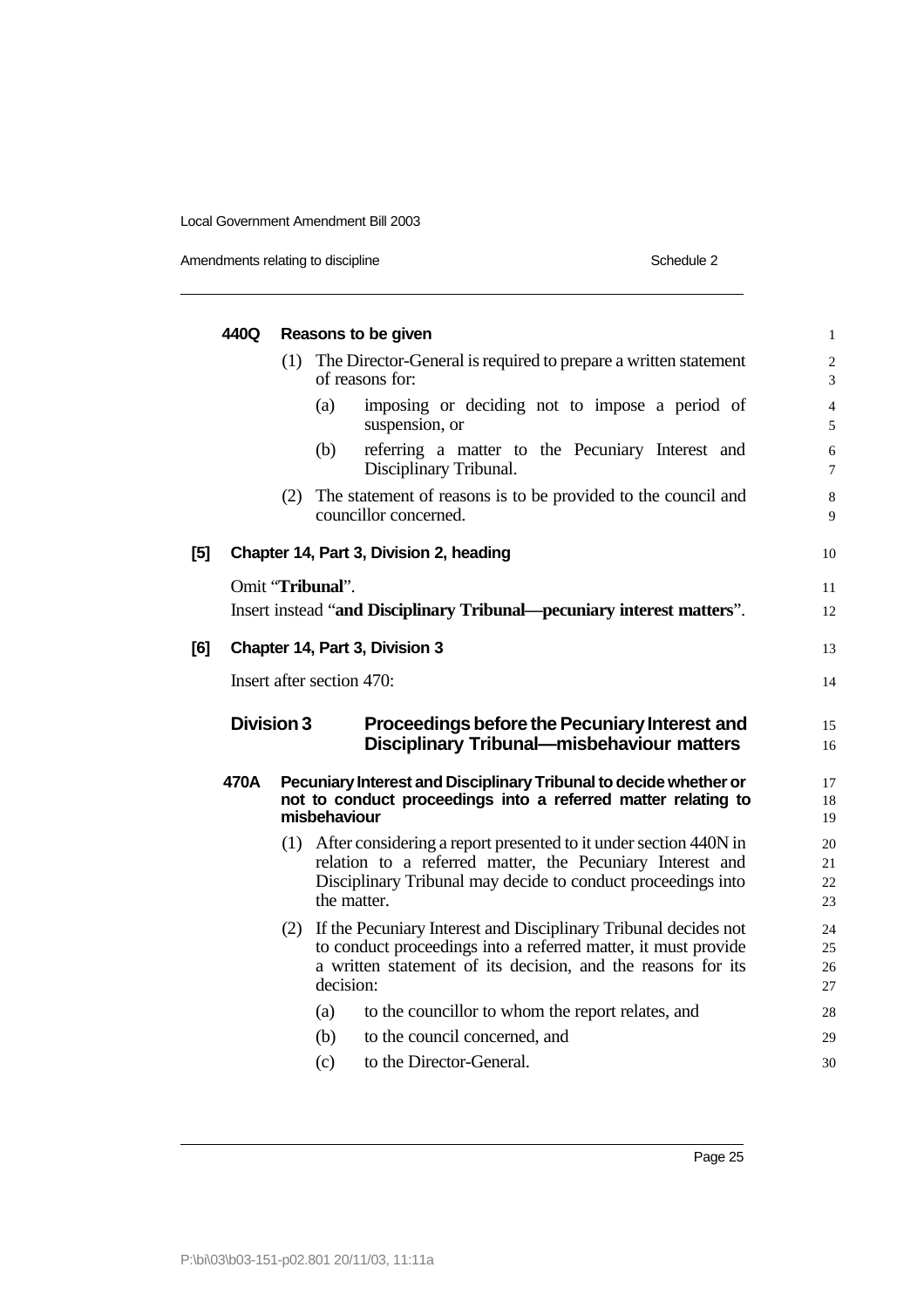Schedule 2 Amendments relating to discipline

|     |                   |     | (3) To avoid doubt, a decision by the Pecuniary Interest and<br>Disciplinary Tribunal not to conduct proceedings into a referred<br>matter is not a decision to which section 484 or 485 applies.                                                                                                                                                                                                                                                                                                                                                                                                                                                                                                                                                                                                                                                                                              | $\mathbf{1}$<br>$\overline{\mathbf{c}}$<br>3                                                          |
|-----|-------------------|-----|------------------------------------------------------------------------------------------------------------------------------------------------------------------------------------------------------------------------------------------------------------------------------------------------------------------------------------------------------------------------------------------------------------------------------------------------------------------------------------------------------------------------------------------------------------------------------------------------------------------------------------------------------------------------------------------------------------------------------------------------------------------------------------------------------------------------------------------------------------------------------------------------|-------------------------------------------------------------------------------------------------------|
|     | 470B              |     | Circumstances in which Pecuniary Interest and Disciplinary<br>Tribunal may dispense with hearing                                                                                                                                                                                                                                                                                                                                                                                                                                                                                                                                                                                                                                                                                                                                                                                               | 4<br>5                                                                                                |
|     |                   |     | (1) After considering the report of the Director-General presented<br>to it under section 440N and any other document or other<br>material lodged with or provided to the Tribunal, the Pecuniary<br>Interest and Disciplinary Tribunal may determine the<br>proceedings without a hearing if:<br>the Director-General and the councillor to whom the<br>(a)<br>report relates have agreed that the proceedings may be<br>determined without a hearing, and<br>(b)<br>there are no material facts in dispute between the<br>Director-General and the councillor, and<br>(c)<br>in the opinion of the Tribunal, public interest<br>considerations do not require a hearing.<br>(2) To avoid doubt, a decision by the Pecuniary Interest and<br>Disciplinary Tribunal to determine proceedings into a referred<br>matter without a hearing is a decision to which sections 484<br>and 485 apply. | 6<br>$\overline{7}$<br>8<br>9<br>10<br>11<br>12<br>13<br>14<br>15<br>16<br>17<br>18<br>19<br>20<br>21 |
| [7] |                   |     | Chapter 14, Part 3, Division 4, heading                                                                                                                                                                                                                                                                                                                                                                                                                                                                                                                                                                                                                                                                                                                                                                                                                                                        | 22                                                                                                    |
|     |                   |     | Insert before section 471:                                                                                                                                                                                                                                                                                                                                                                                                                                                                                                                                                                                                                                                                                                                                                                                                                                                                     | 23                                                                                                    |
|     | <b>Division 4</b> |     | Proceedings before the Pecuniary Interest and<br><b>Disciplinary Tribunal-general provisions</b>                                                                                                                                                                                                                                                                                                                                                                                                                                                                                                                                                                                                                                                                                                                                                                                               | 24<br>25                                                                                              |
| [8] |                   |     | <b>Section 478 Additional complaints</b>                                                                                                                                                                                                                                                                                                                                                                                                                                                                                                                                                                                                                                                                                                                                                                                                                                                       | 26                                                                                                    |
|     |                   |     | Insert after section 478 (4):                                                                                                                                                                                                                                                                                                                                                                                                                                                                                                                                                                                                                                                                                                                                                                                                                                                                  | 27                                                                                                    |
|     |                   | (5) | This section does not apply to proceedings in relation to a<br>matter referred to the Pecuniary Interest and Disciplinary<br>Tribunal under section 440N.                                                                                                                                                                                                                                                                                                                                                                                                                                                                                                                                                                                                                                                                                                                                      | 28<br>29<br>30                                                                                        |
|     |                   |     |                                                                                                                                                                                                                                                                                                                                                                                                                                                                                                                                                                                                                                                                                                                                                                                                                                                                                                |                                                                                                       |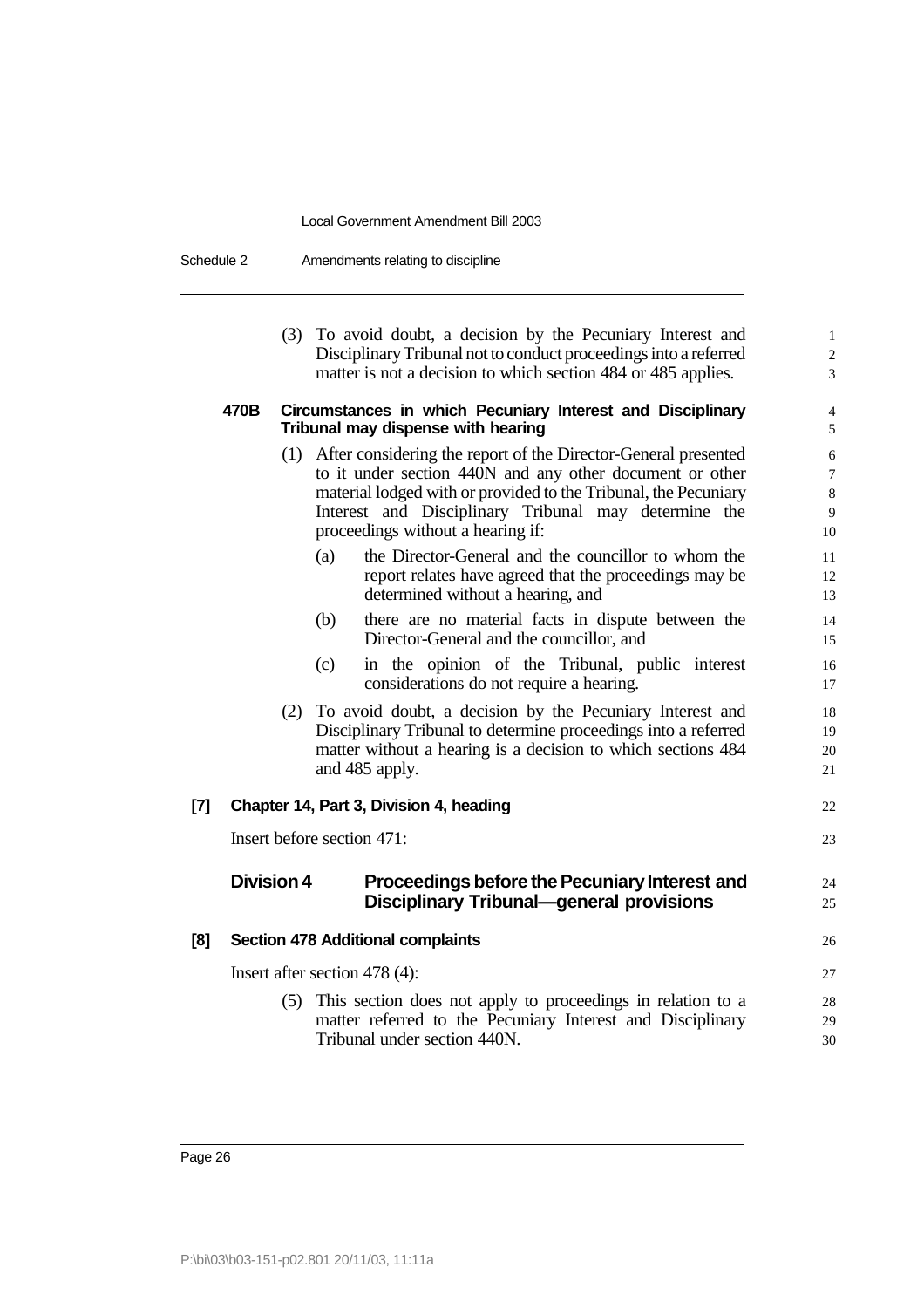Amendments relating to discipline

| Schedule 2 |  |
|------------|--|

| [9]    | Section 480 Release of information |                                                                                                                                                                                                                                                                                         | $\mathbf{1}$                   |
|--------|------------------------------------|-----------------------------------------------------------------------------------------------------------------------------------------------------------------------------------------------------------------------------------------------------------------------------------------|--------------------------------|
|        |                                    | Insert "in the case of proceedings in relation to a complaint-" before<br>"direct" wherever occurring in section 480 (1) (a) and (b).                                                                                                                                                   | $\sqrt{2}$<br>3                |
| $[10]$ | Section 480 (1)                    |                                                                                                                                                                                                                                                                                         | $\overline{4}$                 |
|        |                                    | Insert at the end of section $480(1)(b)$ :                                                                                                                                                                                                                                              | 5                              |
|        |                                    | , or                                                                                                                                                                                                                                                                                    | 6                              |
|        | (c)                                | in the case of proceedings in relation to a matter referred<br>to the Tribunal under section 440N-direct that all or<br>any of the following matters are not to be published:                                                                                                           | $\overline{7}$<br>$\,8\,$<br>9 |
|        |                                    | the name and address of any witness                                                                                                                                                                                                                                                     | 10                             |
|        |                                    | the name and address of the councillor to whom<br>the referred matter relates                                                                                                                                                                                                           | 11<br>12                       |
|        |                                    | any specified evidence                                                                                                                                                                                                                                                                  | 13                             |
|        |                                    | the subject-matter of referred matter.                                                                                                                                                                                                                                                  | 14                             |
| $[11]$ | Section 480 (3) (b)                |                                                                                                                                                                                                                                                                                         | 15                             |
|        |                                    | Insert "or the councillor to whom the referred matter relates," after "made,".                                                                                                                                                                                                          | 16                             |
| $[12]$ | <b>Section</b><br>482              | Decision of Pecuniary<br>Interest and<br><b>Disciplinary</b><br>Tribunal-pecuniary interest matters                                                                                                                                                                                     | 17<br>18                       |
|        |                                    | Insert at the end of section $482$ (1) (d):                                                                                                                                                                                                                                             | 19                             |
|        |                                    | , or                                                                                                                                                                                                                                                                                    | 20                             |
|        | (e)                                | suspend the council lor's right to be paid any fee or other<br>remuneration, to which the councillor would otherwise<br>be entitled as the holder of the civic office, for a period<br>not exceeding 6 months (without suspending the<br>counsellor from civic office for that period). | 21<br>22<br>23<br>24<br>25     |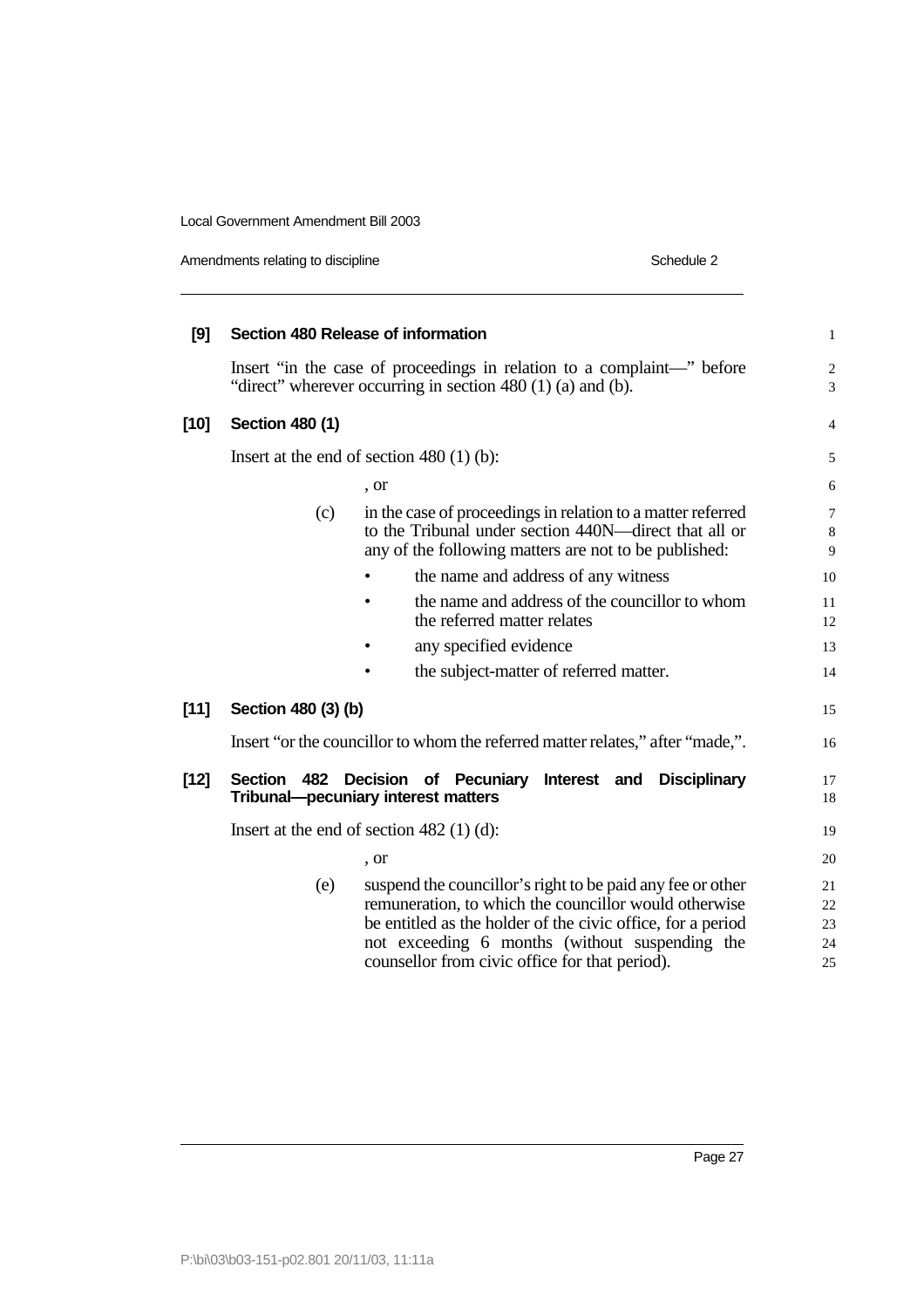Schedule 2 Amendments relating to discipline

| $[13]$ | <b>Section 482A</b>       |                                                                                                                                                                                                                                                                                         | 1                          |
|--------|---------------------------|-----------------------------------------------------------------------------------------------------------------------------------------------------------------------------------------------------------------------------------------------------------------------------------------|----------------------------|
|        | Insert after section 482: |                                                                                                                                                                                                                                                                                         | $\overline{c}$             |
|        | 482A<br><b>Decision</b>   | of Pecuniary Interest and Disciplinary<br>Tribunal-misbehaviour matters                                                                                                                                                                                                                 | 3<br>$\overline{4}$        |
|        |                           | (1) This section applies where a matter has been referred to the<br>Pecuniary Interest and Disciplinary Tribunal under section<br>440N.                                                                                                                                                 | 5<br>6<br>$\overline{7}$   |
|        |                           | (2) The Tribunal may, if it finds that the behaviour concerned<br>warrants action under this section:                                                                                                                                                                                   | 8<br>9                     |
|        | (a)                       | counsel the councillor, or                                                                                                                                                                                                                                                              | 10                         |
|        | (b)                       | reprimand the councillor, or                                                                                                                                                                                                                                                            | 11                         |
|        | (c)                       | suspend the councillor from civic office for a period not<br>exceeding 6 months, or                                                                                                                                                                                                     | 12<br>13                   |
|        | (d)                       | suspend the council lor's right to be paid any fee or other<br>remuneration, to which the councillor would otherwise<br>be entitled as the holder of the civic office, for a period<br>not exceeding 6 months (without suspending the<br>counsellor from civic office for that period). | 14<br>15<br>16<br>17<br>18 |
| $[14]$ | details of its decisions  | Section 484 Pecuniary Interest and Disciplinary Tribunal to provide                                                                                                                                                                                                                     | 19<br>20                   |
|        |                           | Insert "(or to the council in the case of a matter that has been referred to the<br>Tribunal under section 440N)" after "complaint" in section 484 (1).                                                                                                                                 | 21<br>22                   |
| $[15]$ |                           | Section 485 Appeals to Supreme Court                                                                                                                                                                                                                                                    | 23                         |
|        |                           | Insert ", other than a decision of the Tribunal on appeal to the Tribunal<br>under section 440M" after "the proceeding" in section 485 (1).                                                                                                                                             | 24<br>25                   |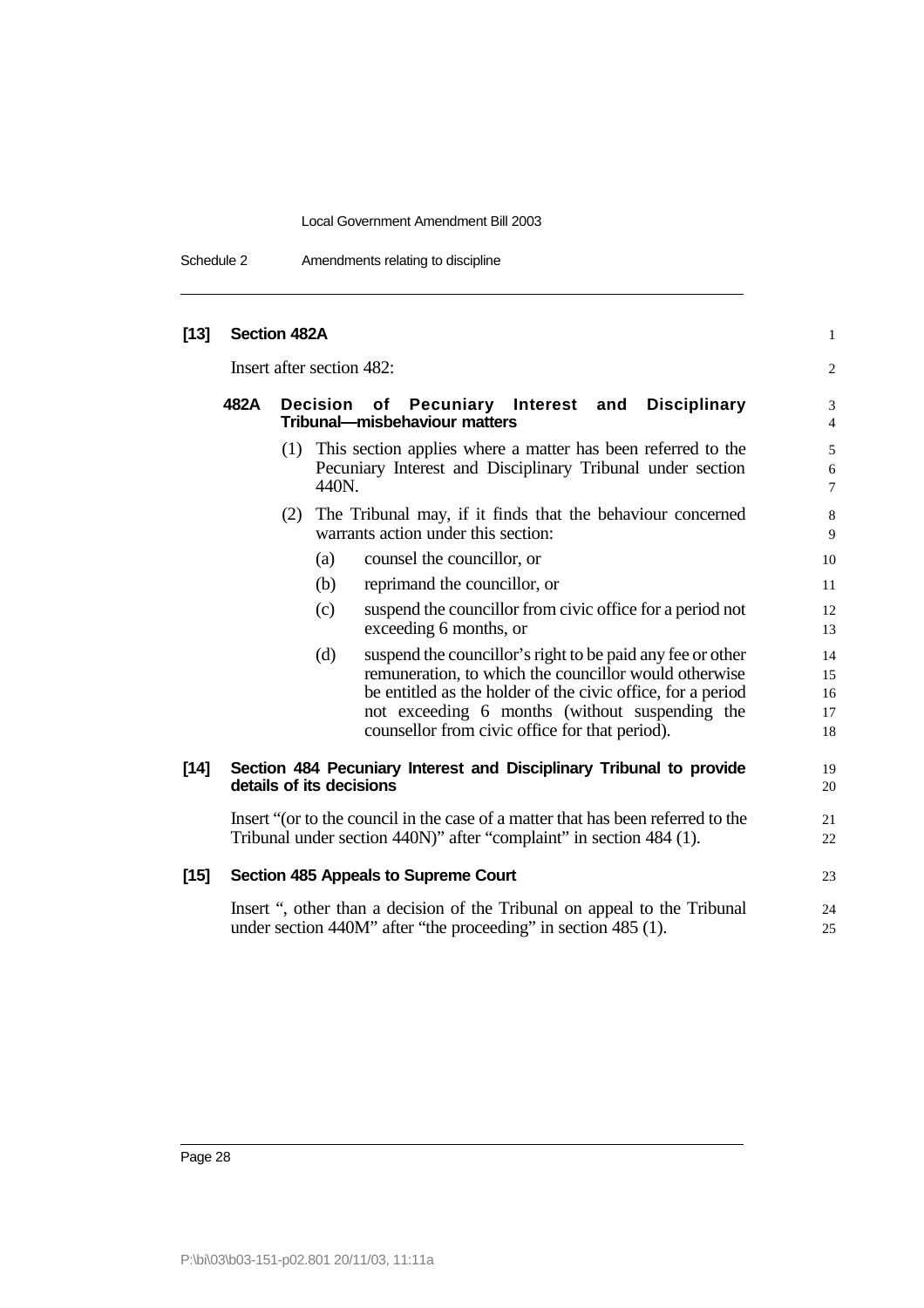Amendments relating to discipline Schedule 2

| $[16]$ | <b>Section 485A</b> |     |                                                                                                                                                                                                                                                                                                                        | $\mathbf{1}$                      |
|--------|---------------------|-----|------------------------------------------------------------------------------------------------------------------------------------------------------------------------------------------------------------------------------------------------------------------------------------------------------------------------|-----------------------------------|
|        |                     |     | Insert after section 485:                                                                                                                                                                                                                                                                                              | $\overline{2}$                    |
|        | 485A                |     | Costs relating to misbehaviour matters to be borne by council                                                                                                                                                                                                                                                          | 3                                 |
|        |                     | (1) | The Director-General may assess:                                                                                                                                                                                                                                                                                       | 4                                 |
|        |                     |     | the costs incurred by or in respect of the Pecuniary<br>(a)<br>Interest and Disciplinary Tribunal in considering and<br>dealing with a matter referred to the Tribunal under                                                                                                                                           | 5<br>$\sqrt{6}$<br>$\overline{7}$ |
|        |                     |     | section 440N in relation to a councillor following a<br>request made by the council concerned under section<br>440H, and                                                                                                                                                                                               | $8\,$<br>9<br>10                  |
|        |                     |     | the costs incurred by or in respect of the Department in<br>(b)<br>connection with the referral and with its assistance to<br>and appearances before the Tribunal.                                                                                                                                                     | 11<br>12<br>13                    |
|        |                     |     | (2) An amount equal to the costs as so assessed is payable to the<br>Department as a debt by the council concerned, except as<br>determined by the Director-General.                                                                                                                                                   | 14<br>15<br>16                    |
|        |                     | (3) | A reference in this section to costs incurred includes a reference<br>to remuneration paid to the Tribunal and its staff and to<br>departmental staff.                                                                                                                                                                 | 17<br>18<br>19                    |
| $[17]$ |                     |     | Chapter 14, Part 5                                                                                                                                                                                                                                                                                                     | 20                                |
|        |                     |     | Insert after section 490:                                                                                                                                                                                                                                                                                              | 21                                |
|        |                     |     | <b>Part 5 Miscellaneous</b>                                                                                                                                                                                                                                                                                            | 22                                |
|        | 490A                |     | <b>Acts of disorder</b>                                                                                                                                                                                                                                                                                                | 23                                |
|        |                     |     | For the purposes of this Chapter and Schedule 6A, a councillor<br>commits an <i>act of disorder</i> if the councillor, at a meeting of the<br>council or a committee of the council, does anything that is<br>prescribed by the regulations as an act of disorder for the<br>purposes of this Chapter and Schedule 6A. | 24<br>25<br>26<br>27<br>28        |
|        |                     |     |                                                                                                                                                                                                                                                                                                                        |                                   |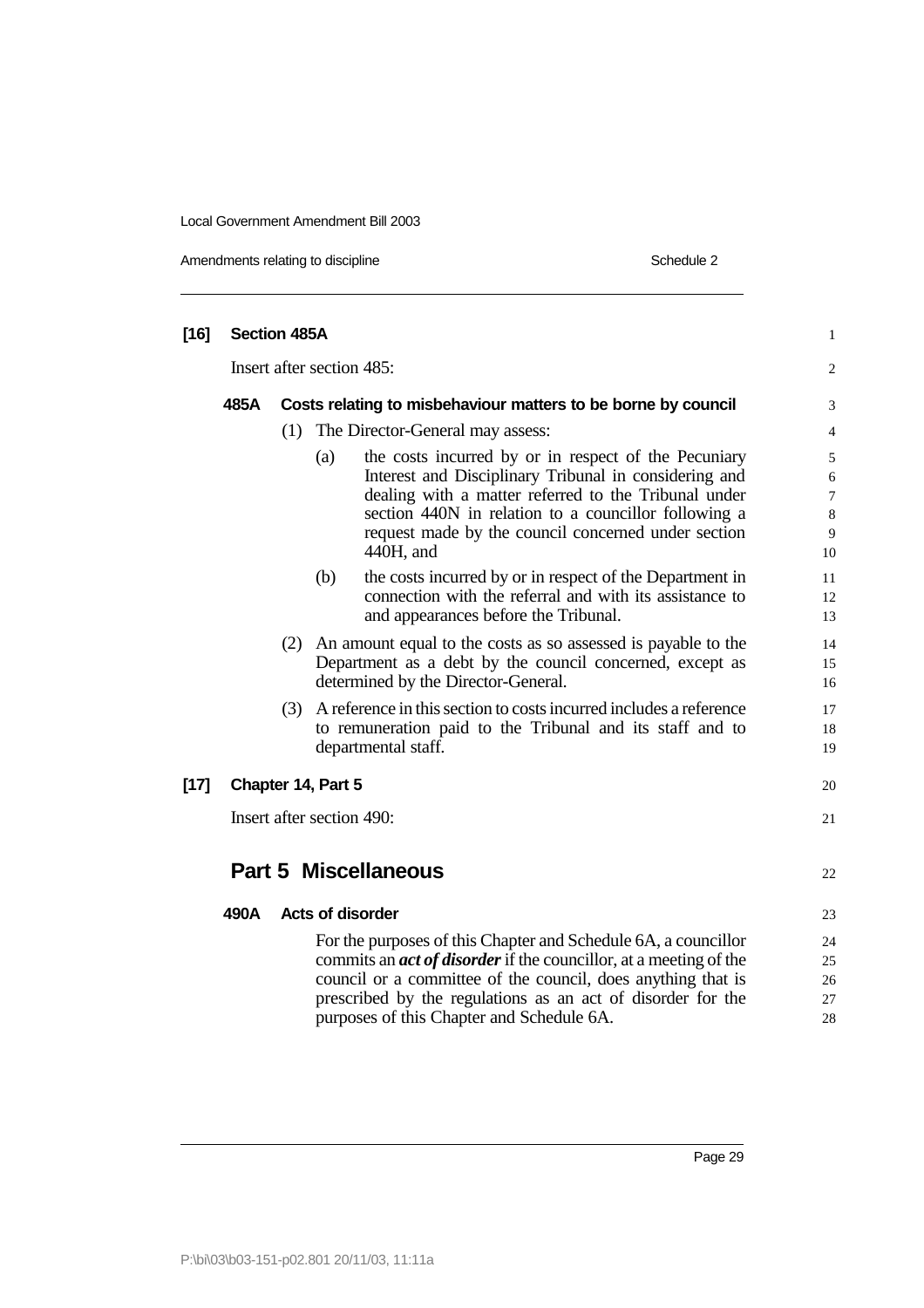Schedule 2 Amendments relating to discipline

|        | 490B               | <b>Certain regulations not affected</b>                                                                                                                                                                               | $\mathbf{1}$                                            |
|--------|--------------------|-----------------------------------------------------------------------------------------------------------------------------------------------------------------------------------------------------------------------|---------------------------------------------------------|
|        |                    | Nothing in this Chapter affects any regulations made, or the<br>power to make regulations, with respect to the conduct of<br>meetings of a council or a committee of a council, and in<br>particular with respect to: | $\overline{2}$<br>$\overline{3}$<br>$\overline{4}$<br>5 |
|        |                    | the keeping of order at any such meetings, or<br>(a)                                                                                                                                                                  | 6                                                       |
|        |                    | censuring a councillor in connection with a breach of a<br>(b)<br>council's code of meeting practice.                                                                                                                 | 7<br>8                                                  |
| $[18]$ |                    | Section 674 Remedy or restraint of breaches of this Act-other persons                                                                                                                                                 | 9                                                       |
|        |                    | Insert after the note at the end of section $674$ (4):                                                                                                                                                                | 10                                                      |
|        |                    | (5) Subsection (1) does not apply in relation to anything done or<br>omitted to be done under Division 3 of Part 1 of Chapter 14.                                                                                     | 11<br>12                                                |
|        |                    | Note. Section 440M confers a right of appeal to the Pecuniary Interest and<br>Disciplinary Tribunal against suspension of a councillor under Division 3.                                                              | 13<br>14                                                |
| $[19]$ | <b>Schedule 6A</b> |                                                                                                                                                                                                                       | 15                                                      |
|        |                    | Insert after Schedule 6:                                                                                                                                                                                              | 16                                                      |
|        |                    | <b>Schedule 6A Code of conduct</b><br>(Section 440)                                                                                                                                                                   | 17<br>18                                                |
|        |                    | <b>1</b> Conduct that contravenes all or specified provisions of this Act<br>or the regulations in all or specified circumstances                                                                                     | 19<br>20                                                |
|        |                    | <b>2</b> Conduct that is detrimental to the pursuit of the charter of a<br>council                                                                                                                                    | 21<br>22                                                |
|        | 3.                 | Improper or unethical conduct                                                                                                                                                                                         | 23                                                      |
|        |                    | 4 Abuse of power, impropriety and other misconduct                                                                                                                                                                    | 24                                                      |
|        | 5.                 | Action causing, comprising or involving any of the following:                                                                                                                                                         | 25                                                      |
|        |                    | intimidation, harassment or verbal abuse<br>(a)                                                                                                                                                                       | 26                                                      |
|        |                    | (b)<br>discrimination, disadvantage or adverse treatment in<br>relation to employment                                                                                                                                 | 27<br>28                                                |
|        |                    | prejudice in the provision of a service to the community<br>(c)                                                                                                                                                       | 29<br>30                                                |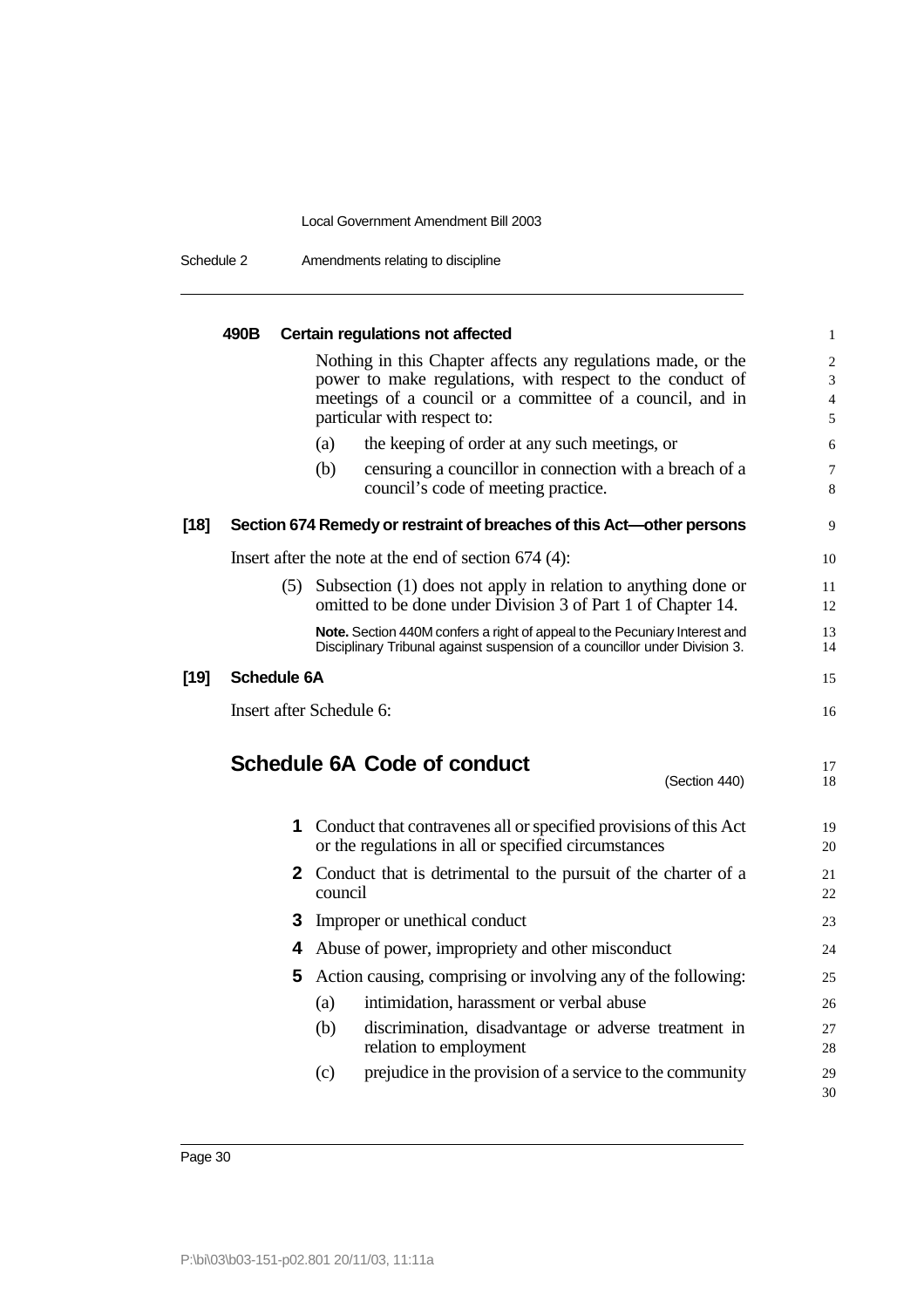Amendments relating to discipline Schedule 2

| <b>6</b> Conduct of a councillor causing, comprising or involving any<br>of the following: |                                                          |                |
|--------------------------------------------------------------------------------------------|----------------------------------------------------------|----------------|
| (a)                                                                                        | directing or influencing, or attempting to direct or     | 3              |
|                                                                                            | influence, a member of the staff of the council or a     | $\overline{4}$ |
|                                                                                            | delegate of the council in the exercise of the functions | 5              |
|                                                                                            | of the member or delegate                                | 6              |
| (b)                                                                                        | an act of disorder committed by the councillor at a      | $\overline{7}$ |
|                                                                                            | meeting of the council or a committee of the council     | 8              |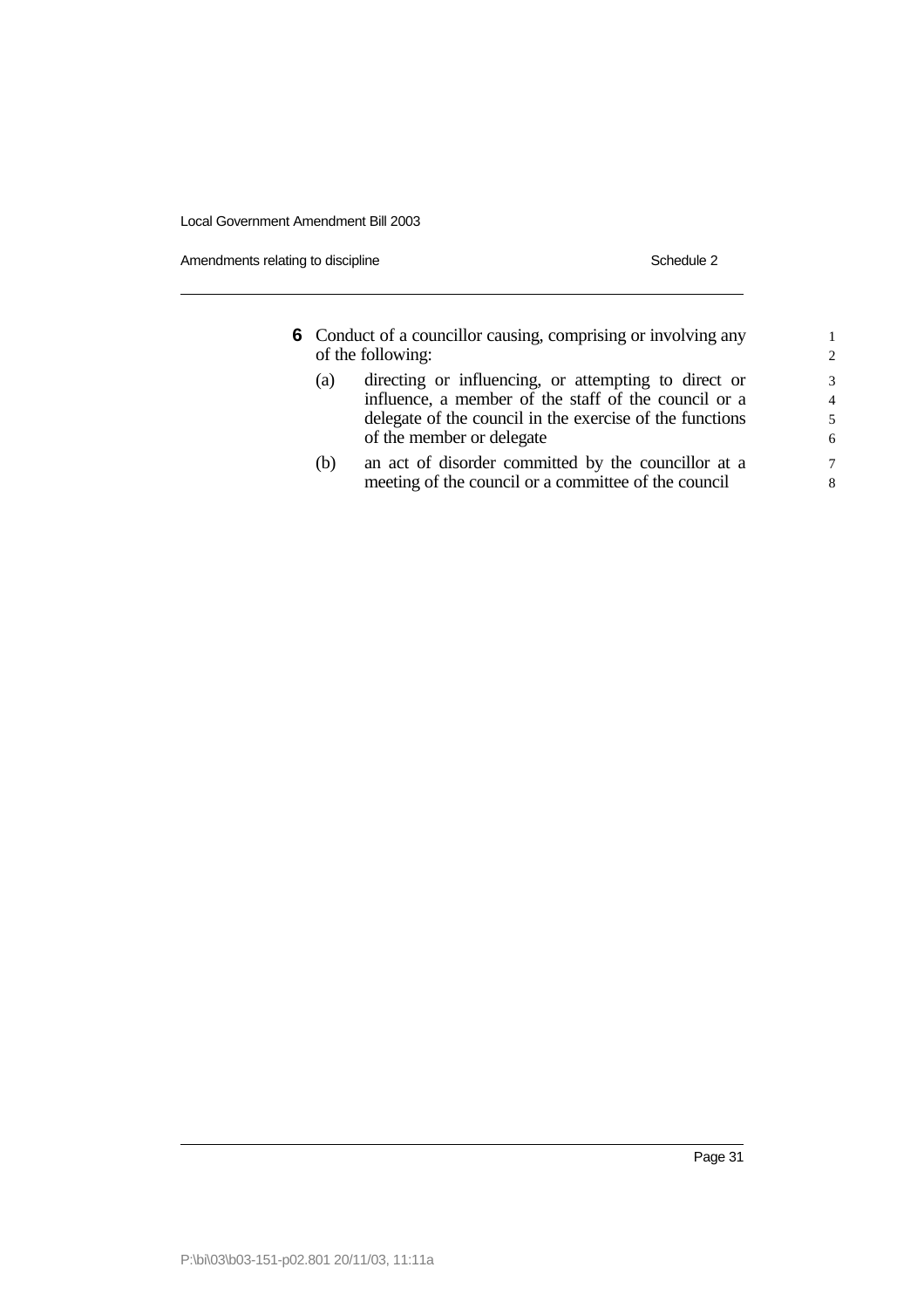| Schedule 3 | Other amendments |
|------------|------------------|
|            |                  |

| <b>Schedule 3 Other amendments</b> |                     |     | $\mathbf{1}$                                                                                                                                                                                                                                                                 |                        |
|------------------------------------|---------------------|-----|------------------------------------------------------------------------------------------------------------------------------------------------------------------------------------------------------------------------------------------------------------------------------|------------------------|
|                                    |                     |     | (Section 3)                                                                                                                                                                                                                                                                  | 2                      |
| [1]                                | <b>Section 262A</b> |     |                                                                                                                                                                                                                                                                              | 3                      |
|                                    |                     |     | Insert after section 262:                                                                                                                                                                                                                                                    | 4                      |
|                                    | 262A                |     | <b>Assistance for the Boundaries Commission</b>                                                                                                                                                                                                                              | 5                      |
|                                    |                     |     | (1) The Director-General may make available to the Boundaries<br>Commission such persons employed under Chapter 2 of the<br>Public Sector Employment and Management Act 2002 as may<br>be necessary to assist the Boundaries Commission in the<br>exercise of its functions. | 6<br>7<br>8<br>9<br>10 |
|                                    |                     | (2) | To the extent that assistance is not reasonably available under<br>subsection (1), the Director-General may engage such other<br>suitably qualified persons as may be necessary to assist the<br>Boundaries Commission in the exercise of its functions.                     | 11<br>12<br>13<br>14   |
|                                    |                     |     | (3) Without limiting subsections (1) and (2), persons whose<br>assistance is provided under those subsections may assist the<br>Boundaries Commission in processing and evaluating reports<br>and preparing reports.                                                         | 15<br>16<br>17<br>18   |
| $[2]$                              |                     |     | Chapter 9, Part 5                                                                                                                                                                                                                                                            | 19                     |
|                                    |                     |     | Insert before Chapter 10:                                                                                                                                                                                                                                                    | 20                     |
|                                    |                     |     | <b>Part 5 Miscellaneous</b>                                                                                                                                                                                                                                                  | 21                     |
|                                    | 265H                |     | Approval to reduce number of councillors                                                                                                                                                                                                                                     | 22                     |
|                                    |                     |     | (1) A council may resolve to make an application to the Minister<br>to approve a decrease in the number of councillors within the<br>limits under section 224 (1).                                                                                                           | 23<br>24<br>25         |
|                                    |                     |     | (2) The council must give not less than 21 days public notice of its<br>proposed resolution.                                                                                                                                                                                 | 26<br>27               |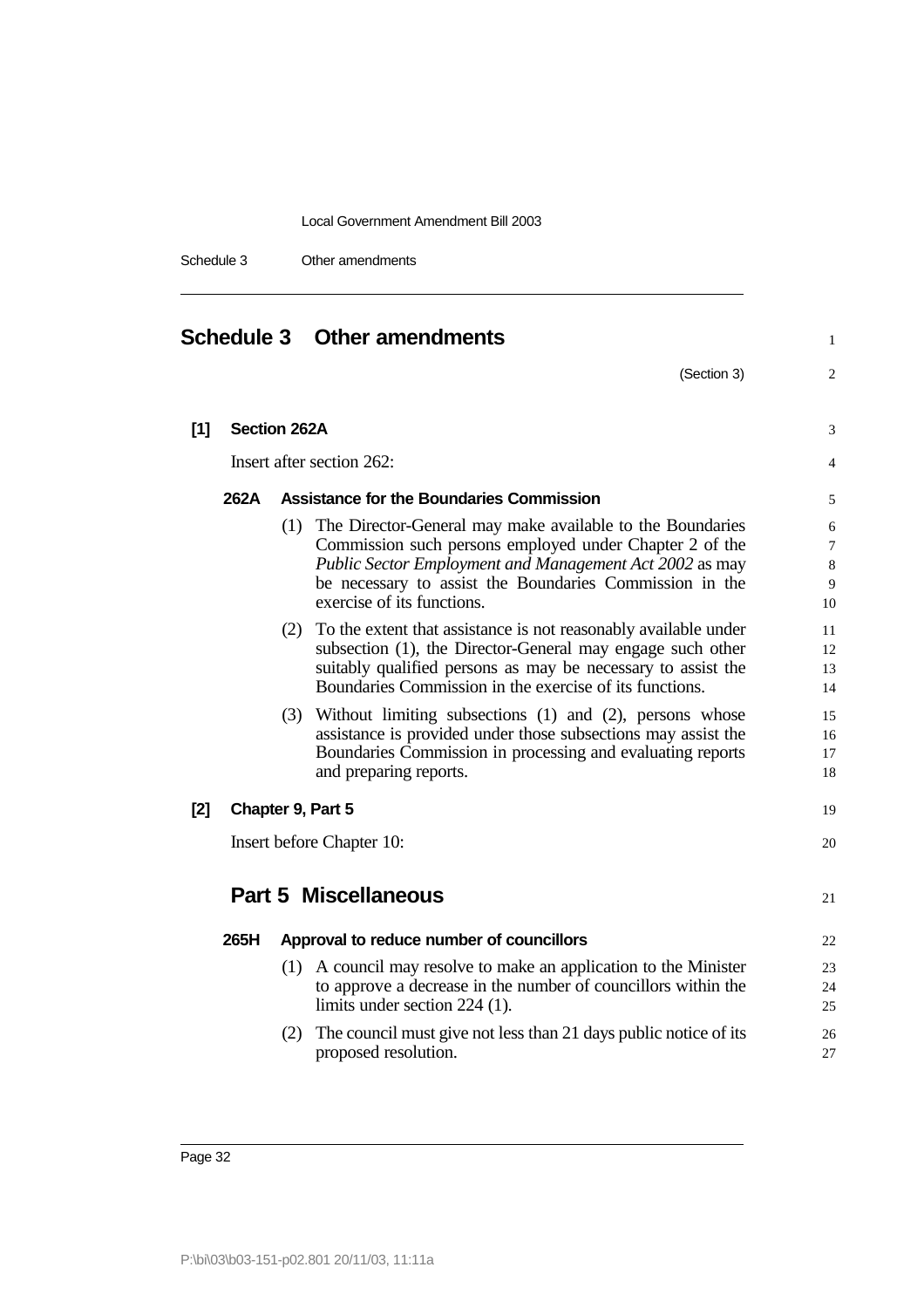Other amendments Schedule 3

|      | (3) |           | After passing the resolution, the council must forward to the<br>Minister a copy of the resolution, a summary of any<br>submissions received by it and its comments concerning those<br>submissions.                                                               | $\mathbf{1}$<br>$\overline{c}$<br>3<br>4 |
|------|-----|-----------|--------------------------------------------------------------------------------------------------------------------------------------------------------------------------------------------------------------------------------------------------------------------|------------------------------------------|
|      | (4) |           | The Minister may approve the application without amendment<br>or decline to approve the application.                                                                                                                                                               | 5<br>6                                   |
|      | (5) | approved. | If the Minister approves the application, the number of<br>councillors of the council is reduced to the number specified in<br>the application with effect on and from the day appointed for<br>the next ordinary election of councillors after the application is | 7<br>8<br>9<br>10<br>11                  |
| 265I |     |           | Alteration of number of councillors or wards                                                                                                                                                                                                                       | 12                                       |
|      | (1) |           | The Boundaries Commission may, on application made by the<br>Minister, make either or both of the following<br>recommendations to the Minister:                                                                                                                    | 13<br>14<br>15                           |
|      |     | (a)       | that the number of councillors of a specified council be<br>changed to a specified number within the limits under<br>section $224$ (1),                                                                                                                            | 16<br>17<br>18                           |
|      |     | (b)       | that the number of wards in a specified area be changed<br>to a specified number.                                                                                                                                                                                  | 19<br>20                                 |
|      | (2) |           | If the Minister decides to adopt a recommendation made under<br>this section, the Minister may, by order published in the<br>Gazette, make a determination that implements the<br>recommendation.                                                                  | 21<br>22<br>23<br>24                     |
|      | (3) |           | If a determination changes:                                                                                                                                                                                                                                        | 25                                       |
|      |     | (a)       | the number of councillors of a council—the council is<br>reduced or increased to the number specified in the<br>determination, or                                                                                                                                  | 26<br>27<br>28                           |
|      |     | (b)       | the number of wards in an area—the number of wards<br>is reduced or increased to the number specified in the<br>determination,                                                                                                                                     | 29<br>30<br>31                           |
|      |     |           | with effect on and from the day appointed for the next ordinary<br>election of councillors after publication of the order.                                                                                                                                         | 32<br>33                                 |
|      | (4) |           | If a determination changes the number of wards in an area, the<br>order may include provisions for either or both of the<br>following:                                                                                                                             | 34<br>35<br>36                           |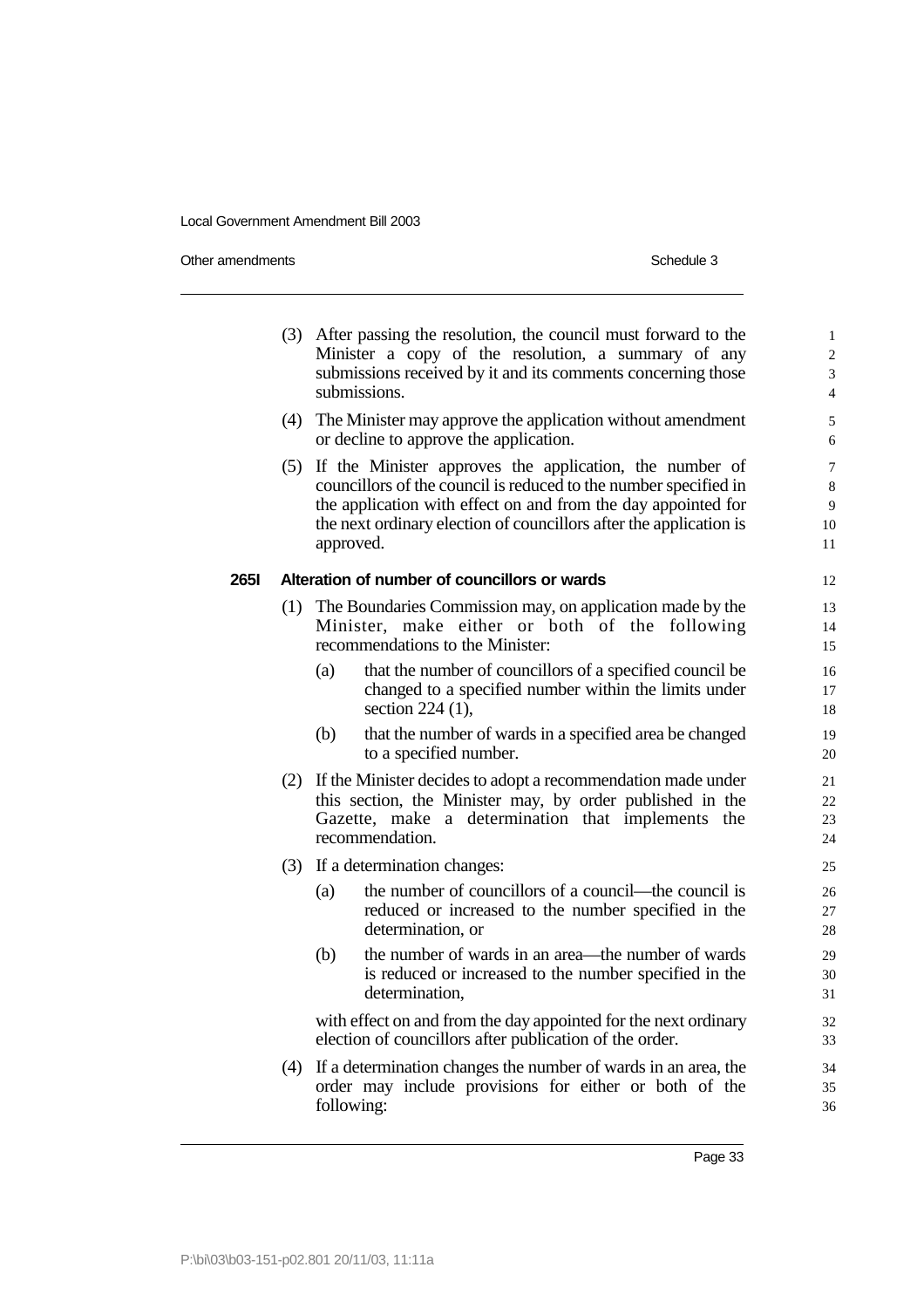| Schedule 3 | Other amendments |
|------------|------------------|
|------------|------------------|

|      |               | determining ward boundaries or determining the manner<br>(a)<br>of establishing ward boundaries,                                | $\mathbf{1}$<br>$\overline{\mathbf{c}}$ |  |  |  |  |
|------|---------------|---------------------------------------------------------------------------------------------------------------------------------|-----------------------------------------|--|--|--|--|
|      |               | (b)<br>determining the names of wards or determining the<br>manner of assigning the names of wards.                             | 3<br>$\overline{4}$                     |  |  |  |  |
|      | (5)           | The Minister is authorised to make applications referred to in                                                                  | 5                                       |  |  |  |  |
|      |               | this section, and may do so at the request of the Director-                                                                     | 6                                       |  |  |  |  |
|      |               | General or the council concerned or on his or her own                                                                           | 7                                       |  |  |  |  |
|      |               | initiative. An application may but need not suggest the number<br>to be specified in the recommendation.                        | 8<br>9                                  |  |  |  |  |
|      |               |                                                                                                                                 |                                         |  |  |  |  |
|      | (6)           | This section does not affect any functions of the Governor, the<br>Minister, the Director-General, the Boundaries Commission or | 10                                      |  |  |  |  |
|      |               | any other person or body under other provisions of this Act.                                                                    | 11<br>12                                |  |  |  |  |
|      |               |                                                                                                                                 |                                         |  |  |  |  |
| 265J |               | Provisions regarding certain determinations under this Part and                                                                 | 13                                      |  |  |  |  |
|      | Parts 1 and 4 |                                                                                                                                 |                                         |  |  |  |  |
|      | (1)           | This section applies to determinations of the kinds referred to                                                                 | 15                                      |  |  |  |  |
|      |               | in section 209, 218C, 265A (2) (d) or 265I (4).                                                                                 | 16                                      |  |  |  |  |
|      | (2)           | A determination has effect according to its terms, has effect                                                                   | 17                                      |  |  |  |  |
|      |               | without the need for a constitutional referendum, and must be                                                                   | 18                                      |  |  |  |  |
|      |               | complied with and implemented by the council concerned.                                                                         | 19                                      |  |  |  |  |
|      | (3)           | A determination is taken to be a decision of the council to the                                                                 | 20                                      |  |  |  |  |
|      |               | extent that it could be a council decision, but is not affected by                                                              | 21                                      |  |  |  |  |
|      |               | any decision of the council made within the period of 12                                                                        | 22                                      |  |  |  |  |
|      |               | months after the proclamation or order concerned takes effect,                                                                  | 23                                      |  |  |  |  |
|      |               | or a longer period specified in the proclamation or order,                                                                      | 24                                      |  |  |  |  |
|      |               | except:                                                                                                                         | 25                                      |  |  |  |  |
|      |               | as permitted by the proclamation or order, or<br>(a)                                                                            | 26                                      |  |  |  |  |
|      |               | (b)<br>with the concurrence of the Minister.                                                                                    | 27                                      |  |  |  |  |
|      | (4)           | However, a determination has effect subject to the outcome of                                                                   | 28                                      |  |  |  |  |
|      |               | any subsequent relevant constitutional referendum.                                                                              | 29                                      |  |  |  |  |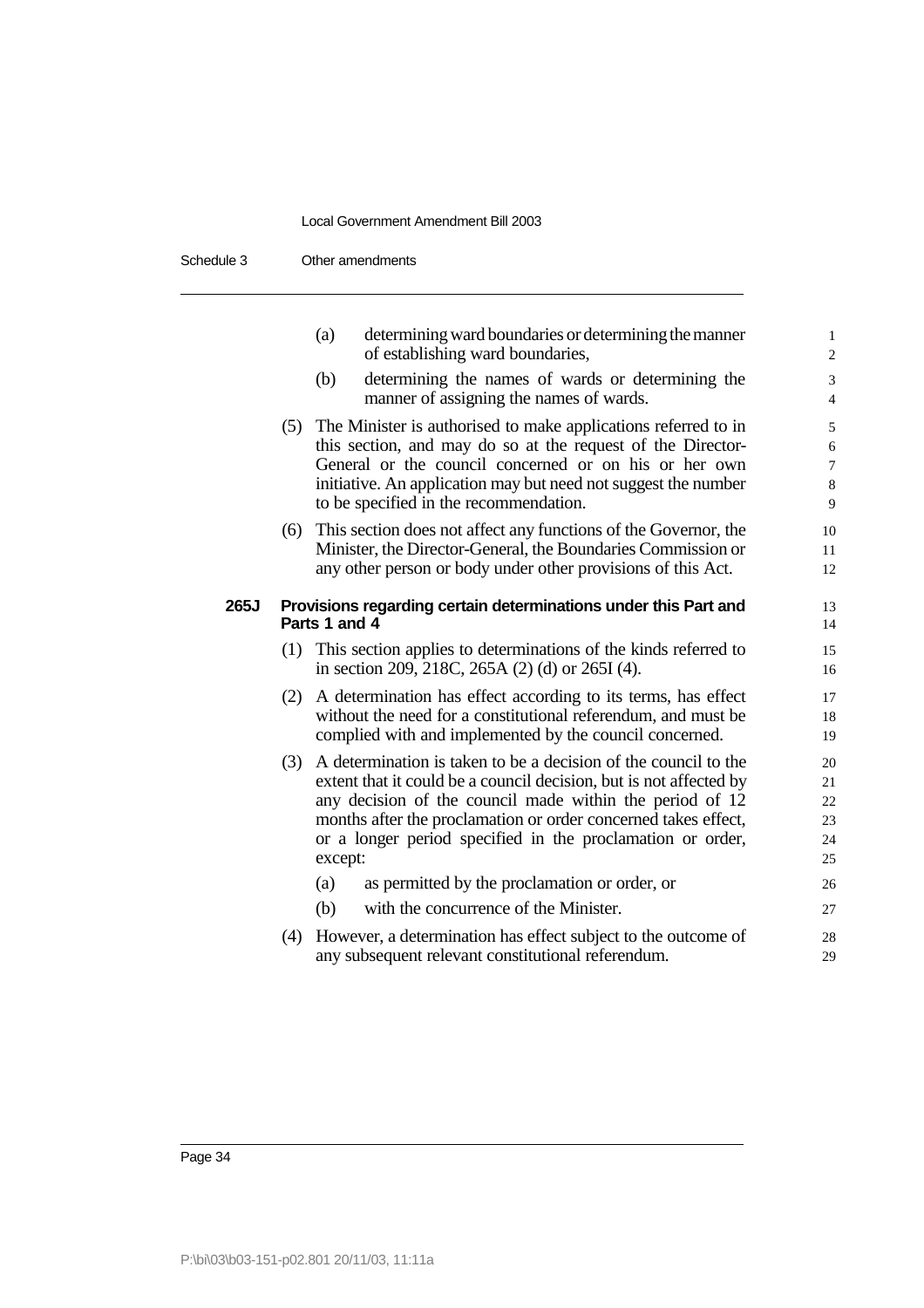Other amendments Schedule 3

| [3] |      |     | Chapter 10, Part 6A                                                                                                                                                                                                                                                        | $\mathbf{1}$                          |
|-----|------|-----|----------------------------------------------------------------------------------------------------------------------------------------------------------------------------------------------------------------------------------------------------------------------------|---------------------------------------|
|     |      |     | Insert after section 318:                                                                                                                                                                                                                                                  | 2                                     |
|     |      |     | Part 6A Postponement of elections                                                                                                                                                                                                                                          | 3                                     |
|     | 318A |     | <b>Definition</b>                                                                                                                                                                                                                                                          | $\overline{4}$                        |
|     |      |     | In this Part:                                                                                                                                                                                                                                                              | 5                                     |
|     |      |     | election requirements of this Act means the requirements of<br>Parts 4 and 5 with respect to the holding of an ordinary election<br>referred to in section 287 or a by-election referred to in section<br>292.                                                             | 6<br>$\tau$<br>$\,8\,$<br>$\mathbf Q$ |
|     | 318B |     | <b>Postponement of elections</b>                                                                                                                                                                                                                                           | 10                                    |
|     |      | (1) | The Minister may, by order published in the Gazette, postpone<br>the election requirements of this Act in relation to a specified<br>council if the Minister is satisfied that:                                                                                            | 11<br>12<br>13                        |
|     |      |     | (a)<br>an amalgamation proposal, boundaries proposal or<br>structural reform proposal affecting the area or council:<br>is being formulated or is under consideration for<br>(i)<br>formulation, or<br>has been made by or to the Minister, or<br>(ii)                     | 14<br>15<br>16<br>17<br>18            |
|     |      |     | (b)<br>the council is the subject of:<br>(i)<br>an investigation under section 430 or any other<br>provision of this Act, or<br>a public inquiry, or<br>(ii)<br>an investigation by an authority (as defined in<br>(iii)<br>the Dictionary for this Act) under any Act, or | 19<br>20<br>21<br>22<br>23<br>24      |
|     |      |     | (c)<br>without limiting anything else in this subsection, a<br>matter affecting the boundaries of the area concerned is<br>under consideration by the Boundaries Commission<br>(whether or not involving an inquiry by the<br>Commission).                                 | 25<br>26<br>27<br>28<br>29            |
|     |      | (2) | Without limiting subsection (1), a proposal is under<br>consideration in relation to the area or council during:<br>a period when a regional review is being conducted, or<br>(a)<br>is authorised to be conducted, in relation to the area or<br>council, or              | 30<br>31<br>32<br>33<br>34            |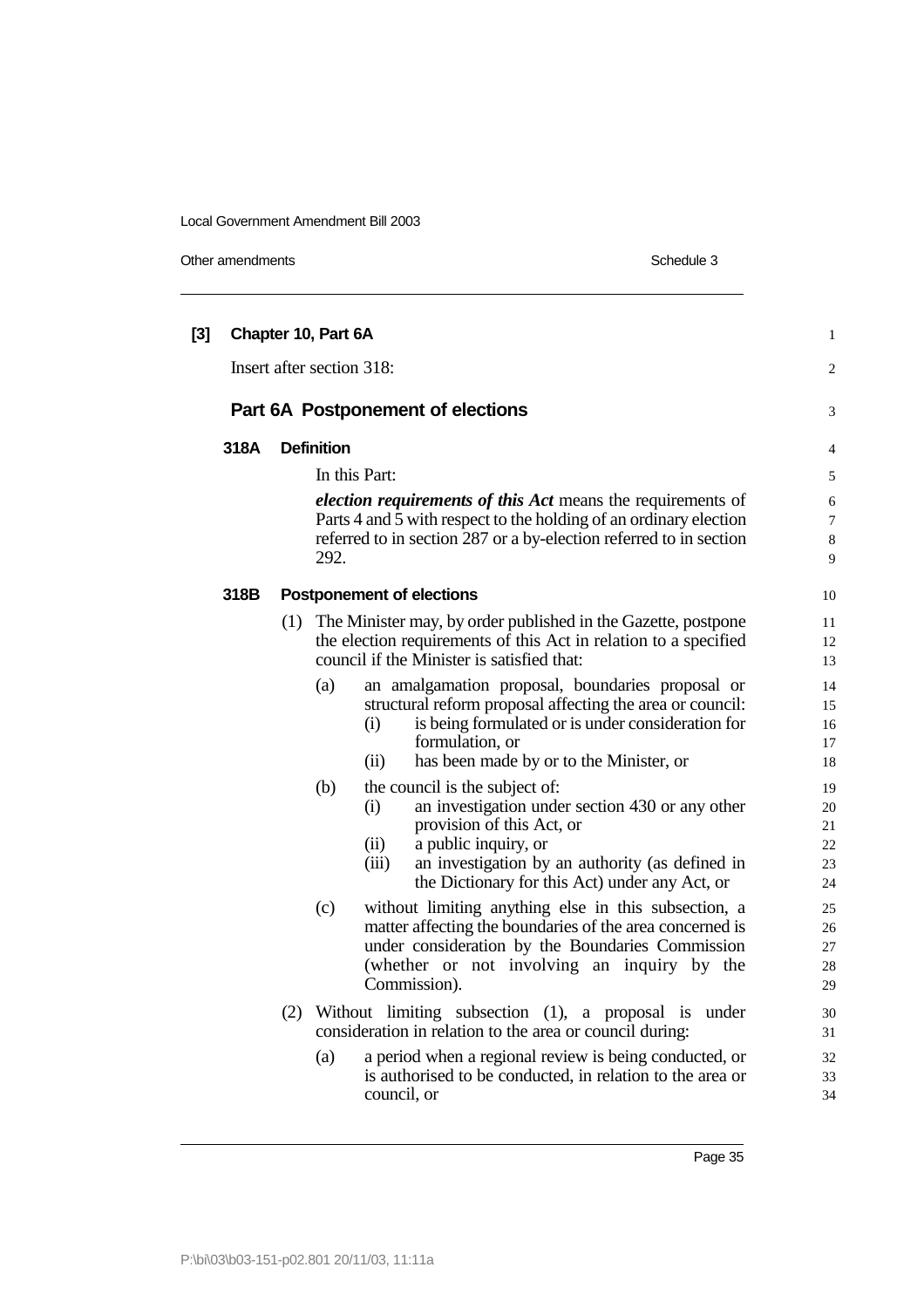|      |     | (b) | a period when structural reform submissions may be<br>lodged under section 265B in relation to the area or<br>council.                                                                                                                                                                                     | $\mathbf{1}$<br>$\overline{c}$<br>3 |
|------|-----|-----|------------------------------------------------------------------------------------------------------------------------------------------------------------------------------------------------------------------------------------------------------------------------------------------------------------|-------------------------------------|
|      | (3) |     | The latest date to which the election requirements of this Act<br>may be postponed by an order under this section is:                                                                                                                                                                                      | $\overline{4}$<br>5                 |
|      |     | (a) | the date occurring 12 months after the order is made, or                                                                                                                                                                                                                                                   | 6                                   |
|      |     | (b) | if the postponement is extended by a further order under<br>this section, 31 December in the calendar year following<br>that in which the first such order was made.                                                                                                                                       | $\overline{7}$<br>8<br>9            |
|      |     |     | $(4)$ A further order referred to in subsection $(3)$ (b) may be made,<br>in the case of a proposal that is being formulated but has not<br>been made, only if the Minister is satisfied that substantial<br>progress has been made in the formulation of the proposal.                                    | 10<br>11<br>12<br>13                |
|      | (5) |     | On the making of an order under this section:                                                                                                                                                                                                                                                              | 14                                  |
|      |     | (a) | the election requirements of this Act are suspended for<br>the period specified in the order, and                                                                                                                                                                                                          | 15<br>16                            |
|      |     | (b) | the retiring councillors continue in office (subject to this<br>Act) until an election is held.                                                                                                                                                                                                            | 17<br>18                            |
|      | (6) |     | The suspension ceases to have effect if the order is revoked<br>under section 318C.                                                                                                                                                                                                                        | 19<br>20                            |
|      | (7) |     | If the suspension ceases to have effect through the passage of<br>time and not through revocation of the order, the provisions of<br>section $318C$ (other than subsection $(1)$ $(a)$ ) apply as if the<br>order had been revoked.                                                                        | 21<br>22<br>23<br>24                |
|      | (8) |     | If while an order under this section is in force a casual vacancy<br>occurs in the office of mayor elected by the electors, the casual<br>vacancy is to be filled in accordance with the provisions of<br>section 295 as if it were a casual vacancy in the office of mayor<br>elected by the councillors. | 25<br>26<br>27<br>28<br>29          |
| 318C |     |     | <b>Revocation of postponement</b>                                                                                                                                                                                                                                                                          | 30                                  |
|      | (1) |     | The Minister may, by order published in the Gazette:                                                                                                                                                                                                                                                       | 31                                  |
|      |     | (a) | revoke a former order that has been made in relation to<br>a council, and                                                                                                                                                                                                                                  | 32<br>33                            |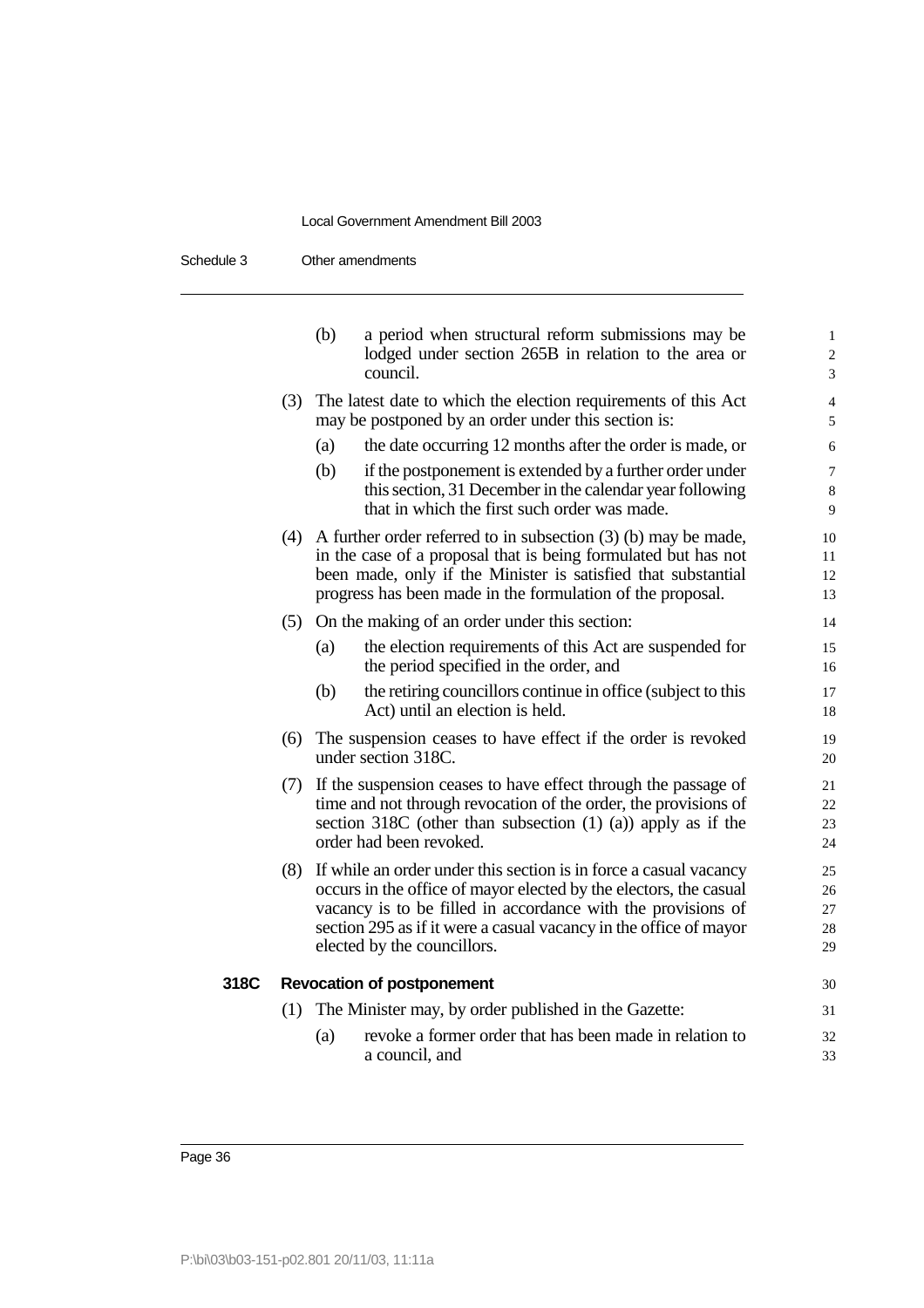Other amendments Schedule 3

|     |                    |     | (b)   | if:                |                                                                                                    | $\mathbf{1}$                 |
|-----|--------------------|-----|-------|--------------------|----------------------------------------------------------------------------------------------------|------------------------------|
|     |                    |     |       | (i)                | the day on which an election would (but for the<br>former order) have been required to be held has | $\overline{\mathbf{c}}$<br>3 |
|     |                    |     |       |                    | passed, or                                                                                         | $\overline{\mathcal{L}}$     |
|     |                    |     |       | (ii)               | the day on which an election is required to be                                                     | 5                            |
|     |                    |     |       |                    | held will occur within 3 months after the day on<br>which the order is made.                       | 6<br>$\overline{7}$          |
|     |                    |     |       |                    |                                                                                                    |                              |
|     |                    |     |       | held.              | appoint a day as the day on which the election is to be                                            | 8<br>9                       |
|     |                    | (2) |       |                    | The day appointed by the order as the day on which an election                                     | 10                           |
|     |                    |     |       |                    | is to be held is to be a Saturday occurring not less than 3                                        | 11                           |
|     |                    |     |       | the order is made. | months, and not more than 6 months, after the day on which                                         | 12<br>13                     |
|     |                    | (3) |       |                    | On the making of an order under this section:                                                      | 14                           |
|     |                    |     | (a)   |                    | the suspension by the former order of the election                                                 | 15                           |
|     |                    |     |       |                    | requirements of this Act is terminated, and                                                        | 16                           |
|     |                    |     | (b)   |                    | an election is to be held in accordance with those                                                 | 17                           |
|     |                    |     |       |                    | requirements:                                                                                      | 18                           |
|     |                    |     |       | (i)                | on the day ascertained in accordance with those                                                    | 19                           |
|     |                    |     |       |                    | requirements, or                                                                                   | 20                           |
|     |                    |     |       | (ii)               | if the order appoints a different day, on the day<br>so appointed.                                 | 21<br>22                     |
|     |                    |     | 318B. |                    | (4) In this section, <i>former order</i> means an order under section                              | 23<br>24                     |
| [4] | <b>Section 352</b> |     |       |                    |                                                                                                    | 25                           |
|     |                    |     |       |                    | Omit the section. Insert instead:                                                                  | 26                           |
|     | 352                |     |       |                    | Independence of staff for certain purposes                                                         | 27                           |
|     |                    |     |       |                    | (1) A member of staff of a council is not subject to direction by the                              | 28                           |
|     |                    |     |       |                    | council or by a councillor as to the content of any advice or                                      | 29                           |
|     |                    |     |       |                    | recommendation made by the member.                                                                 | 30                           |
|     |                    | (2) |       |                    | This section does not prevent the council or the mayor from                                        | 31                           |
|     |                    |     |       |                    | directing a member of staff of the council to provide advice or                                    | 32                           |
|     |                    |     |       | a recommendation.  |                                                                                                    | 33                           |
|     |                    |     |       |                    |                                                                                                    |                              |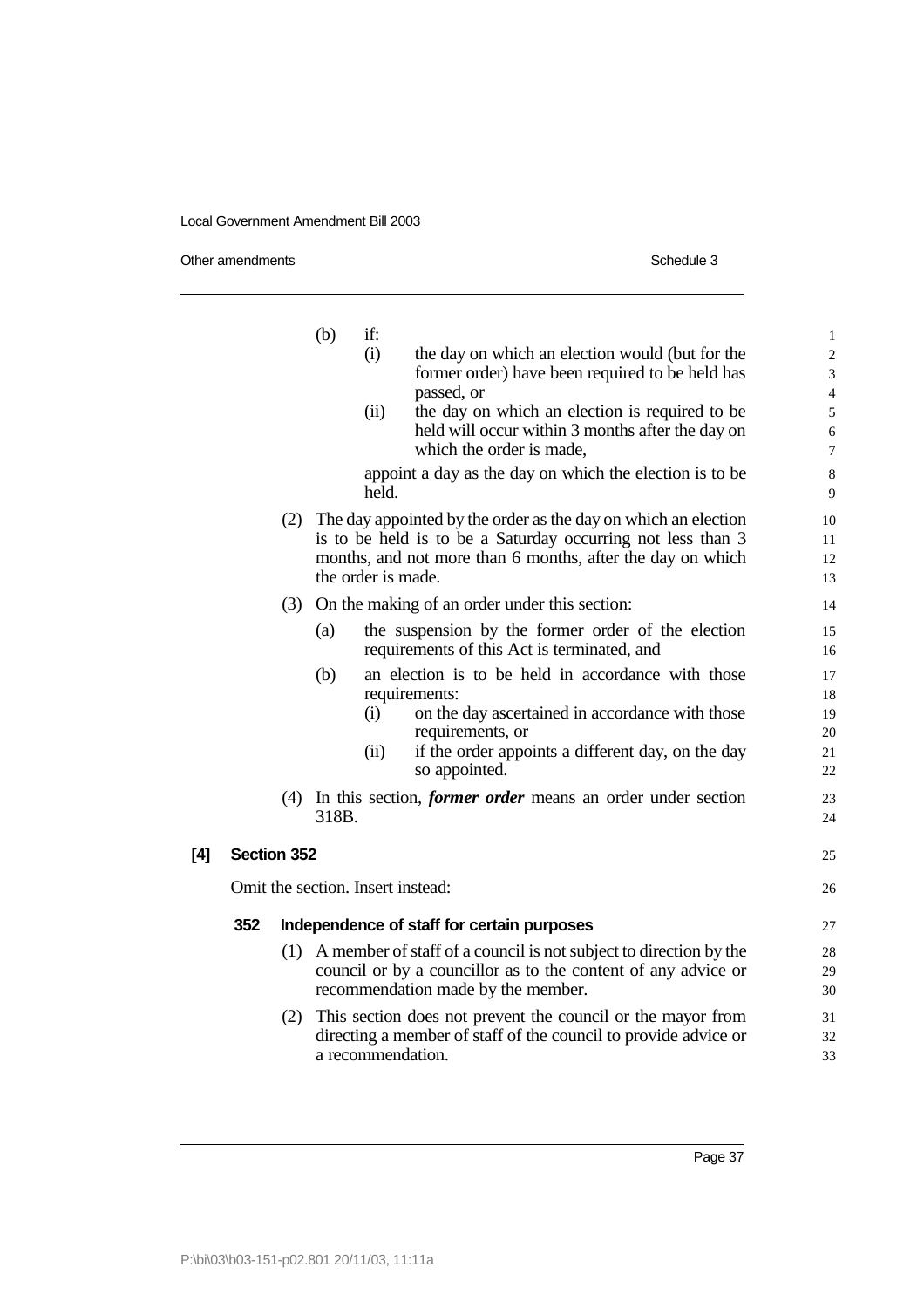Schedule 3 Other amendments

| [5] | Section 734A                    |     |                                                                                                                                                                                                                                                                                                                                        | 1                                                   |
|-----|---------------------------------|-----|----------------------------------------------------------------------------------------------------------------------------------------------------------------------------------------------------------------------------------------------------------------------------------------------------------------------------------------|-----------------------------------------------------|
|     |                                 |     | Insert after section 734:                                                                                                                                                                                                                                                                                                              | $\mathbf{2}$                                        |
|     | 734A                            |     | <b>Preliminary enquiries by Director-General</b>                                                                                                                                                                                                                                                                                       | 3                                                   |
|     |                                 | (1) | The Director-General may make preliminary enquiries for the<br>purpose of deciding whether to exercise any of his or her<br>powers of investigation under this Act or powers to authorise<br>an investigation under this Act.                                                                                                          | $\overline{4}$<br>5<br>$\sqrt{6}$<br>$\overline{7}$ |
|     |                                 | (2) | The enquiries may be made whether or not a complaint has<br>been made under this Act in connection with any matter to<br>which the enquiries relate.                                                                                                                                                                                   | 8<br>9<br>10                                        |
| [6] |                                 |     | <b>Section 736 Proclamations</b>                                                                                                                                                                                                                                                                                                       | 11                                                  |
|     | Insert after section $736(2)$ : |     |                                                                                                                                                                                                                                                                                                                                        | 12                                                  |
|     |                                 | (3) | A power of the Governor under this Act that is exercisable by<br>proclamation may be exercised by one or more proclamations.<br>Neither the enactment of this subsection nor its provisions are<br>to be construed as affecting any other power of the Governor<br>under this Act or any power of the Governor under any other<br>Act. | 13<br>14<br>15<br>16<br>17<br>18                    |
|     |                                 | (4) | Without limiting the other provisions of this section or any<br>other provisions of this Act:                                                                                                                                                                                                                                          | 19<br>20                                            |
|     |                                 |     | the Governor may by later proclamation amend or vary<br>(a)<br>an earlier proclamation made under or for the purposes<br>of any provisions of Part 1 or 4 of Chapter 9, and                                                                                                                                                            | 21<br>22<br>23                                      |
|     |                                 |     | the later proclamation may make provision for any of<br>(b)<br>the matters that may be included in proclamations of the<br>kind concerned, whether or not already dealt with in the<br>earlier proclamation.                                                                                                                           | 24<br>25<br>26<br>27                                |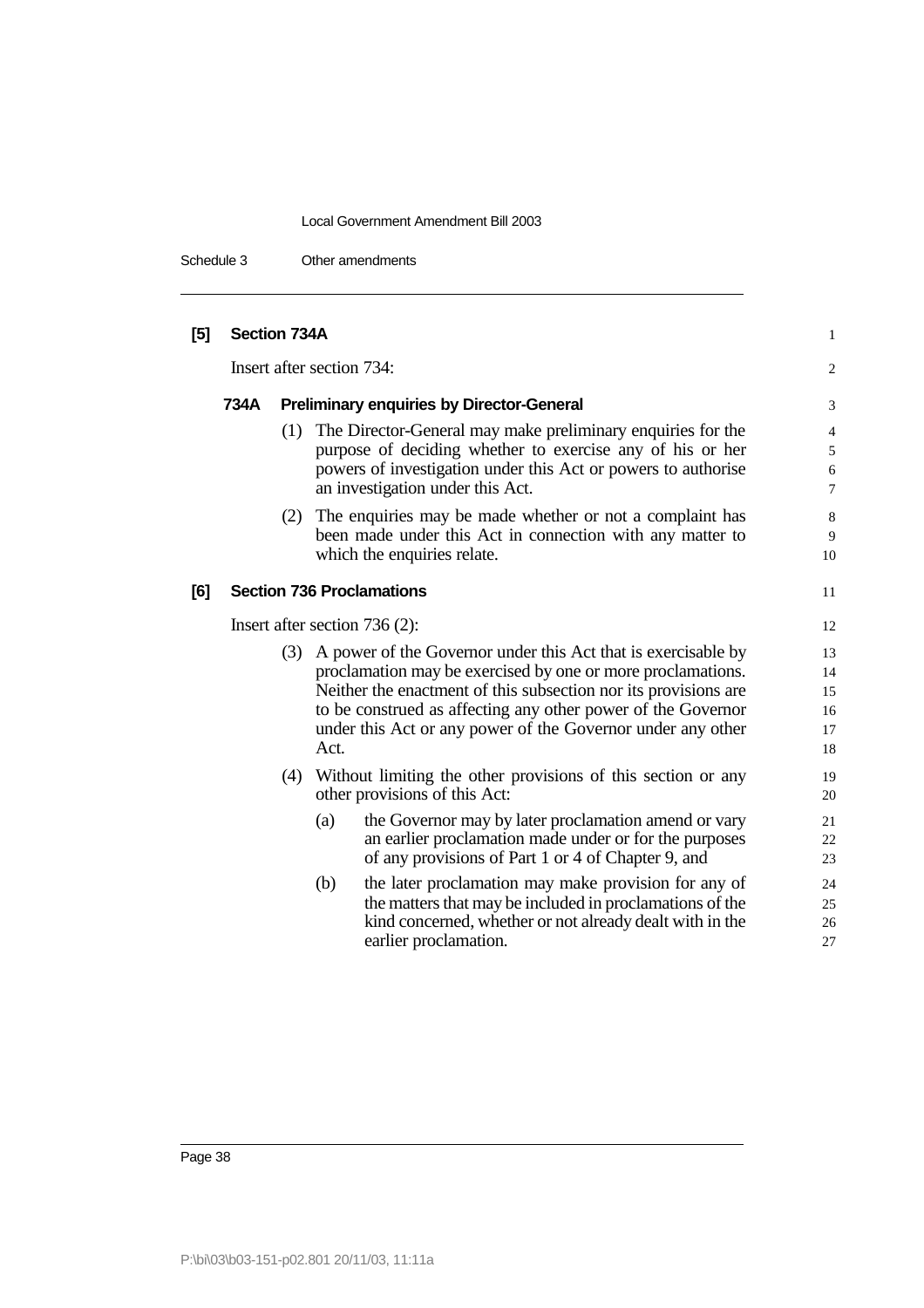Other amendments Schedule 3

| $[7]$ |                        |     | Schedule 2 Membership and procedure of the Boundaries Commission                                                                                                                                                                                               | $\mathbf{1}$                               |  |
|-------|------------------------|-----|----------------------------------------------------------------------------------------------------------------------------------------------------------------------------------------------------------------------------------------------------------------|--------------------------------------------|--|
|       | Insert after clause 2: |     |                                                                                                                                                                                                                                                                |                                            |  |
|       | 2A                     |     | <b>Temporary commissioners</b>                                                                                                                                                                                                                                 | 3                                          |  |
|       |                        |     | (1) The Minister may appoint a person (with such qualifications,<br>if any, as are prescribed by the regulations) as a temporary<br>commissioner for the purposes of a particular examination or<br>inquiry, and the Minister may revoke any such appointment. | $\overline{4}$<br>5<br>6<br>$\overline{7}$ |  |
|       |                        |     | (2) An appointment under this clause is to be with respect to such<br>examination or inquiry as may be specified in the instrument of<br>appointment.                                                                                                          | 8<br>9<br>10                               |  |
|       |                        | (3) | commissioner has the functions of a<br>A temporary<br>commissioner.                                                                                                                                                                                            | 11<br>12                                   |  |
|       |                        | (4) | However, a temporary commissioner may not:                                                                                                                                                                                                                     | 13                                         |  |
|       |                        |     | be counted for the purpose of forming a quorum at a<br>(a)<br>meeting of the Boundaries Commission, or                                                                                                                                                         | 14<br>15                                   |  |
|       |                        |     | vote in connection with the functions of the Boundaries<br>(b)<br>Commission,                                                                                                                                                                                  | 16<br>17                                   |  |
|       |                        |     | except in the circumstances, if any, specified in the regulations<br>or in the instrument of the person's appointment.                                                                                                                                         | 18<br>19                                   |  |
|       |                        |     | (5) Circumstances may not be specified under subclause (4) by<br>reference to the manner in which a temporary commissioner is<br>to vote or intends to vote.                                                                                                   | 20<br>21<br>22                             |  |
| [8]   |                        |     | Schedule 2, clauses 3-5                                                                                                                                                                                                                                        | 23                                         |  |
|       |                        |     | Omit "or acting commissioner" wherever occurring.<br>Insert instead ", acting commissioner or temporary commissioner".                                                                                                                                         | 24<br>25                                   |  |
| [9]   |                        |     | Schedule 2, clause 5 (1) (g)                                                                                                                                                                                                                                   | 26                                         |  |
|       |                        |     | Omit "or an acting commissioner".<br>Insert instead ", an acting commissioner or a temporary commissioner".                                                                                                                                                    | 27<br>28                                   |  |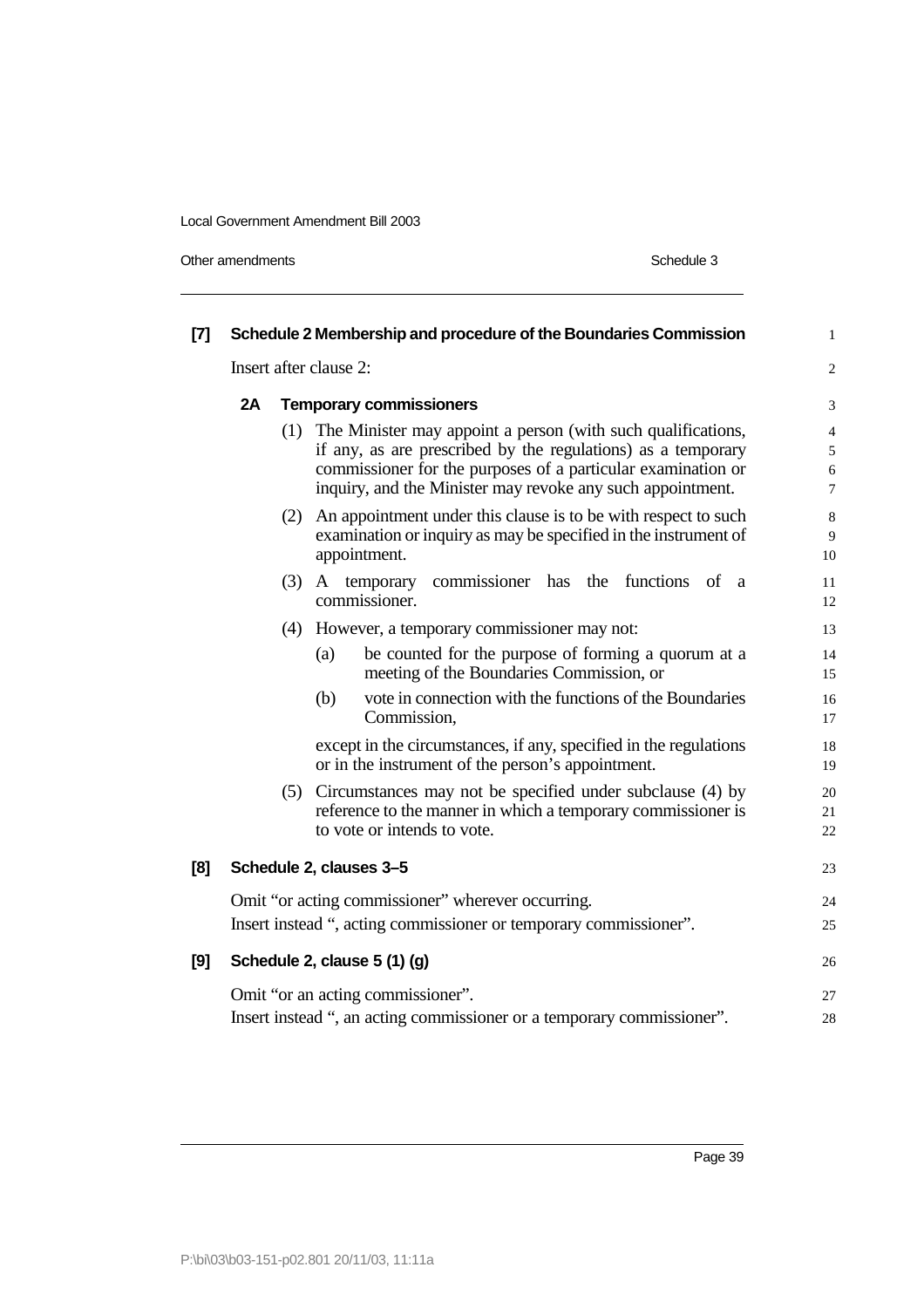Schedule 3 Other amendments

| [10]   | Schedule 2, clause 10                                                                                                                                                                                                                                                                                                         | $\mathbf{1}$                   |
|--------|-------------------------------------------------------------------------------------------------------------------------------------------------------------------------------------------------------------------------------------------------------------------------------------------------------------------------------|--------------------------------|
|        | Insert after clause $10(2)$ :                                                                                                                                                                                                                                                                                                 | 2                              |
|        | (3) This clause has effect subject to the provisions of clause 2A<br>(4).                                                                                                                                                                                                                                                     | 3<br>$\overline{4}$            |
| $[11]$ | Schedule 4 Local Government Pecuniary Interest and Disciplinary<br><b>Tribunal</b>                                                                                                                                                                                                                                            | 5<br>6                         |
|        | Insert after clause $2(2)$ :                                                                                                                                                                                                                                                                                                  | 7                              |
|        | (2A) If so requested by the member, the member's deputy may, if<br>available, act in the place of the member in connection with a<br>particular matter when the member is not absent. For this<br>purpose, the affairs of the Pecuniary Interest and Disciplinary<br>Tribunal may be conducted concurrently in two divisions. | $\,8\,$<br>9<br>10<br>11<br>12 |
| $[12]$ | Schedule 4, clause 2 (3)                                                                                                                                                                                                                                                                                                      | 13                             |
|        | Omit "so acting". Insert instead "acting under this clause".                                                                                                                                                                                                                                                                  | 14                             |
| $[13]$ | Schedule 8 Savings, transitional and other provisions consequent on<br>the enactment of other Acts                                                                                                                                                                                                                            | 15<br>16                       |
|        | Insert at the end of clause $1(1)$ :                                                                                                                                                                                                                                                                                          | 17                             |
|        | <b>Local Government Amendment Act 2003</b>                                                                                                                                                                                                                                                                                    | 18                             |
| $[14]$ | <b>Schedule 8</b>                                                                                                                                                                                                                                                                                                             | 19                             |
|        | Insert at the end of the Schedule with appropriate Part and clause numbers:                                                                                                                                                                                                                                                   | 20                             |
|        | Part Provisions consequent on enactment of Local<br><b>Government Amendment Act 2003</b>                                                                                                                                                                                                                                      | 21<br>22                       |
|        | <b>Meaning of "amending Act"</b><br>In this Part, <i>amending Act</i> means the <i>Local Government</i><br>Amendment Act 2003.                                                                                                                                                                                                | 23<br>24<br>25                 |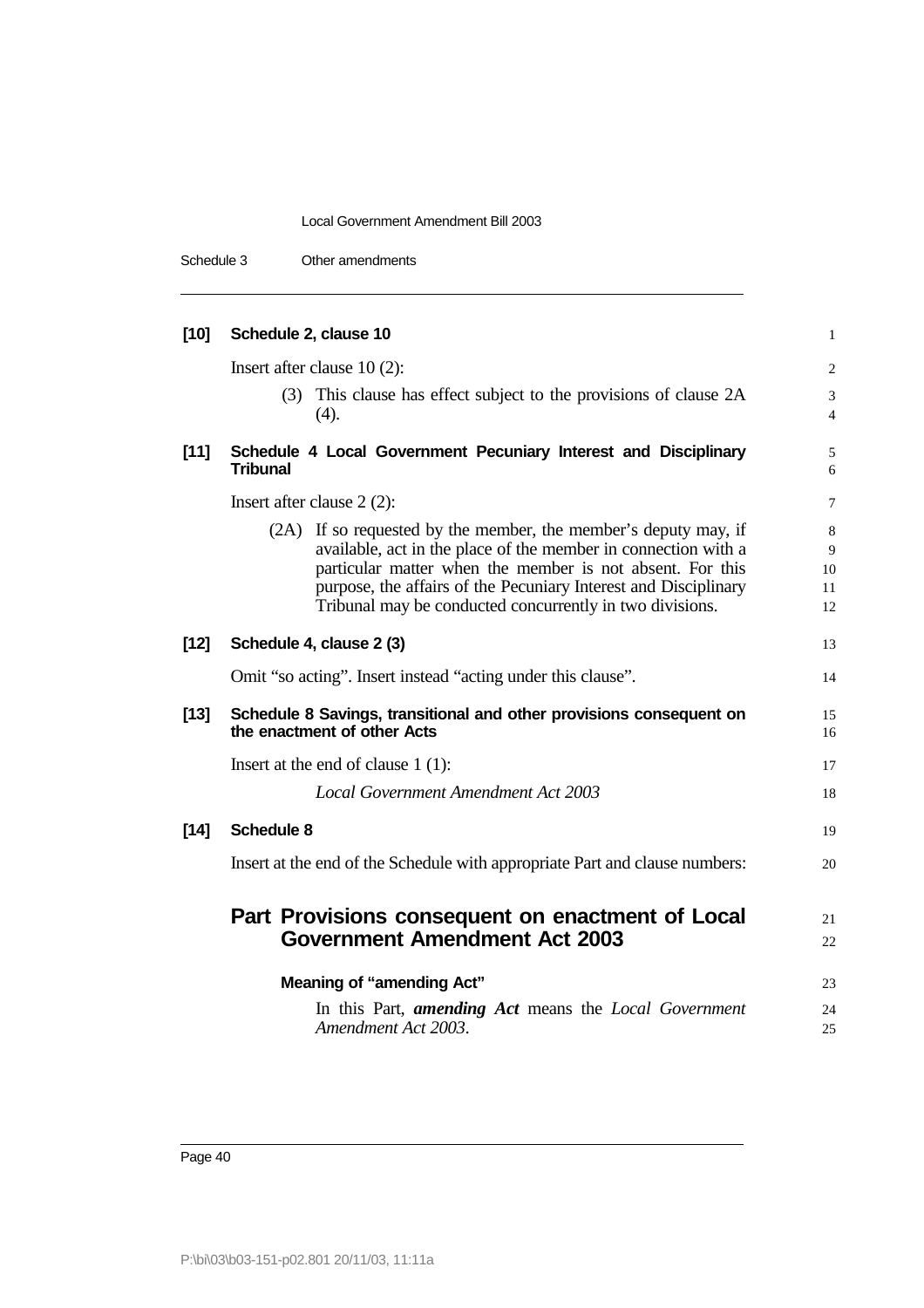Other amendments Schedule 3

|     | Proposals referred for examination and report                                                                        |    |
|-----|----------------------------------------------------------------------------------------------------------------------|----|
|     | $(1)$ Application of clause to cases where report not yet furnished<br>This clause applies where:                    |    |
|     | an amalgamation proposal or boundaries proposal was<br>(a)<br>referred to the Boundaries Commission or the Director- |    |
|     | General for examination and report before the                                                                        |    |
|     | commencement of Schedule 1 [9] to the amending Act                                                                   |    |
|     | (which omits and replaces section 218F), and                                                                         |    |
|     | (b)<br>the report had not been furnished to the Minister before                                                      |    |
|     | that commencement.                                                                                                   | 10 |
|     | (2) Old arrangements continue where public steps had been taken                                                      | 11 |
|     | This Act continues to apply in relation to the proposal as if                                                        | 12 |
|     | Schedule 1 to the amending Act had not been enacted, in a case                                                       | 13 |
|     | where any public steps had been taken in relation to the                                                             | 14 |
|     | proposal under or for the purposes of section $218F(3)$ , $263$                                                      | 15 |
|     | $(2A)$ or $(2B)$ or $265$ .                                                                                          | 16 |
|     | (3) New arrangements apply where no public steps had been taken                                                      | 17 |
|     | This Act as amended by such of the provisions of Schedule 1                                                          | 18 |
|     | to the amending Act as are in force for the time being applies                                                       | 19 |
|     | in relation to the proposal, in a case where no such public steps                                                    | 20 |
|     | had been taken in relation to the proposal, and so applies as if                                                     | 21 |
|     | the proposal had been referred to the Boundaries Commission                                                          | 22 |
|     | or Director-General, as the case requires, on the date of                                                            | 23 |
|     | commencement of Schedule 1 [9] to the amending Act.                                                                  | 24 |
| (4) | <b>Future public steps</b>                                                                                           | 25 |
|     | This clause does not authorise the taking of public steps with                                                       | 26 |
|     | respect to any function under or for the purposes of the                                                             | 27 |
|     | provisions specified in subclause (2) for which public steps had                                                     | 28 |
|     | not been taken before the commencement of Schedule 1 [9] to                                                          | 29 |
|     | the amending Act, unless those steps could be taken under this                                                       | 30 |
|     | Act as amended by the amending Act.                                                                                  | 31 |
| (5) | <b>Regulations about public steps</b>                                                                                | 32 |
|     | The regulations may make provision for or with respect to                                                            | 33 |
|     | determining what are public steps for the purposes of this                                                           | 34 |
|     | clause.                                                                                                              | 35 |
|     |                                                                                                                      |    |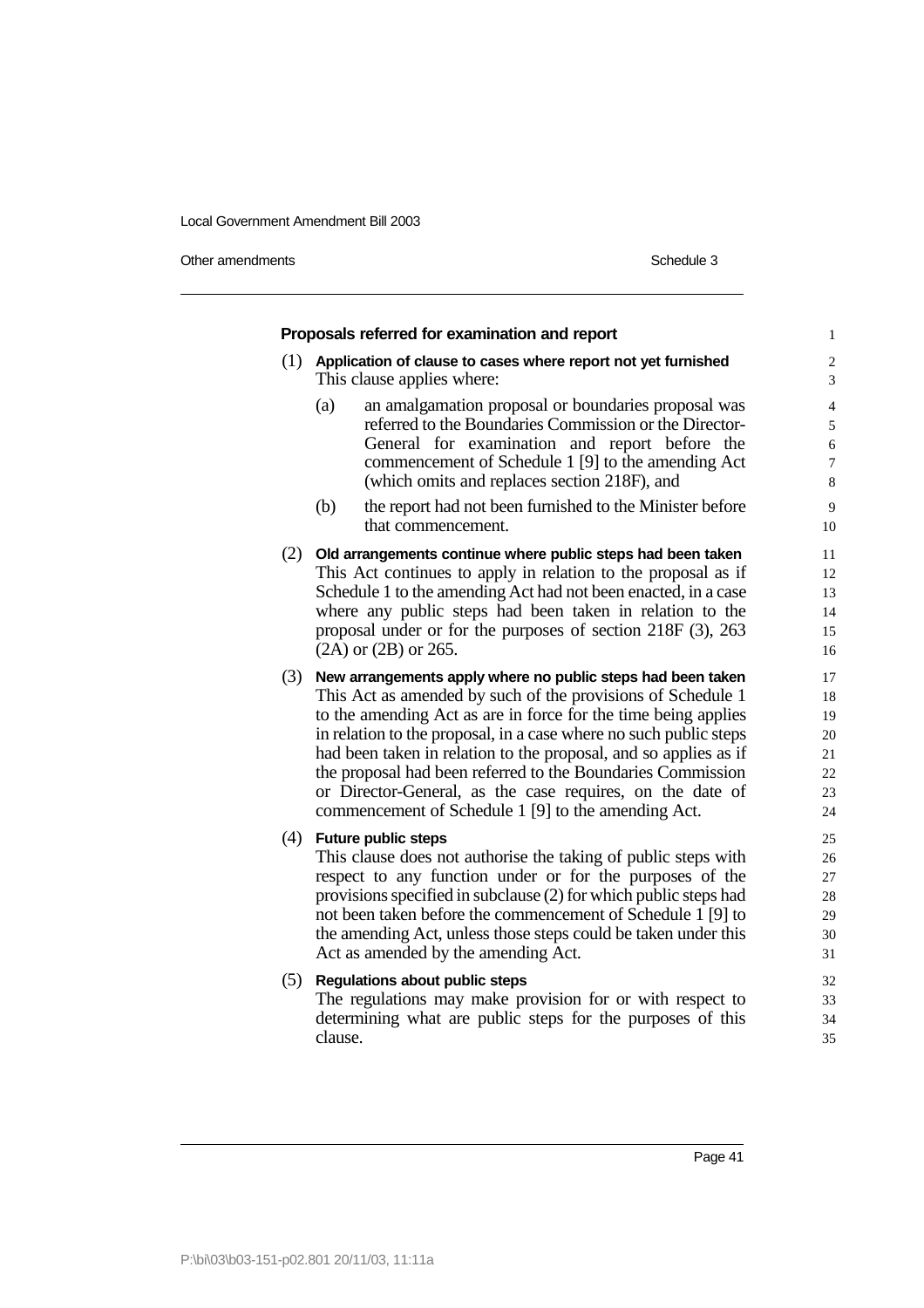Schedule 3 Other amendments

| Proposals not referred for examination and report                                                                                                                                                                                                                                                                                                                                                             | $\mathbf{1}$                                         |
|---------------------------------------------------------------------------------------------------------------------------------------------------------------------------------------------------------------------------------------------------------------------------------------------------------------------------------------------------------------------------------------------------------------|------------------------------------------------------|
| (1) Application of clause<br>This clause applies where:                                                                                                                                                                                                                                                                                                                                                       | $\sqrt{2}$<br>3                                      |
| an amalgamation proposal or boundaries proposal was<br>(a)<br>made or received by the Minister before the<br>commencement of Schedule 1 [9] to the amending Act,<br>and was pending at that commencement, and                                                                                                                                                                                                 | $\overline{4}$<br>$\sqrt{5}$<br>$\sqrt{6}$<br>$\tau$ |
| (b)<br>the proposal had not been referred before that<br>commencement to the Boundaries Commission or the<br>Director-General for examination and report.                                                                                                                                                                                                                                                     | $\,8\,$<br>9<br>10                                   |
| (2) Direction to proceed under new arrangements<br>The Minister may direct that the proposal be dealt with as<br>having been made to or received by the Minister on the date of<br>commencement of Schedule 1 [9] to the amending Act, and this<br>Act, as amended by such of the provisions of Schedule 1 to the<br>amending Act as are in force for the time being, applies in<br>relation to the proposal. | 11<br>12<br>13<br>14<br>15<br>16<br>17               |
| (3) Direction to proceed under old arrangements<br>The Minister may instead direct that the proposal be dealt with<br>as if Schedule 1 to the amending Act had not been enacted, and<br>this Act continues to apply in relation to the proposal as if that<br>Schedule had not been enacted.                                                                                                                  | 18<br>19<br>20<br>21<br>22                           |
| <b>Postponement of elections</b>                                                                                                                                                                                                                                                                                                                                                                              | 23                                                   |
| (1) An order in force under section 218H or 218J immediately<br>before the repeal of those sections by the amending Act is taken<br>to have been made under section 318B.                                                                                                                                                                                                                                     | 24<br>25<br>26                                       |
| (2) Without limiting section 318B, an order may be made under<br>that section in relation to a council if, in relation to the council<br>or its area:                                                                                                                                                                                                                                                         | 27<br>28<br>29                                       |
| a public inquiry, or<br>(a)                                                                                                                                                                                                                                                                                                                                                                                   | 30                                                   |
| (b)<br>an examination (whether by way of inquiry or<br>otherwise) of a matter by the Boundaries Commission,                                                                                                                                                                                                                                                                                                   | 31<br>32                                             |
| commenced or was being conducted at any time during the<br>period commencing on 1 August 2003 and ending immediately<br>before the commencement of section 318B.                                                                                                                                                                                                                                              | 33<br>34<br>35                                       |
|                                                                                                                                                                                                                                                                                                                                                                                                               |                                                      |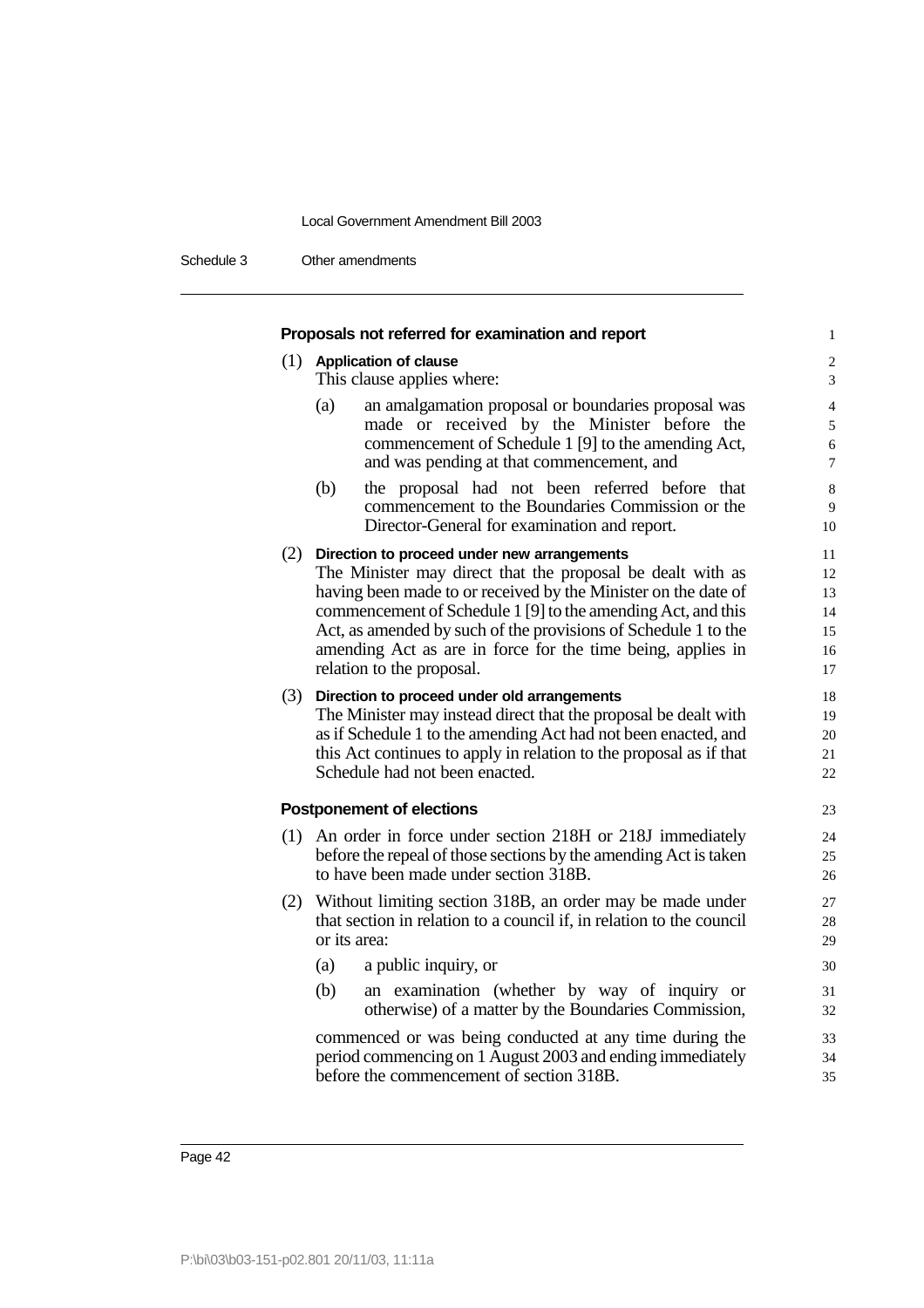Other amendments **Schedule 3** Schedule 3

(3) The power under subclause (2) may be exercised only during 1 the period of 6 months after the commencement of section  $\frac{2}{3}$  $318B.$   $3$ 

#### The amendment made to section  $435(2)$  by the amending Act  $5$ applies only to alleged negligence or misconduct occurring or 6 committed after the commencement of the amendment.  $\frac{7}{100}$

**Surcharging** 4

#### **Local Government Pecuniary Interest and Disciplinary Tribunal** 8

On and from the commencement of the amendment made to 9 section 487 by the amending Act: 10

- (a) the Local Government Pecuniary Interest Tribunal 11 established under section 487 immediately before that 12 commencement continues in existence and is to be 13 known as the Local Government Pecuniary Interest and 14 Disciplinary Tribunal, and 15
- (b) the person holding office as the Local Government 16 Pecuniary Interest Tribunal immediately before that 17 commencement continues in office, subject to Schedule 18 4, as the Local Government Pecuniary Interest and 19 Disciplinary Tribunal for the balance of the term of 20 office for which he or she was appointed, and 21
- (c) a person holding office as the deputy of the member 22 immediately before that commencement continues in 23 office, subject to Schedule 4, on the same terms and 24 conditions as those applicable before that 25 commencement, and 26
- (d) any matters or proceedings pending before the Local 27 Government Pecuniary Interest Tribunal immediately 28 before that commencement are not affected by the 29 enactment or commencement of the amending Act and 30 are to continue to be dealt with by the Local 31 Government Pecuniary Interest and Disciplinary 32 Tribunal, and 33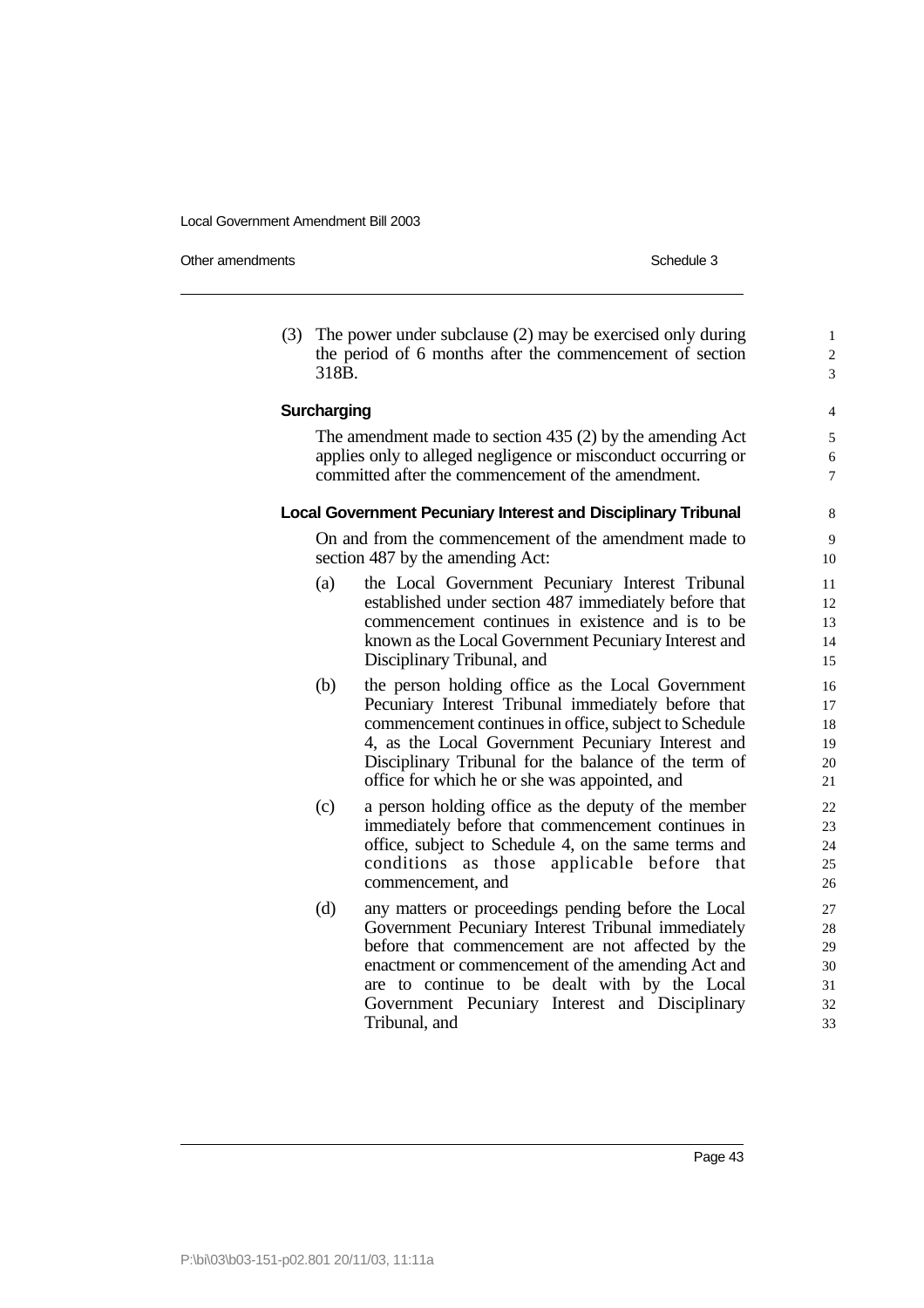Schedule 3 Other amendments

| $\mathcal{L}$<br>3 |
|--------------------|
|                    |
|                    |
| $\overline{4}$     |
| 5                  |
| 6                  |
| 7                  |
| 8                  |
|                    |

earlier of the commencement of that Division or the 9 commencement of the first provisions of that Division to 10 commence. 11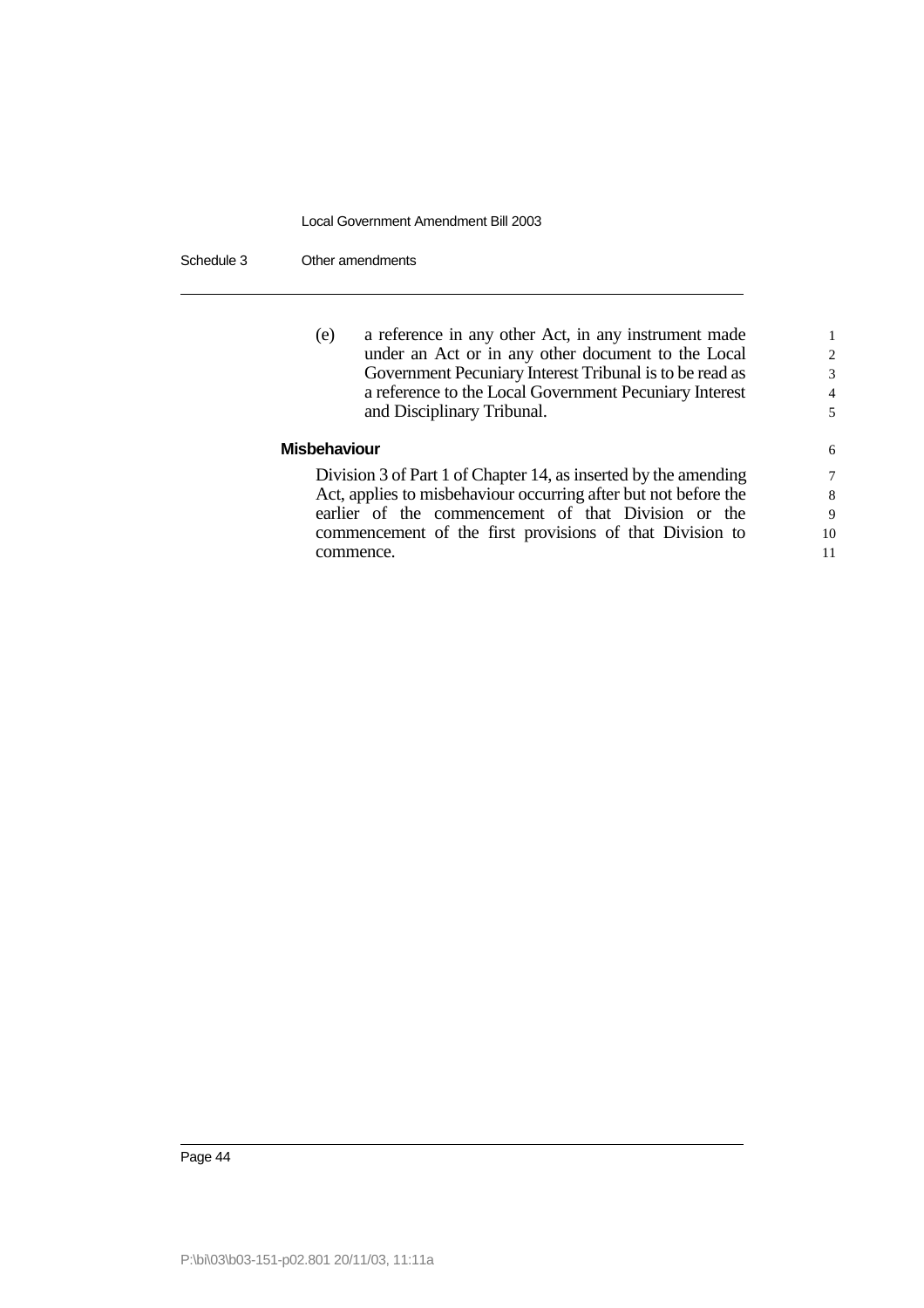Consequential amendments **Schedule 4** Schedule 4

|     |             | <b>Schedule 4 Consequential amendments</b>                                                                                                                                                                           | $\mathbf{1}$        |
|-----|-------------|----------------------------------------------------------------------------------------------------------------------------------------------------------------------------------------------------------------------|---------------------|
|     |             | (Section 3)                                                                                                                                                                                                          | $\overline{2}$      |
| [1] |             | Section 12 What information is publicly available?                                                                                                                                                                   | 3                   |
|     |             | Omit "the council's code of conduct" from section 12(1).<br>Insert instead "any code of conduct applying to the council under this Act".                                                                             | $\overline{4}$<br>5 |
| [2] | referendum? | Section 16 What matters must be dealt with at a constitutional                                                                                                                                                       | 6<br>7              |
|     |             | Insert at the end of the section:                                                                                                                                                                                    | 8                   |
|     |             | Note. A constitutional referendum may not be required in certain<br>circumstances by the operation of other provisions of this Act, including<br>sections 265H, 265I and 265J.                                       | 9<br>10<br>11       |
| [3] |             | Section 210 Division of area into wards                                                                                                                                                                              | 12                  |
|     |             | Insert at the end of the section:                                                                                                                                                                                    | 13                  |
|     |             | <b>Note.</b> Wards may be affected under other provisions of this Act, including<br>sections 209, 218C, 265G (2) and 265I.                                                                                           | 14<br>15            |
| [4] |             | Section 224 How many councillors does a council have?                                                                                                                                                                | 16                  |
|     |             | Insert at the end of the section:                                                                                                                                                                                    | 17                  |
|     |             | <b>Note.</b> The number of councillors may be affected under other provisions<br>of this Act, including sections 209, 265H and 265I.                                                                                 | 18<br>19            |
| [5] | electors?   | Section 228 How is it decided that the mayor be elected by the                                                                                                                                                       | 20<br>21            |
|     |             | Insert at the end of the section:                                                                                                                                                                                    | 22                  |
|     |             | <b>Note.</b> A proclamation constituting an area or implementing an<br>amalgamation proposal, boundaries proposal or structural reform proposal<br>may provide for the popular election of a mayor.                  | 23<br>24<br>25      |
| [6] |             | Section 230 For what period is the mayor elected?                                                                                                                                                                    | 26                  |
|     |             | Insert at the end of the section:                                                                                                                                                                                    | 27                  |
|     |             | <b>Note.</b> A proclamation constituting an area or implementing an<br>amalgamation proposal, boundaries proposal or structural reform proposal<br>may provide for a two-year term for the next election of a mayor. | 28<br>29<br>30      |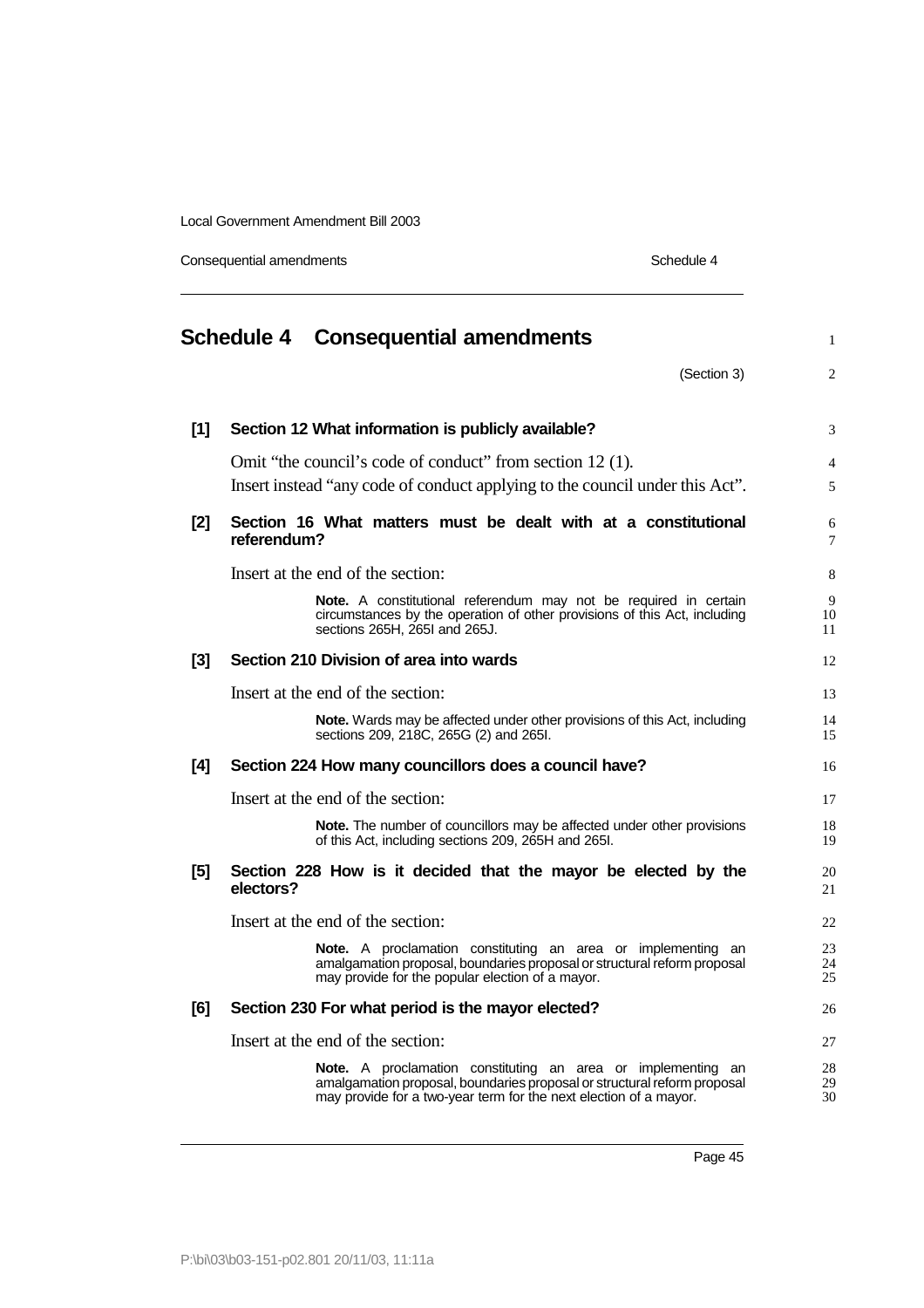| Schedule 4 | Consequential amendments |  |
|------------|--------------------------|--|
|            |                          |  |

| $[7]$  | <b>Section 242 Special determinations</b>                                                                              | $\mathbf{1}$                     |
|--------|------------------------------------------------------------------------------------------------------------------------|----------------------------------|
|        | Insert after section $242$ (1):                                                                                        | $\overline{c}$                   |
|        | (1A) Such a direction may be included in a proclamation referred to<br>in section 209.                                 | $\overline{3}$<br>$\overline{4}$ |
| [8]    | Section 242 (2) and (3)                                                                                                | 5                                |
|        | Insert "or in the proclamation" after "in the Minister's direction" wherever<br>occurring.                             | 6<br>$\overline{7}$              |
| [9]    | Section 329 Can the holder of a civic office be dismissed?                                                             | 8                                |
|        | Insert "and Disciplinary" after "Pecuniary Interest" in section 329 (5).                                               | 9                                |
| $[10]$ | Chapter 14, Introduction note                                                                                          | 10                               |
|        | Omit "requires councils to adopt a code of conduct".                                                                   | 11                               |
|        | Insert instead "provides for the adoption of codes of conduct".                                                        | 12                               |
| $[11]$ | Chapter 14, Introduction note                                                                                          | 13                               |
|        | Insert "and Disciplinary" after "Pecuniary Interest".                                                                  | 14                               |
| $[12]$ | Sections 465, 468, 469                                                                                                 | 15                               |
|        | Insert "and Disciplinary" after "Pecuniary Interest" wherever occurring.                                               | 16                               |
| $[13]$ | Section 470 Circumstances in which Pecuniary<br>Interest and<br>Disciplinary Tribunal may dispense with hearing        | 17<br>18                         |
|        | Insert "and Disciplinary" after "Pecuniary Interest" wherever occurring in<br>the section and the note to the section. | 19<br>20                         |
| $[14]$ | <b>Sections 471-486</b>                                                                                                | 21                               |
|        | Insert "and Disciplinary" after "Pecuniary Interest" wherever occurring.                                               | 22                               |
| $[15]$ | Chapter 14, Part 3, Division 2, flowchart (after section 486)                                                          | 23                               |
|        | Omit "Tribunal" from the heading.                                                                                      | 24                               |
|        | Insert instead "and Disciplinary Tribunal—pecuniary interest matters".                                                 | 25                               |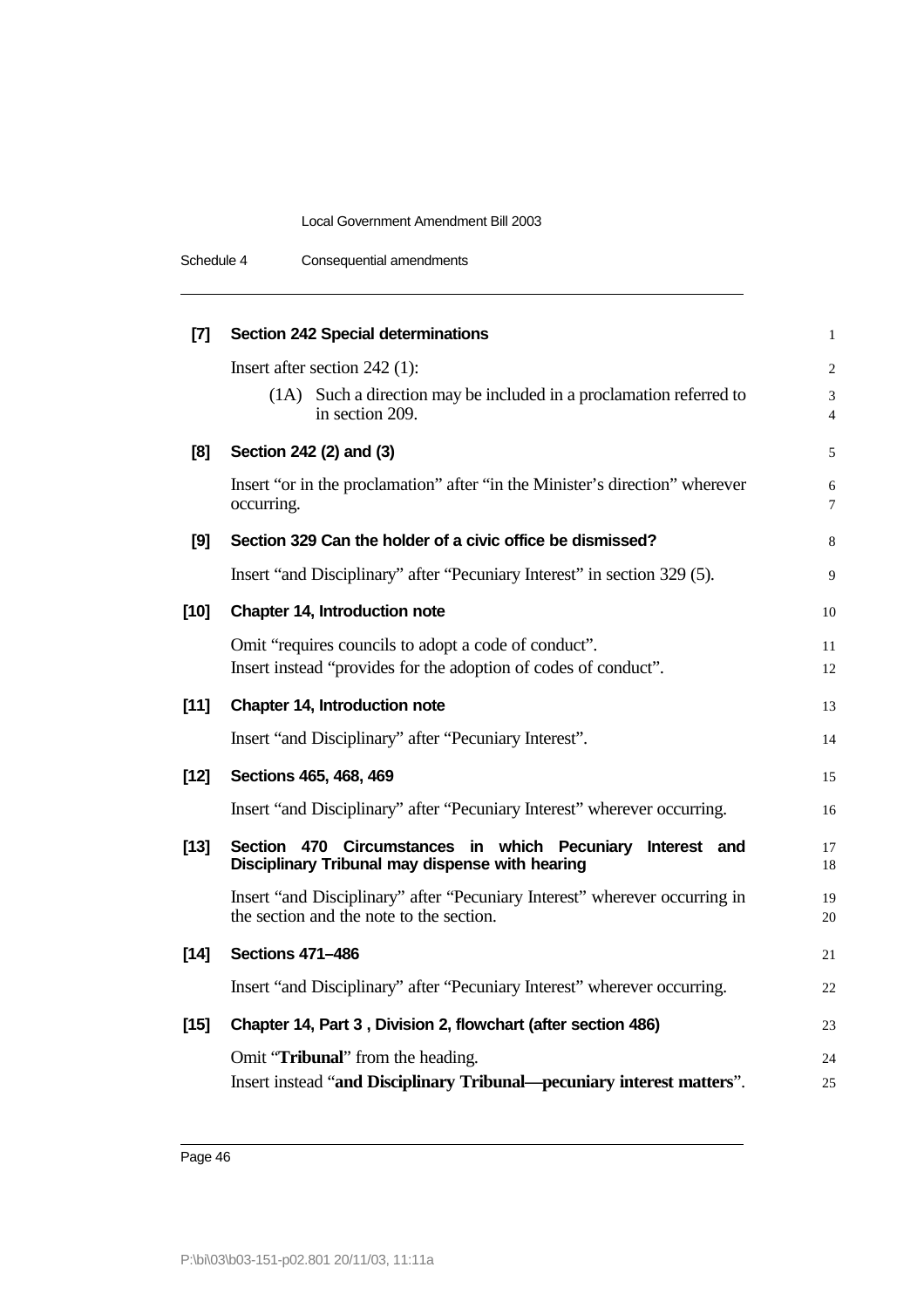Consequential amendments **Schedule 4** Schedule 4

| $[16]$ | Chapter 14, Part 3, Division 2, flowchart                                                                                                                                                   | $\mathbf{1}$                     |
|--------|---------------------------------------------------------------------------------------------------------------------------------------------------------------------------------------------|----------------------------------|
|        | Insert "and Disciplinary" after "Pecuniary Interest" where secondly<br>occurring.                                                                                                           | $\overline{c}$<br>$\overline{3}$ |
| $[17]$ | Chapter 14, Part 4, heading                                                                                                                                                                 | $\overline{4}$                   |
|        | Insert "and Disciplinary" after "Pecuniary Interest".                                                                                                                                       | 5                                |
| $[18]$ | <b>Sections 487-490</b>                                                                                                                                                                     | 6                                |
|        | Insert "and Disciplinary" after "Pecuniary Interest" wherever occurring.                                                                                                                    | $\overline{7}$                   |
| $[19]$ | Section 505 Application of Part                                                                                                                                                             | 8                                |
|        | Insert at the end of the section:                                                                                                                                                           | 9                                |
|        | (2) In its application to an area that is the subject of a<br>proclamation referred to in section 209, 218C or 265F, this Part<br>has effect subject to the provisions of the proclamation. | 10<br>11<br>12                   |
|        | Note. Those sections enable determinations to be made affecting a<br>council's general income.                                                                                              | 13<br>14                         |
| $[20]$ | Section 673 Remedy or restraint of breaches of this Act-the Minister,<br>the Director-General and councils                                                                                  | 15<br>16                         |
|        | Insert "and Disciplinary" after "Pecuniary Interest" in the note to the<br>section.                                                                                                         | 17<br>18                         |
| $[21]$ | Section 674 Remedy or restraint of breaches of this Act-other persons                                                                                                                       | 19                               |
|        | Insert "and Disciplinary" after "Pecuniary Interest" in the note to the<br>section.                                                                                                         | 20<br>21                         |
| $[22]$ | Schedule 4, heading                                                                                                                                                                         | 22                               |
|        | Insert "and Disciplinary" after "Pecuniary Interest".                                                                                                                                       | 23                               |
| $[23]$ | Schedule 4, clause 1                                                                                                                                                                        | 24                               |
|        | Insert "and Disciplinary" after "Pecuniary Interest".                                                                                                                                       | 25                               |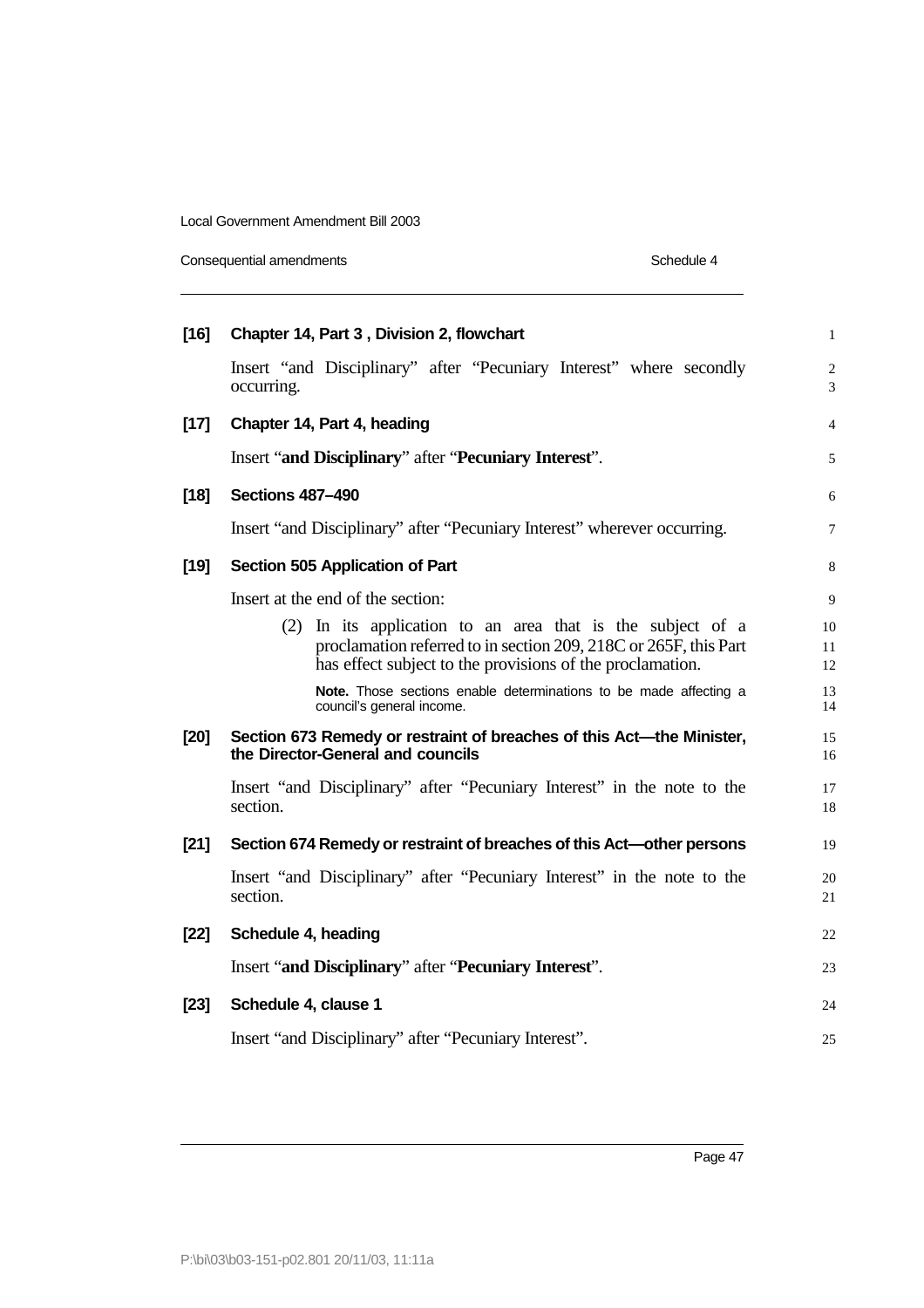Schedule 4 Consequential amendments

| [24] Dictionary |  |
|-----------------|--|
|                 |  |

|        | Insert in alphabetical order:                                                                                             | 2                   |
|--------|---------------------------------------------------------------------------------------------------------------------------|---------------------|
|        | <i>amalgamation proposal</i> means a proposal under Chapter 9 for<br>the amalgamation of two or more areas.               | 3<br>$\overline{4}$ |
|        | <b>boundaries proposal</b> means a proposal under Chapter 9 for the<br>alteration of the boundaries of one or more areas. | 5<br>6              |
|        | structural reform proposal—see section 265A.                                                                              | 7                   |
| $[25]$ | <b>Dictionary</b>                                                                                                         | 8                   |
|        | Omit the definition of <i>Pecuniary Interest Tribunal</i> . Insert instead:                                               | 9                   |
|        | <b>Pecuniary Interest and Disciplinary Tribunal means the Local</b>                                                       | 10                  |
|        | Government Pecuniary Interest and Disciplinary Tribunal                                                                   | 11                  |
|        | established under this Act.                                                                                               | 12                  |